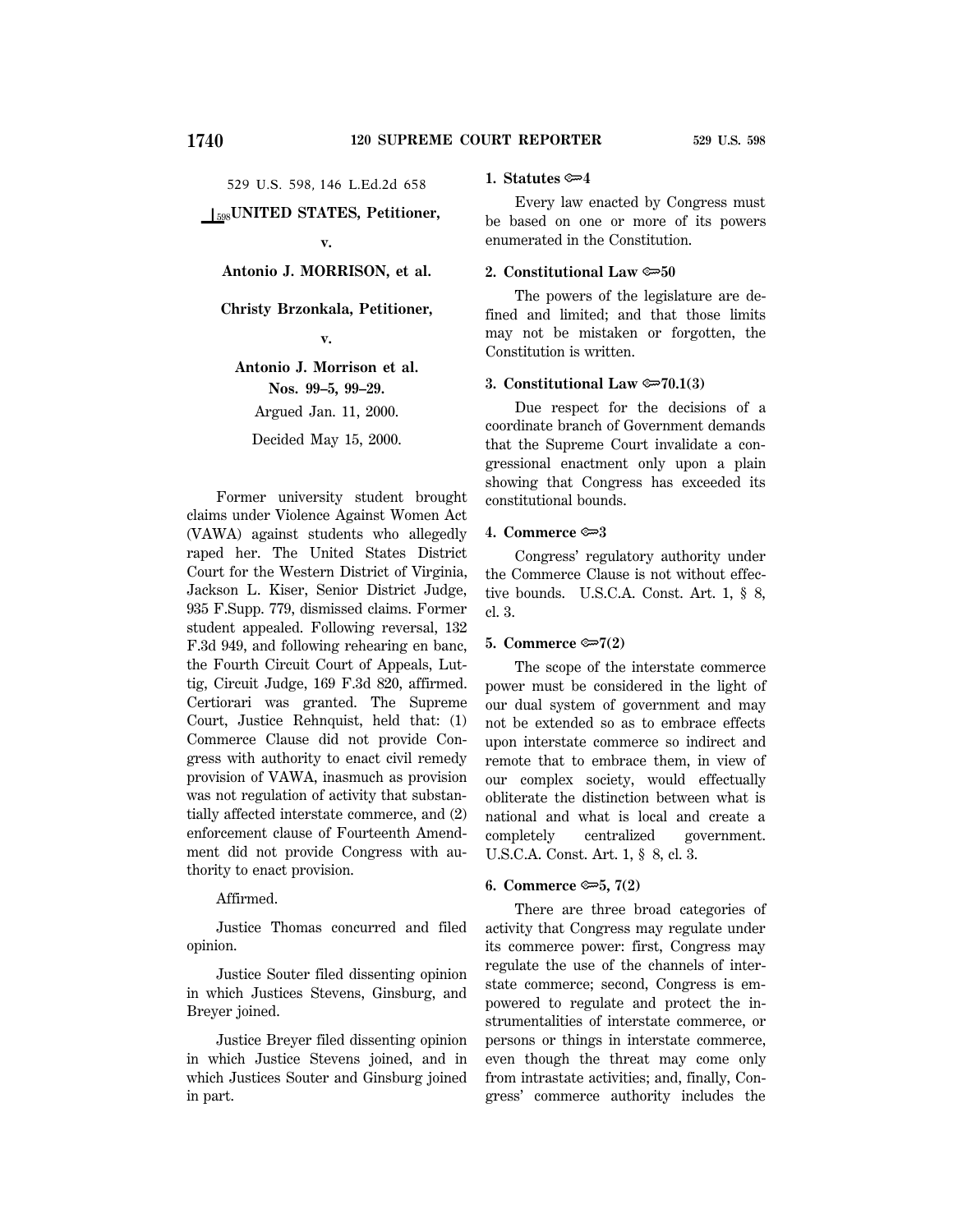power to regulate those activities having a substantial relation to interstate commerce, i.e., those activities that substantially affect interstate commerce. U.S.C.A. Const. Art. 1, § 8, cl. 3.

# **7. Commerce**  $\infty$ **82.6**

Commerce Clause did not provide Congress with authority to enact civil remedy provision of Violence Against Women Act (VAWA), inasmuch as provision was not regulation of activity that substantially affected interstate commerce; gender-motivated crimes of violence were not economic activity, provision contained no jurisdictional element establishing that federal cause of action was in pursuance of Congress' power to regulate interstate commerce, and, although Congress made findings regarding impact of gender-motivated violence on victims and their families, such findings were based on unworkable ''but-for'' reasoning. U.S.C.A. Const. Art. 1, § 8, cl. 3; Violent Crime Control and Law Enforcement Act of 1994, § 40302, 42 U.S.C.A. § 13981.

#### **8. Commerce** O**7(2)**

Where economic activity substantially affects interstate commerce, legislation regulating that activity will be sustained. U.S.C.A. Const. Art. 1, § 8, cl. 3.

# **9. Commerce** O**7(2)**

While Congress normally is not required to make formal findings as to the substantial burdens that an activity has on interstate commerce, the existence of such findings may enable the Supreme Court to evaluate the legislative judgment that the activity in question substantially affects interstate commerce, even though no such substantial effect is visible to the naked eye. U.S.C.A. Const. Art. 1, § 8, cl. 3.

#### 10. Commerce  $\approx 5$

A jurisdictional element establishing that the federal cause of action created by a federal statute is in pursuance of Congress' power to regulate interstate commerce would lend support to the argument that the statute was sufficiently tied to interstate commerce to withstand a Commerce Clause challenge. U.S.C.A. Const. Art. 1, § 8, cl. 3.

#### 11. Commerce  $\approx 3$

The existence of congressional findings is not sufficient, by itself, to sustain the constitutionality of Commerce Clause legislation. U.S.C.A. Const. Art. 1, § 8, cl. 3.

### **12. Commerce** O**7(2)**

Simply because Congress may conclude that a particular activity substantially affects interstate commerce does not necessarily make it so; rather, whether particular operations affect interstate commerce sufficiently to come under the constitutional power of Congress to regulate them is ultimately a judicial rather than a legislative question, and can be settled finally only by the Supreme Court. U.S.C.A. Const. Art. 1, § 8, cl. 3.

#### **13. Commerce**  $\infty$ **82.6**

The but-for causal chain from the initial occurrence of violent crime, the suppression of which has always been the prime object of the States' police power, to every attenuated effect upon interstate commerce must have its limits in the Commerce Clause area. U.S.C.A. Const. Art. 1, § 8, cl. 3.

#### **14. Constitutional Law**  $\approx 50$

Under our written Constitution, the limitation of congressional authority is not solely a matter of legislative grace.

#### **15. Constitutional Law**  $\approx 50$

The Framers of the Constitution crafted the federal system of government so that the people's rights would be secured by the division of power.

#### **16. Constitutional Law**  $\approx 50$

Departing from their parliamentary past, the Framers adopted a written Constitution that further divided authority at the federal level so that the Constitution's provisions would not be defined solely by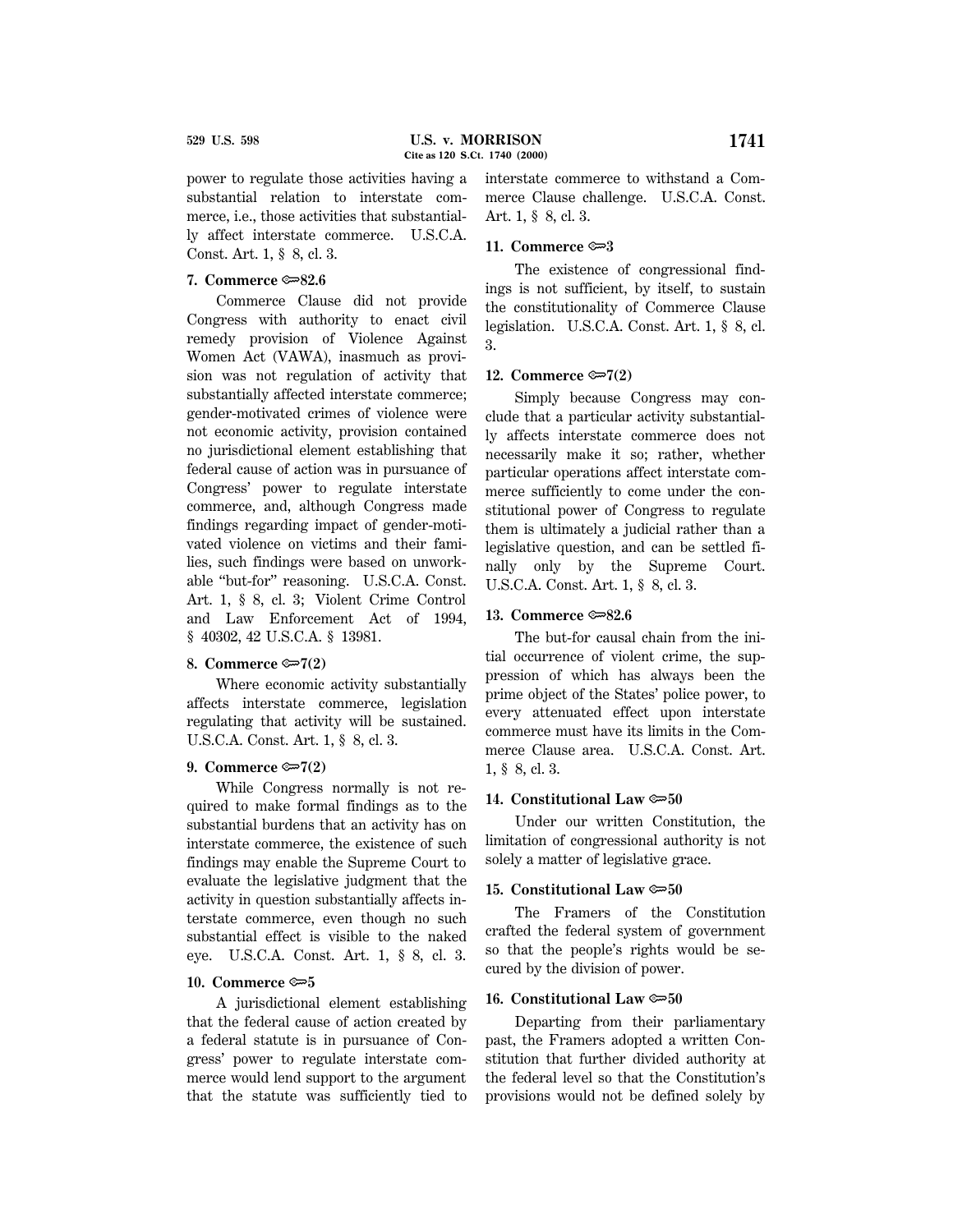the political branches nor the scope of legislative power limited only by public opinion and the legislature's self-restraint.

# **17. Constitutional Law**  $\approx 67$

It is a permanent and indispensable feature of our constitutional system that the federal judiciary is supreme in the exposition of the law of the Constitution.

#### **18. Constitutional Law**  $\approx 67$

The political branches have a role in interpreting and applying the Constitution, but the Supreme Court remains the ultimate expositor of the constitutional text.

### **19. Constitutional Law**  $\approx 50, 67$

In the performance of assigned constitutional duties each branch of the Government must initially interpret the Constitution, and the interpretation of its powers by any branch is due great respect from the others; however, it is emphatically the province and duty of the judicial department to say what the law is.

### **20. Commerce** O**82.6**

Congress may not regulate noneconomic, violent criminal conduct based solely on that conduct's aggregate effect on interstate commerce; the Constitution requires a distinction between what is truly national and what is truly local. U.S.C.A. Const. Art. 1, § 8, cl. 3.

### **21. Commerce**  $\infty$ **82.6**

The regulation and punishment of intrastate violence that is not directed at the instrumentalities, channels, or goods involved in interstate commerce has always been the province of the States. U.S.C.A. Const. Art. 1, § 8, cl. 3.

# **22. Constitutional Law**  $\approx 81$

# **States <del>©</del>**<sub>4.4(2)</sub>

There is no better example of the police power, which the Founders of the Constitution denied the National Government and reposed in the States, than the suppression of violent crime and vindication of its victims.

# **23. Constitutional Law** O**27**

With its careful enumeration of federal powers and explicit statement that all powers not granted to the Federal Government are reserved, the Constitution does not grant the Federal Government an unlimited license to regulate.

### **24. Constitutional Law**  $\approx 67$

The Constitution's separation of federal power and the creation of the Judicial Branch indicate that disputes regarding the extent of congressional power are largely subject to judicial review.

# **25. Constitutional Law** O**27 States ©**<sup>4.4(2)</sup>

The Constitution created a Federal Government of limited powers, while reserving a generalized police power to the States.

#### **26. Civil Rights** O**103**

**Constitutional Law**  $\approx 224(2)$ 

Enforcement clause of Fourteenth Amendment did not provide Congress with authority to enact civil remedy provision of Violence Against Women Act (VAWA); although state-sponsored gender discrimination could violate equal protection under certain circumstances, Fourteenth Amendment did not prohibit private conduct, provision was not aimed at proscribing discrimination by officials which Fourteenth Amendment might not itself proscribe, and provision applied uniformly throughout the Nation even though Congress found that discrimination against victims of gendermotivated violence did not exist in all States. U.S.C.A. Const.Amend. 14, § 5; Violent Crime Control and Law Enforcement Act of 1994, § 40302, 42 U.S.C.A. § 13981.

### **27. Constitutional Law**  $\approx 209$ **, 251**

The enforcement clause of the Fourteenth Amendment states that Congress may "enforce," by "appropriate legislation" the constitutional guarantee that no State shall deprive any person of ''life, liberty or property, without due process of law,'' nor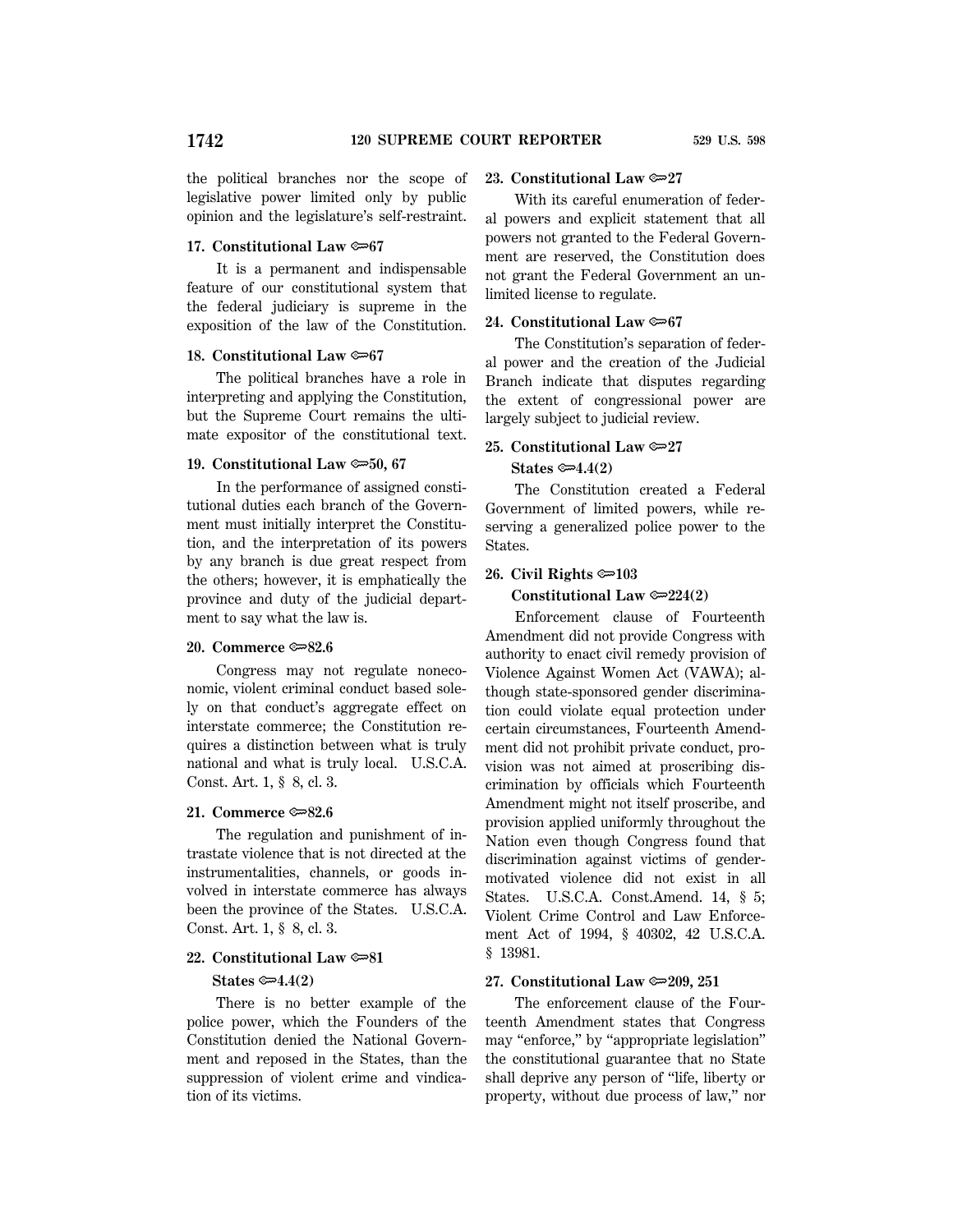deny any person ''equal protection of the laws.'' U.S.C.A. Const.Amend. 14, § 5.

#### 28. Constitutional Law  $\infty$ 82(6.1)

The enforcement clause of the Fourteenth Amendment is a positive grant of legislative power that includes authority to prohibit conduct which is not itself unconstitutional and to intrude into legislative spheres of autonomy previously reserved to the States. U.S.C.A. Const.Amend. 14, § 5.

# 29. Constitutional Law  $\infty$ 82(6.1)

As broad as the Fourteenth Amendment congressional enforcement power is, it is not unlimited. U.S.C.A. Const. Amend. 14, § 5.

### **30. Constitutional Law**  $\approx 224(1)$

State-sponsored gender discrimination violates equal protection unless it serves important governmental objectives and the discriminatory means employed are substantially related to the achievement of those objectives. U.S.C.A. Const.Amend. 14.

# **31. Constitutional Law**  $\infty$  **211(1)**

The language and purpose of the Fourteenth Amendment place certain limitations on the manner in which Congress may attack discriminatory conduct; these limitations are necessary to prevent the Fourteenth Amendment from obliterating the Framers' carefully crafted balance of power between the States and the National Government. U.S.C.A. Const.Amend. 14.

#### **32. Constitutional Law**  $\approx 82(5)$

The Fourteenth Amendment, by its terms, prohibits only state action. U.S.C.A. Const.Amend. 14.

#### **33. Constitutional Law** O**213(2), 254(2)**

The action inhibited by the Fourteenth Amendment's first section, which, inter alia, prohibits States from denying due process or equal protection, is only such action as may fairly be said to be that of the States. U.S.C.A. Const.Amend. 14, § 1.

### **34. Constitutional Law** O**213(4)**

The Fourteenth Amendment erects no shield against merely private conduct, however discriminatory or wrongful. U.S.C.A. Const.Amend. 14.

### **35. Constitutional Law**  $\approx 82(6.1)$

Under the enforcement clause of the Fourteenth Amendment, where a subject has not submitted to the general legislative power of Congress, but is only submitted thereto for the purpose of rendering effective some prohibition against particular State legislation or State action in reference to that subject, the power given is limited by its object, and any legislation by Congress in the matter must necessarily be corrective in its character, adapted to counteract and redress the operation of such prohibited state laws or proceedings of State officers. U.S.C.A. Const.Amend. 14, § 5.

### **36. Constitutional Law**  $\approx 82(6.1)$

Prophylactic legislation under the enforcement clause of the Fourteenth Amendment must have a congruence and proportionality between the injury to be prevented or remedied and the means adopted to that end. U.S.C.A. Const. Amend. 14, § 5.

#### *Syllabus \**

Petitioner Brzonkala filed suit, alleging, *inter alia,* that she was raped by respondents while the three were students at Virginia Polytechnic Institute, and that this attack violated 42 U.S.C. § 13981, which provides a federal civil remedy for the victims of gender-motivated violence. Respondents moved to dismiss on the grounds that the complaint failed to state a claim and that § 13981's civil remedy is

<sup>\*</sup> The syllabus constitutes no part of the opinion of the Court but has been prepared by the Reporter of Decisions for the convenience of

the reader. See *United States v. Detroit Timber & Lumber Co.,* 200 U.S. 321, 337, 26 S.Ct. 282, 50 L.Ed. 499.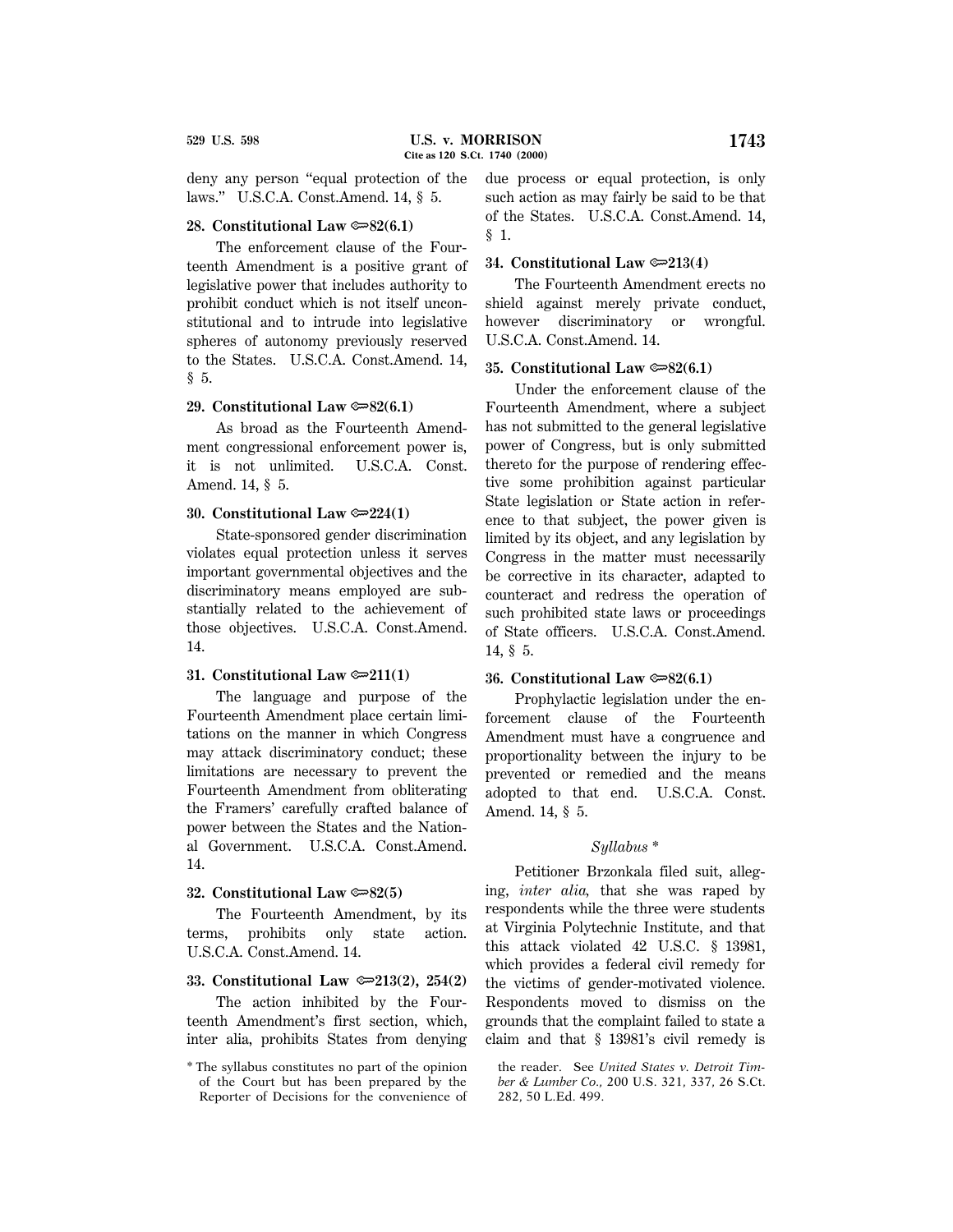unconstitutional. Petitioner United States intervened to defend the section's constitutionality. In dismissing the complaint, the District Court held that it stated a claim against respondents, but that Congress lacked authority to enact § 13981 under either the Commerce Clause or § 5 of the Fourteenth Amendment, which Congress had explicitly identified as the sources of federal authority for § 13981. The en banc Fourth Circuit affirmed.

*Held:* Section 13981 cannot be sustained under the Commerce Clause or § 5 of the Fourteenth Amendment. Pp. 1748– 1759.

(a) The Commerce Clause does not provide Congress with authority to enact § 13981's federal civil remedy. A congressional enactment will be invalidated only upon a plain showing that Congress has exceeded its constitutional bounds. See *United States v. Lopez,* 514 U.S. 549, 568, 577–578, 115 S.Ct. 1624, 131 L.Ed.2d 626. Petitioners assert that § 13981 can be sustained under Congress' commerce power as a regulation of activity that substantially affects interstate commerce. The proper framework for analyzing such a claim is provided by the principles the Court set out in *Lopez.* First, in *Lopez,* the noneconomic, criminal nature of possessing a firearm in a school zone was central to the Court's conclusion that Congress lacks authority to regulate such possession. Similarly, gender-motivated crimes of violence are not, in any sense, economic activity. Second, like the statute at issue in *Lopez,* § 13981 contains no jurisdictional element establishing that the federal cause of action is in pursuance of Congress' regulation of interstate commerce. Although *Lopez* makes clear that such a jurisdictional element would lend support to the argument that § 13981 is sufficiently tied to interstate commerce  $\vert_{599}$ to come within Congress' authority, Congress elected to cast § 13981's remedy over a wider, and more purely intrastate, body of violent crime. Third, although § 13981, unlike the *Lopez* statute, *is* supported by numer-

ous findings regarding the serious impact of gender-motivated violence on victims and their families, these findings are substantially weakened by the fact that they rely on reasoning that this Court has rejected, namely, a but-for causal chain from the initial occurrence of violent crime to every attenuated effect upon interstate commerce. If accepted, this reasoning would allow Congress to regulate any crime whose nationwide, aggregated impact has substantial effects on employment, production, transit, or consumption. Moreover, such reasoning will not limit Congress to regulating violence, but may be applied equally as well to family law and other areas of state regulation since the aggregate effect of marriage, divorce, and childrearing on the national economy is undoubtedly significant. The Constitution requires a distinction between what is truly national and what is truly local, and there is no better example of the police power, which the Founders undeniably left reposed in the States and denied the central Government, than the suppression of violent crime and vindication of its victims. Congress therefore may not regulate noneconomic, violent criminal conduct based solely on the conduct's aggregate effect on interstate commerce. Pp. 1748–1754.

(b) Section 5 of the Fourteenth Amendment, which permits Congress to enforce by appropriate legislation the constitutional guarantee that no State shall deprive any person of life, liberty, or property without due process, or deny any person equal protection of the laws, *City of Boerne v. Flores,* 521 U.S. 507, 517, 117 S.Ct. 2157, 138 L.Ed.2d 624, also does not give Congress the authority to enact § 13981. Petitioners' assertion that there is pervasive bias in various state justice systems against victims of gender-motivated violence is supported by a voluminous congressional record. However, the Fourteenth Amendment places limitations on the manner in which Congress may attack discriminatory conduct. Foremost among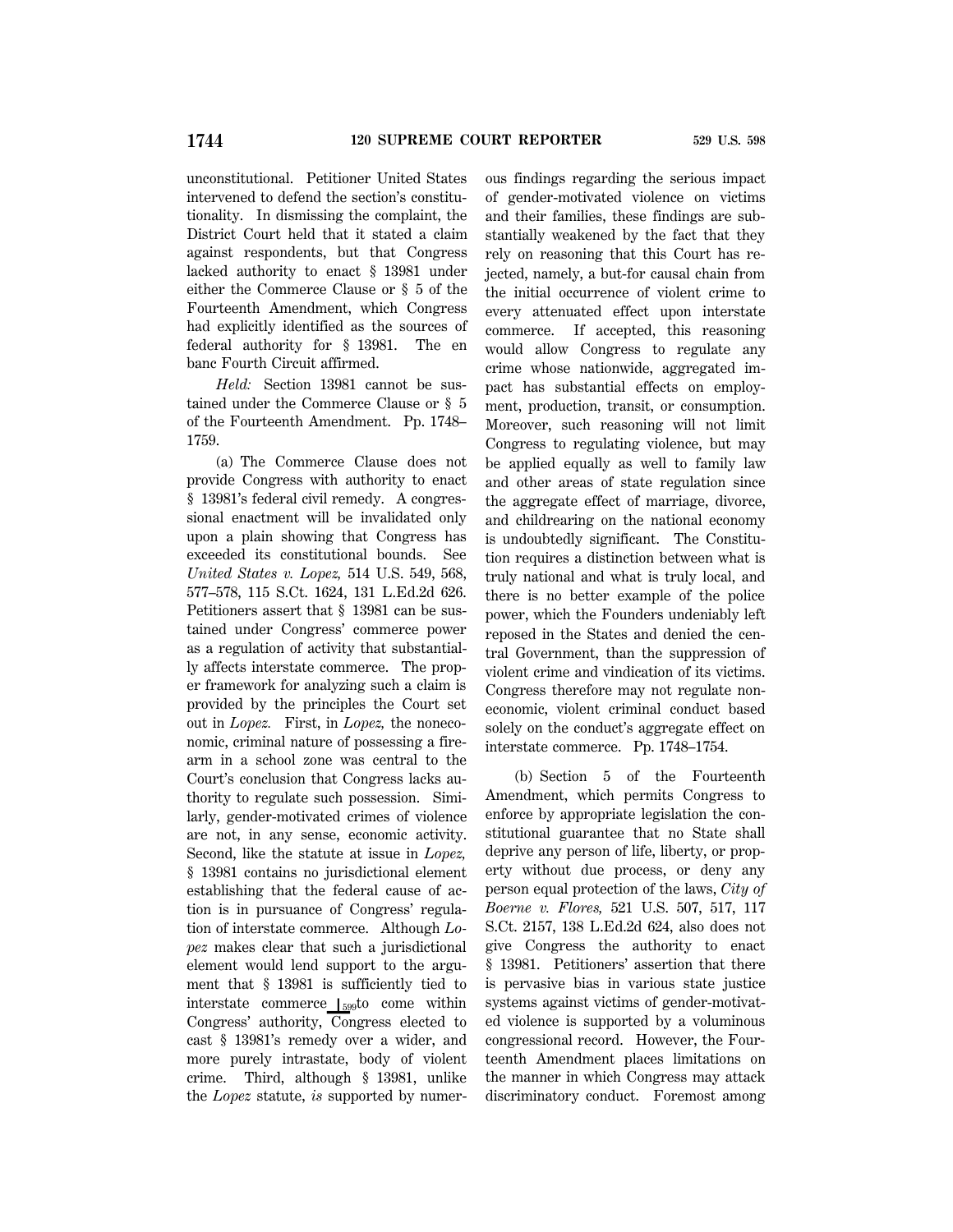them is the principle that the Amendment prohibits only state action, not private conduct. This was the conclusion reached in *United States v. Harris,* 106 U.S. 629, 1 S.Ct. 601, 27 L.Ed. 290, and the *In re Civil Rights Cases,* 109 U.S. 3, 3 S.Ct. 18, 27 L.Ed. 835, which were both decided shortly after the Amendment's adoption. The force of the doctrine of *stare decisis* behind these decisions stems not only from the length of time they have been on the books, but also from the insight attributable to the Members of the Court at that time, who all had intimate knowledge and familiarity with the events surrounding the Amendment's adoption. Neither *United States v. Guest,* 383 U.S. 745, 86 S.Ct. 1170, 16 L.Ed.2d 239, nor *District of Columbia v. Carter,* 409 U.S. 418, 93 S.Ct. 602, 34 L.Ed.2d 613, casts any doubt on the enduring vitality of the *Civil Rights Cases* and *Harris*. **S**<sub>600</sub>Assuming that there has been gender-based disparate treatment by state authorities in these cases, it would not be enough to save § 13981's civil remedy, which is directed not at a State or state actor but at individuals who have committed criminal acts motivated by gender bias. Section 13981 visits no consequence on any Virginia public official involved in investigating or prosecuting Brzonkala's assault, and it is thus unlike any of the § 5 remedies this Court has previously upheld. See, *e.g., South Carolina v. Katzenbach,* 383 U.S. 301, 86 S.Ct. 803, 15 L.Ed.2d 769. Section 13981 is also different from previously upheld remedies in that it applies uniformly throughout the Nation, even though Congress' findings indicate that the problem addressed does not exist in all, or even most, States. In contrast, the § 5 remedy in *Katzenbach* was directed only to those States in which Congress found that there had been discrimination. Pp. 1754–1759.

169 F.3d 820, affirmed.

REHNQUIST, C.J., delivered the opinion of the Court, in which O'CONNOR, SCALIA, KENNEDY, and THOMAS, JJ., joined. THOMAS, J., filed a concurring opinion, *post,* p. 1759. SOUTER, J., filed a dissenting opinion, in which STEVENS, GINSBURG, and BREYER, JJ., joined, *post,* p. 1759. BREYER, J., filed a dissenting opinion, in which STEVENS, J., joined, and in which SOUTER and GINSBURG, JJ., joined as to Part I–A, *post,* p. 1774.

Julie Goldscheid, Brooklyn, NY, for petitioner in case No. 99–29.

Seth P. Waxman, Washington, DC, for petitioner in case No. 99–5.

Michael E. Rosman, Washington, DC, for respondents.

For U.S. Supreme Court briefs, see: 1999 WL 1034453 (Pet.Brief) 1999 WL 1037259 (Pet.Brief) 1999 WL 1146894 (Resp.Brief) 1999 WL 1146897 (Resp.Brief) 1999 WL 1276924 (Reply.Brief) 1999 WL 1269316 (Reply.Brief)

**I**<sub>601</sub>Chief Justice REHNQUIST delivered the opinion of the Court.

In these cases we consider the constitutionality of 42 U.S.C. § 13981, which provides a federal civil remedy for the  $\int_{602}$ victims of gender-motivated violence. The United States Court of Appeals for the Fourth Circuit, sitting en banc, struck down § 13981 because it concluded that Congress lacked constitutional authority to enact the section's civil remedy. Believing that these cases are controlled by our decisions in *United States v. Lopez,* 514 U.S. 549, 115 S.Ct. 1624, 131 L.Ed.2d 626 (1995), *United States v. Harris,* 106 U.S. 629, 1 S.Ct. 601, 27 L.Ed. 290 (1883), and the *In re Civil Rights Cases,* 109 U.S. 3, 3 S.Ct. 18, 27 L.Ed. 835 (1883), we affirm.

### I

Petitioner Christy Brzonkala enrolled at Virginia Polytechnic Institute (Virginia Tech) in the fall of 1994. In September of that year, Brzonkala met respondents Antonio Morrison and James Crawford, who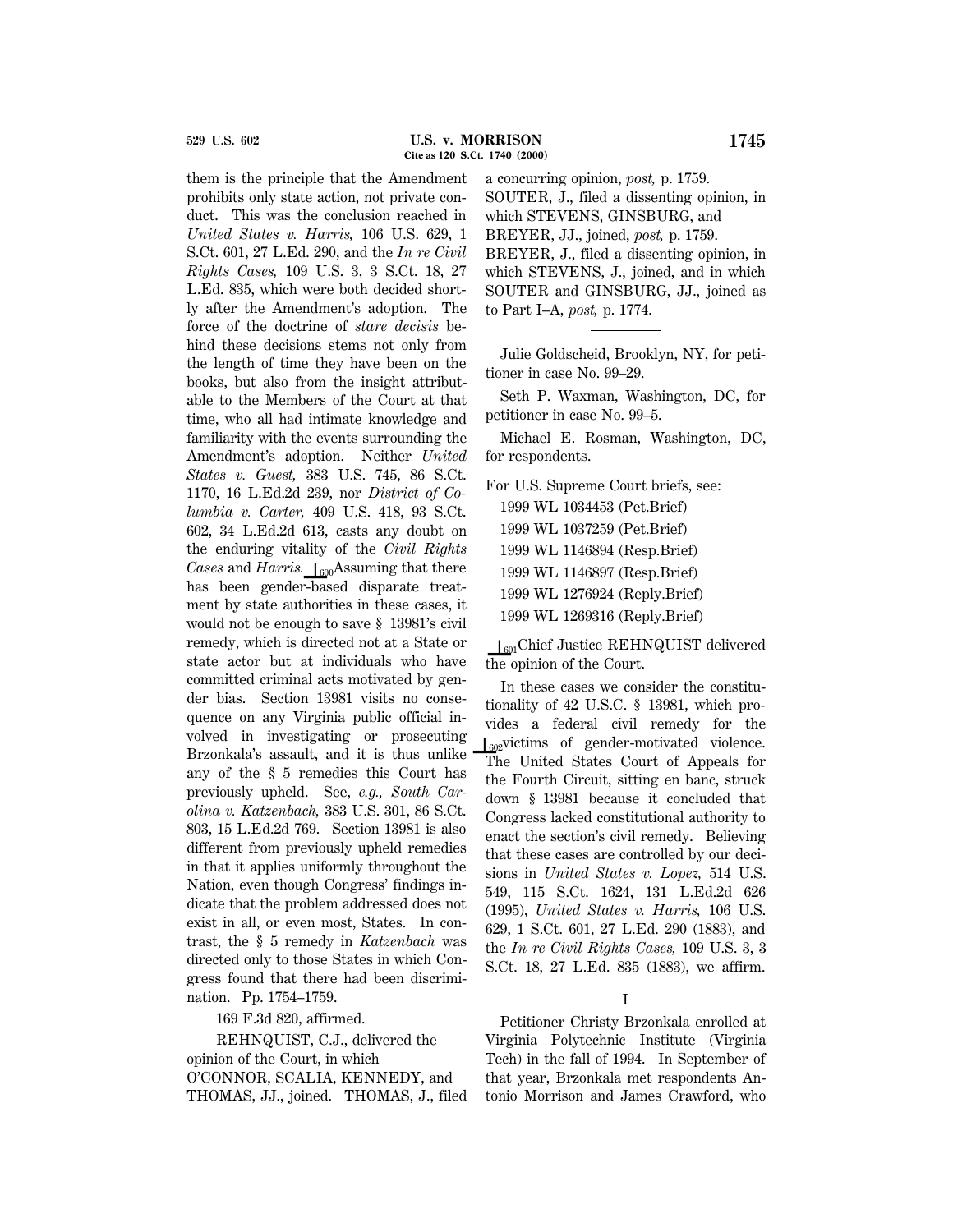were both students at Virginia Tech and members of its varsity football team. Brzonkala alleges that, within 30 minutes of meeting Morrison and Crawford, they assaulted and repeatedly raped her. After the attack, Morrison allegedly told Brzonkala, "You better not have any ... diseases.'' Complaint ¶ 22. In the months following the rape, Morrison also allegedly announced in the dormitory's dining room that he ''like[d] to get girls drunk and...."  $Id$ , **131.** The omitted portions, quoted verbatim in the briefs on file with this Court, consist of boasting, debased remarks about what Morrison would do to women, vulgar remarks that cannot fail to shock and offend.

Brzonkala alleges that this attack caused her to become severely emotionally disturbed and depressed. She sought assistance from a university psychiatrist, who prescribed  $_{603}$ antidepressant medication. Shortly after the rape Brzonkala stopped attending classes and withdrew from the university.

In early 1995, Brzonkala filed a complaint against respondents under Virginia Tech's Sexual Assault Policy. During the school-conducted hearing on her complaint, Morrison admitted having sexual contact with her despite the fact that she had twice told him "no." After the hearing, Virginia Tech's Judicial Committee found insufficient evidence to punish Crawford, but found Morrison guilty of sexual assault and sentenced him to immediate suspension for two semesters.

Virginia Tech's dean of students upheld the judicial committee's sentence. However, in July 1995, Virginia Tech informed Brzonkala that Morrison intended to initiate a court challenge to his conviction under the Sexual Assault Policy. University officials told her that a second hearing would be necessary to remedy the school's error in prosecuting her complaint under that policy, which had not been widely circulated to students. The university therefore conducted a second hearing under its Abusive Conduct Policy, which was in force prior to the dissemination of the Sexual Assault Policy. Following this second hearing the Judicial Committee again found Morrison guilty and sentenced him to an identical 2–semester suspension. This time, however, the description of Morrison's offense was, without explanation, changed from ''sexual assault'' to ''using abusive language.''

Morrison appealed his second conviction through the university's administrative system. On August 21, 1995, Virginia Tech's senior vice president and provost set aside Morrison's punishment. She concluded that it was '' 'excessive when compared with other cases where there has been a finding of violation of the Abusive Conduct Policy,'" *Brzonkala v. Virginia Polytechnic and State Univ.,* 132 F.3d 949, 955 (C.A.4 1997). Virginia Tech did not inform Brzonkala of this decision. After learning from a  $\log_{100}$  newspaper that Morrison would be returning to Virginia Tech for the fall 1995 semester, she dropped out of the university.

In December 1995, Brzonkala sued Morrison, Crawford, and Virginia Tech in the United States District Court for the Western District of Virginia. Her complaint alleged that Morrison's and Crawford's attack violated § 13981 and that Virginia Tech's handling of her complaint violated Title IX of the Education Amendments of 1972, 86 Stat. 373–375, 20 U.S.C. §§ 1681– 1688. Morrison and Crawford moved to dismiss this complaint on the grounds that it failed to state a claim and that § 13981's civil remedy is unconstitutional. The United States, petitioner in No. 99–5, intervened to defend § 13981's constitutionality.

The District Court dismissed Brzonkala's Title IX claims against Virginia Tech for failure to state a claim upon which relief can be granted. See *Brzonkala v. Virginia Polytechnic and State Univ.,* 935 F.Supp. 772 (W.D.Va.1996). It then held that Brzonkala's complaint stated a claim against Morrison and Crawford under § 13981, but dismissed the complaint be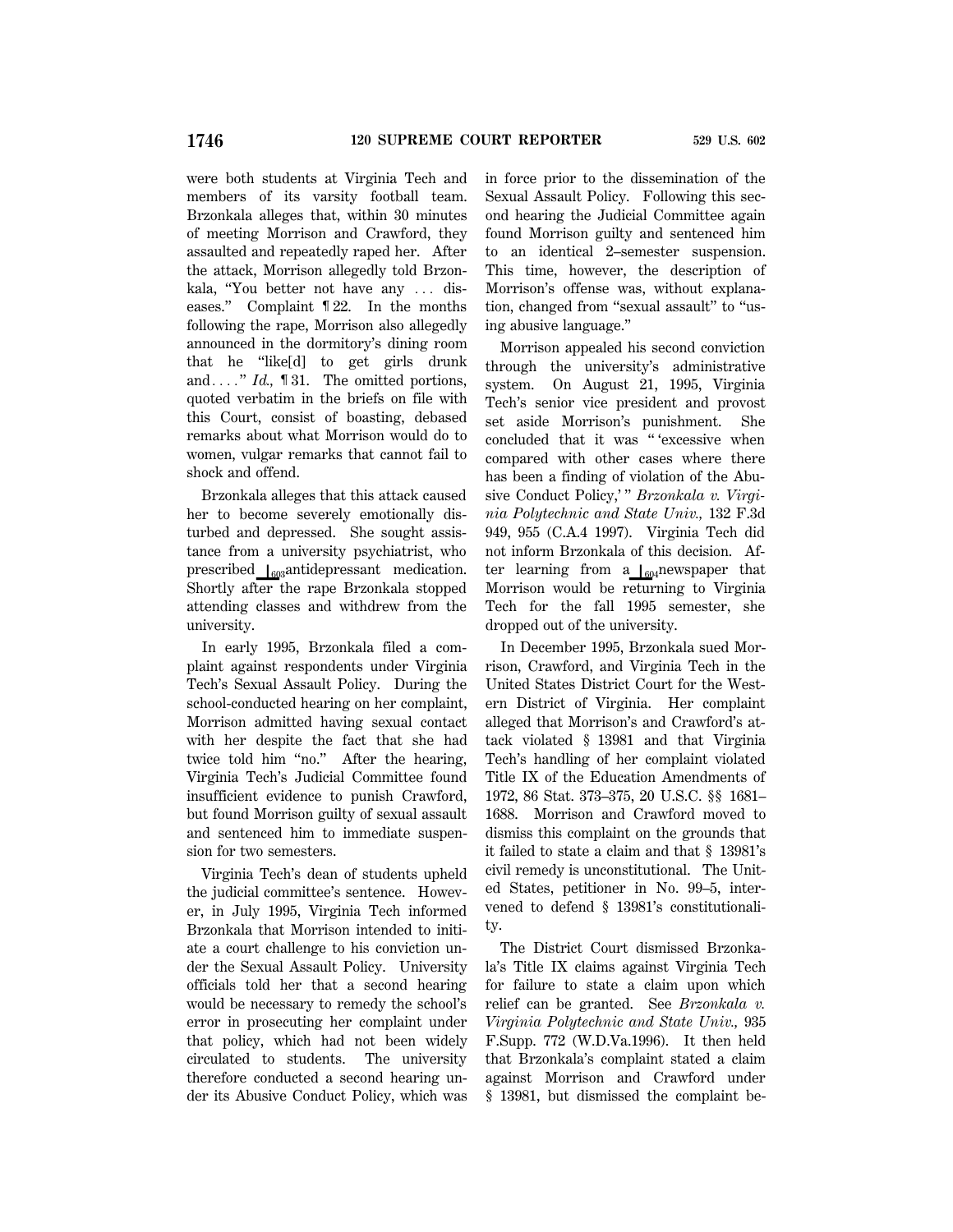cause it concluded that Congress lacked authority to enact the section under either the Commerce Clause or § 5 of the Fourteenth Amendment. *Brzonkala v. Virginia Polytechnic and State Univ.,* 935 F.Supp. 779 (W.D.Va.1996).

A divided panel of the Court of Appeals reversed the District Court, reinstating Brzonkala's § 13981 claim and her Title IX hostile environment claim.**<sup>1</sup>** *Brzonkala v. Virginia Polytechnic and State Univ.,* 132 F.3d 949 (C.A.4 1997). The full Court of Appeals vacated the panel's opinion and reheard the case en banc. The en banc court then issued an opinion affirming the District Court's conclusion that Brzonkala stated a claim under § 13981 because her complaint alleged a crime of violence and the allegations of Morrison's crude and derogatory statements regarding his  $\int_{605}$ treatment of women sufficiently indicated that his crime was motivated by gender animus.**<sup>2</sup>** Nevertheless, the court by a divided vote affirmed the District Court's conclusion that Congress lacked constitutional authority to enact § 13981's civil remedy. *Brzonkala v. Virginia Polytechnic and State Univ.,* 169 F.3d 820 (C.A.4 1999). Because the Court of Appeals invalidated a federal statute on constitutional grounds, we granted certiorari. 527 U.S. 1068, 120 S.Ct. 11, 144 L.Ed.2d 842 (1999).

Section 13981 was part of the Violence Against Women Act of 1994, § 40302, 108 Stat. 1941–1942. It states that "[a]ll persons within the United States shall have the right to be free from crimes of violence motivated by gender." 42 U.S.C. § 13981(b). To enforce that right, subsection (c) declares:

- **1.** The panel affirmed the dismissal of Brzonkala's Title IX disparate treatment claim. See 132 F.3d, at 961–962.
- **2.** The en banc Court of Appeals affirmed the District Court's conclusion that Brzonkala failed to state a claim alleging disparate treatment under Title IX, but vacated the District Court's dismissal of her hostile environment claim and remanded with instructions for the

''A person (including a person who acts under color of any statute, ordinance, regulation, custom, or usage of any State) who commits a crime of violence motivated by gender and thus deprives another of the right declared in subsection (b) of this section shall be liable to the party injured, in an action for the recovery of compensatory and punitive damages, injunctive and declaratory relief, and such other relief as a court may deem appropriate.''

Section 13981 defines a "crim[e] of violence motivated by gender'' as ''a crime of violence committed because of gender or on the basis of gender, and due, at least in part, to an  $\int_{606}$ animus based on the victim's gender."  $\S$  13981(d)(1). It also provides that the term ''crime of violence'' includes any

 $\mathcal{H}(A)$  ... act or series of acts that would constitute a felony against the person or that would constitute a felony against property if the conduct presents a serious risk of physical injury to another, and that would come within the meaning of State or Federal offenses described in section 16 of Title 18, whether or not those acts have actually resulted in criminal charges, prosecution, or conviction and whether or not those acts were committed in the special maritime, territorial, or prison jurisdiction of the United States;'' and

''(B) includes an act or series of acts that would constitute a felony described in subparagraph (A) but for the relationship between the person who takes such action and the individual against whom such action is taken."  $$ 13981(d)(2)$ .

District Court to hold the claim in abeyance pending this Court's decision in *Davis v. Monroe County Bd. of Ed.,* 526 U.S. 629, 119 S.Ct. 1661, 143 L.Ed.2d 839 (1999). *Brzonkala v. Virginia Polytechnic and State Univ.,* 169 F.3d 820, 827, n. 2 (C.A.4 1999). Our grant of certiorari did not encompass Brzonkala's Title IX claims, and we thus do not consider them in this opinion.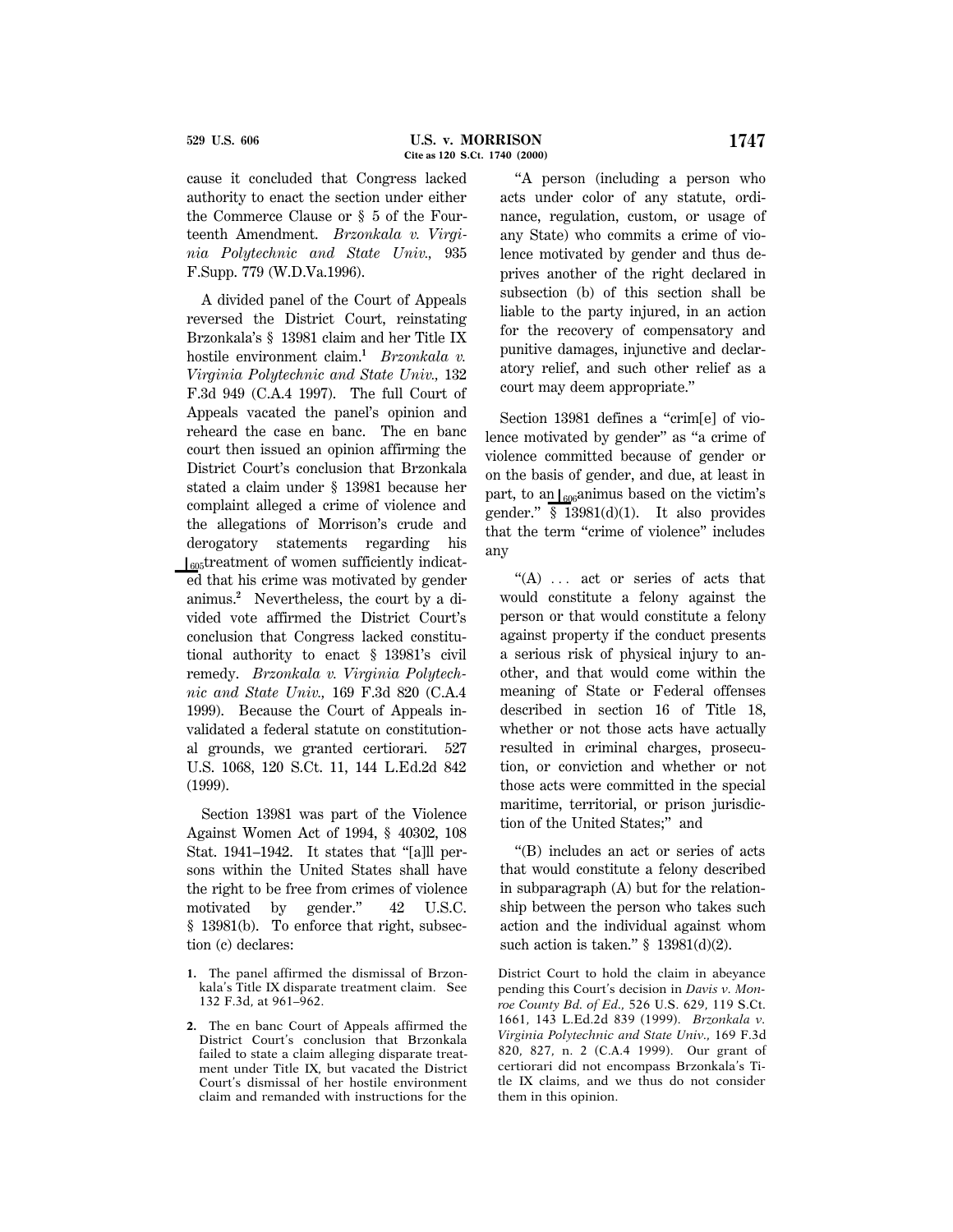Further clarifying the broad scope of § 13981's civil remedy, subsection (e)(2) states that ''[n]othing in this section requires a prior criminal complaint, prosecution, or conviction to establish the elements of a cause of action under subsection (c) of this section.'' And subsection (e)(3) provides a § 13981 litigant with a choice of forums: Federal and state courts ''shall have concurrent jurisdiction'' over complaints brought under the section.

Although the foregoing language of § 13981 covers a wide swath of criminal conduct, Congress placed some limitations on the section's federal civil remedy. Subsection (e)(1) states that "[n]othing in this section entitles a person to a cause of action under subsection (c) of this section for random acts of violence unrelated to gender or for acts that cannot be demonstrated, by a preponderance of the evidence, to be motivated by gender.'' Subsection (e)(4) further states that § 13981 shall not be construed ''to confer on the courts of the United States jurisdiction over any State law claim seeking  $\int_{607}$ the establishment of a divorce, alimony, equitable distribution of marital property, or child custody decree.''

**[1, 2]** Every law enacted by Congress must be based on one or more of its powers enumerated in the Constitution. ''The powers of the legislature are defined and limited; and that those limits may not be mistaken, or forgotten, the constitution is written.'' *Marbury v. Madison,* 1 Cranch 137, 176, 2 L.Ed. 60 (1803) (Marshall, C. J.). Congress explicitly identified the sources of federal authority on which it relied in enacting § 13981. It said that a ''Federal civil rights cause of action'' is established ''[p]ursuant to the affirmative power of Congress ... under section 5 of the Fourteenth Amendment to the Constitution, as well as under section 8 of Article I of the Constitution.'' 42 U.S.C. § 13981(a). We address Congress' authority to enact this remedy under each of these constitutional provisions in turn.

II

**[3]** Due respect for the decisions of a coordinate branch of Government demands that we invalidate a congressional enactment only upon a plain showing that Congress has exceeded its constitutional bounds. See *United States v. Lopez,* 514 U.S., at 568, 577–578, 115 S.Ct. 1624 (KENNEDY, J., concurring); *United States v. Harris,* 106 U.S., at 635, 1 S.Ct. 601. With this presumption of constitutionality in mind, we turn to the question whether § 13981 falls within Congress' power under Article I, § 8, of the Constitution. Brzonkala and the United States rely upon the third clause of the section, which gives Congress power "[t]o regulate Commerce with foreign Nations, and among the several States, and with the Indian Tribes.''

As we discussed at length in *Lopez,* our interpretation of the Commerce Clause has changed as our Nation has developed. See 514 U.S., at 552–557, 115 S.Ct. 1624; *id.,* at 568–574, 115 S.Ct. 1624 (KENNEDY, J., concurring); *id.,* at 584, 593–599, 115 S.Ct. 1624 (THOMAS, J., concurring). We need not repeat that detailed review of  $\mathcal{L}_{608}$ the Commerce Clause's history here; it suffices to say that, in the years since *NLRB v. Jones & Laughlin Steel Corp.,* 301 U.S. 1, 57 S.Ct. 615, 81 L.Ed. 893 (1937), Congress has had considerably greater latitude in regulating conduct and transactions under the Commerce Clause than our previous case law permitted. See *Lopez,* 514 U.S., at 555–556, 115 S.Ct. 1624; *id.,* at 573–574, 115 S.Ct. 1624 (KENNEDY, J., concurring).

**[4, 5]** *Lopez* emphasized, however, that even under our modern, expansive interpretation of the Commerce Clause, Congress' regulatory authority is not without effective bounds. *Id.,* at 557, 115 S.Ct. 1624.

''[E]ven [our] modern-era precedents which have expanded congressional pow-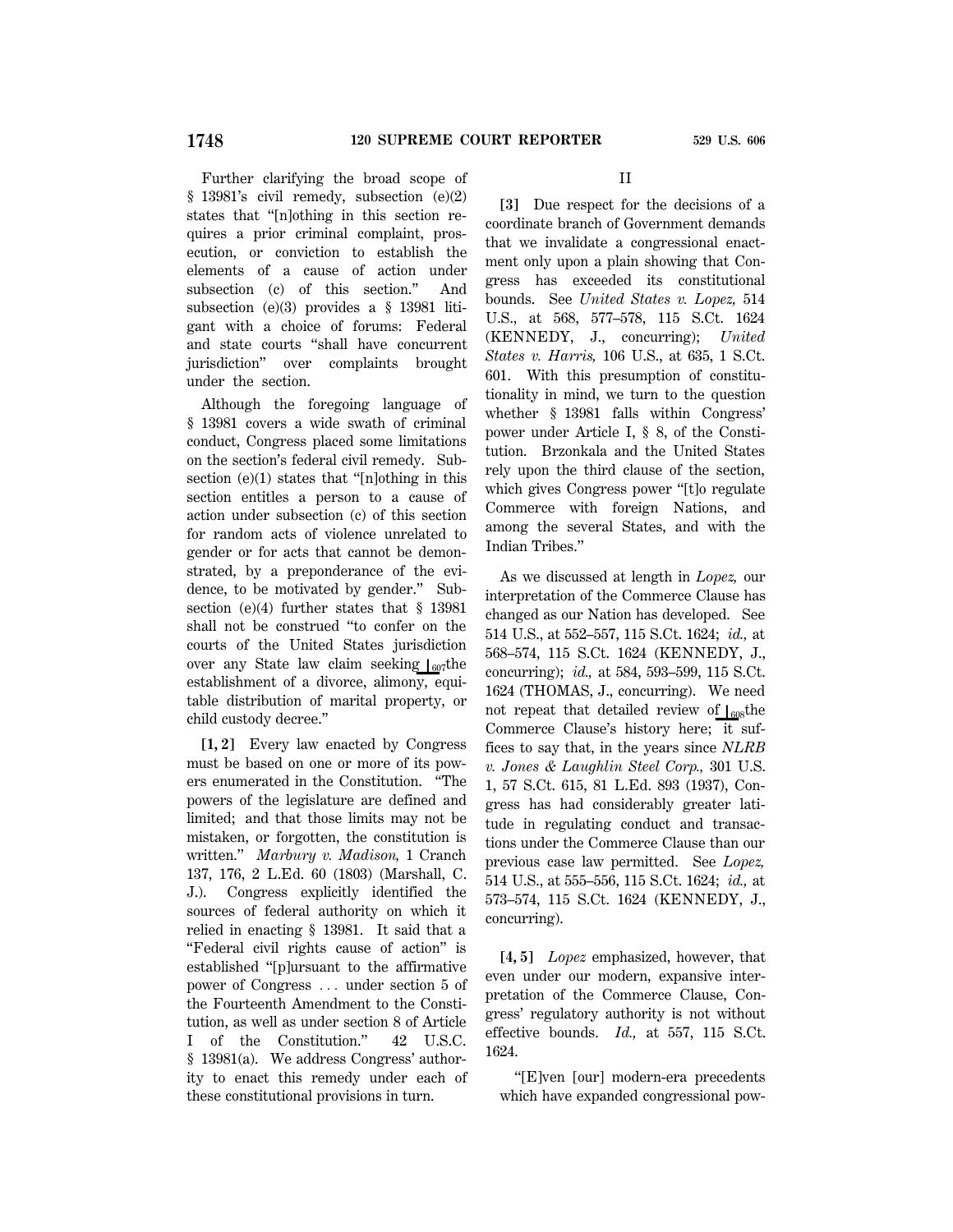er under the Commerce Clause confirm that this power is subject to outer limits. In *Jones & Laughlin Steel,* the Court warned that the scope of the interstate commerce power 'must be considered in the light of our dual system of government and may not be extended so as to embrace effects upon interstate commerce so indirect and remote that to embrace them, in view of our complex society, would effectually obliterate the distinction between what is national and what is local and create a completely centralized government.'" *Id.*, at 556– 557, 115 S.Ct. 1624 (quoting *Jones & Laughlin Steel, supra,* at 37, 57 S.Ct. 615).**<sup>3</sup>**

**[6]** As we observed in *Lopez,* modern Commerce Clause jurisprudence has ''identified three broad categories of activity that Congress may regulate under its commerce power." $_{609}$ 514 U.S., at 558, 115 S.Ct. 1624 (citing *Hodel v. Virginia Surface Mining & Reclamation Assn., Inc.,* 452 U.S. 264, 276–277, 101 S.Ct. 2352, 69 L.Ed.2d 1 (1981); *Perez v. United States,* 402 U.S. 146, 150, 91 S.Ct. 1357, 28 L.Ed.2d 686 (1971)). ''First, Congress may regulate the use of the channels of interstate commerce.'' 514 U.S., at 558, 115 S.Ct. 1624 (citing *Heart of Atlanta Motel, Inc. v. United States,* 379 U.S. 241, 256, 85 S.Ct. 348, 13 L.Ed.2d 258 (1964); *United States v. Darby,* 312 U.S. 100, 114, 61 S.Ct. 451, 85 L.Ed. 609 (1941)). ''Second, Congress is empowered to regulate and protect the instrumentalities of interstate commerce, or persons or things in interstate commerce, even though the threat may come only from intrastate activities.'' 514 U.S., at 558, 115 S.Ct. 1624 (citing *Shreveport Rate Cases,* 234 U.S. 342, 34 S.Ct. 833, 58 L.Ed. 1341 (1914);

**3.** Justice SOUTER's dissent takes us to task for allegedly abandoning *Jones & Laughlin Steel* in favor of an inadequate ''federalism of some earlier time.'' *Post,* at 1766–1767, 1774. As the foregoing language from *Jones & Laughlin Steel* makes clear however, this Court has always recognized a limit on the commerce power inherent in ''our dual sys*Southern R. Co. v. United States,* 222 U.S. 20, 32 S.Ct. 2, 56 L.Ed. 72 (1911); *Perez, supra,* at 150, 91 S.Ct. 1357). ''Finally, Congress' commerce authority includes the power to regulate those activities having a substantial relation to interstate commerce, ... *i.e.*, those activities that substantially affect interstate commerce.'' 514 U.S., at 558–559, 115 S.Ct. 1624 (citing *Jones & Laughlin Steel, supra,* at 37, 57 S.Ct. 615).

**[7]** Petitioners do not contend that these cases fall within either of the first two of these categories of Commerce Clause regulation. They seek to sustain § 13981 as a regulation of activity that substantially affects interstate commerce. Given § 13981's focus on gender-motivated violence wherever it occurs (rather than violence directed at the instrumentalities of interstate commerce, interstate markets, or things or persons in interstate commerce), we agree that this is the proper inquiry.

Since *Lopez* most recently canvassed and clarified our case law governing this third category of Commerce Clause regulation, it provides the proper framework for conducting the required analysis of § 13981. In *Lopez,* we held that the Gun– Free School Zones Act of 1990, 18 U.S.C. §  $922(q)(1)(A)$ , which made it a federal crime to knowingly possess a firearm in a school zone, exceeded Congress' authority under the Commerce Clause. See 514 U.S., at 551, 115 S.Ct. 1624. Several significant considerations contributed to our decision.

[8]  $I_{610}$ First, we observed that § 922(q) was ''a criminal statute that by its terms has nothing to do with 'commerce' or any sort of economic enterprise, however

tem of government.'' 301 U.S., at 37, 57 S.Ct. 615. It is the dissent's remarkable theory that the commerce power is without judicially enforceable boundaries that disregards the Court's caution in *Jones & Laughlin Steel* against allowing that power to ''effectually obliterate the distinction between what is national and what is local.'' *Ibid.*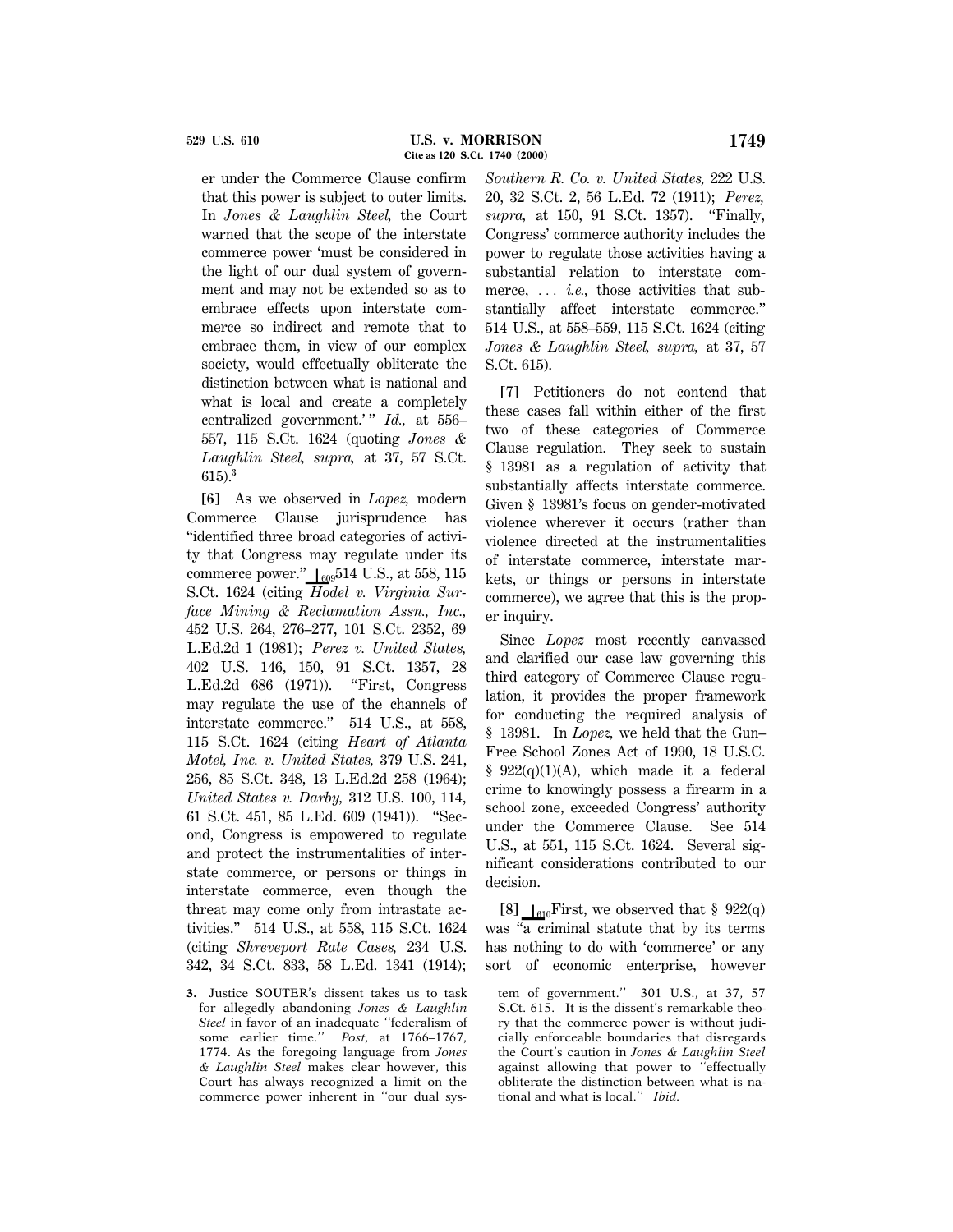broadly one might define those terms.'' *Id.,* at 561, 115 S.Ct. 1624. Reviewing our case law, we noted that ''we have upheld a wide variety of congressional Acts regulating intrastate economic activity where we have concluded that the activity substantially affected interstate commerce.'' *Id.,* at 559, 115 S.Ct. 1624. Although we cited only a few examples, including *Wickard v. Filburn,* 317 U.S. 111, 63 S.Ct. 82, 87 L.Ed. 122 (1942); *Hodel, supra; Perez, supra; Katzenbach v. McClung,* 379 U.S. 294, 85 S.Ct. 377, 13 L.Ed.2d 290 (1964); and *Heart of Atlanta Motel, supra,* we stated that the pattern of analysis is clear. *Lopez,* 514 U.S., at 559–560, 115 S.Ct. 1624. ''Where economic activity substantially affects interstate commerce, legislation regulating that activity will be sustained.'' *Id.,* at 560, 115 S.Ct. 1624.

Both petitioners and Justice SOUTER's dissent downplay the role that the economic nature of the regulated activity plays in our Commerce Clause analysis. But a fair reading of *Lopez* shows that the noneconomic, criminal nature of the conduct at issue was central to our decision in that case. See, *e.g., id.,* at 551, 115 S.Ct. 1624 (''The Act [does not] regulat[e] a commercial activity''), 560 (''Even *Wickard,* which is perhaps the most far reaching example of Commerce Clause authority over intrastate activity, involved economic activity in a way that the possession of a gun in a school zone does not''), 561 (''Section 922(q) is not an essential part of a larger regulation of economic activity''), 566 (''Admittedly, a determination whether an intrastate activity is commercial or noncommercial may in some cases result in legal uncertainty. But, so long as Congress' authority is limited to those powers enumerated in the Constitution, and so long as those enumerated powers are interpreted as having judicially enforceable outer limits,

**4.** Justice SOUTER's dissent does not reconcile its analysis with our holding in *Lopez* because it apparently would cast that decision aside. See *post,* at 1764–1767. However, the dissent cannot persuasively contradict *Lopez's* conclusion that, in every case where we have

congressional legislation under the Commerce Clause always will engender 'legal uncertainty' ''), 567 (''The possession of a gun in a local school zone is in no sense an economic activity that might, through repetition  $\int_{611}$ elsewhere, substantially affect any sort of interstate commerce''); see also *id.,* at 573–574, 115 S.Ct. 1624 (KEN-NEDY, J., concurring) (stating that *Lopez* did not alter our ''practical conception of commercial regulation'' and that Congress may ''regulate in the commercial sphere on the assumption that we have a single market and a unified purpose to build a stable national economy''), 577 (''Were the Federal Government to take over the regulation of entire areas of traditional state concern, areas having nothing to do with the regulation of commercial activities, the boundaries between the spheres of federal and state authority would blur''), 580 (''[U]nlike the earlier cases to come before the Court here neither the actors nor their conduct has a commercial character, and neither the purposes nor the design of the statute has an evident commercial nexus. The statute makes the simple possession of a gun within 1,000 feet of the grounds of the school a criminal offense. In a sense any conduct in this interdependent world of ours has an ultimate commercial origin or consequence, but we have not yet said the commerce power may reach so far'' (citation omitted)). *Lopez's* review of Commerce Clause case law demonstrates that in those cases where we have sustained federal regulation of intrastate activity based upon the activity's substantial effects on interstate commerce, the activity in question has been some sort of economic endeavor. See *id.,* at 559–560, 115 S.Ct. 1624.**<sup>4</sup>**

The second consideration that we found important in analyzing  $\S$  922(q) was that

sustained federal regulation under the aggregation principle in *Wickard v. Filburn*, 317 U.S. 111, 63 S.Ct. 82, 87 L.Ed. 122 (1942), the regulated activity was of an apparent commercial character. See, *e.g., Lopez,* 514 U.S., at 559–560, 580, 115 S.Ct. 1624.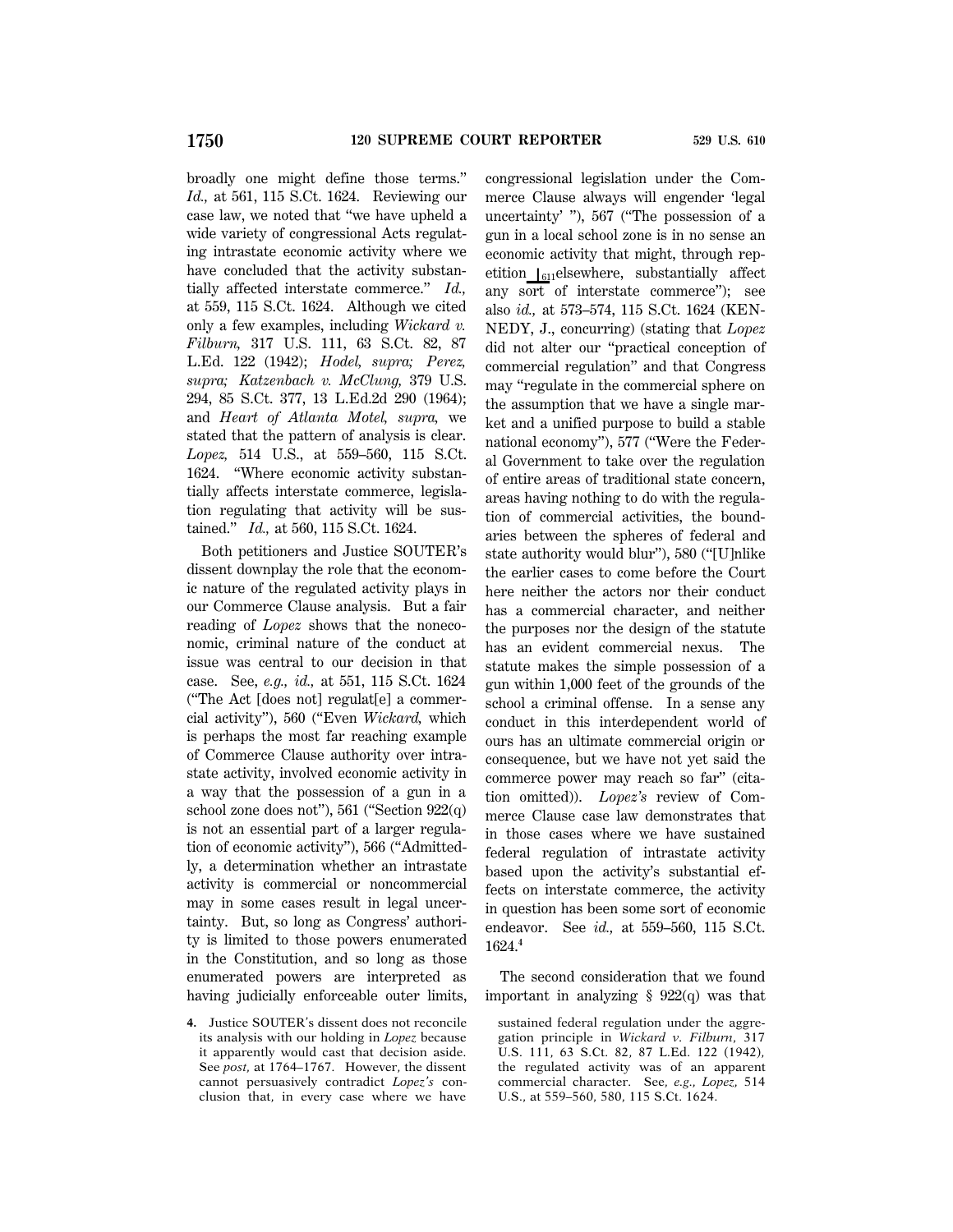the statute contained ''no express jurisdictional element which might limit its reach to a discrete set of firearm possessions that additionally have  $\log_{12}$ an explicit connection with or effect on interstate commerce.'' *Id.,* at 562, 115 S.Ct. 1624. Such a jurisdictional element may establish that the enactment is in pursuance of Congress' regulation of interstate commerce.

**[9]** Third, we noted that neither  $§$  922(q) "' nor its legislative history contain[s] express congressional findings regarding the effects upon interstate commerce of gun possession in a school zone.'" *Ibid.* (quoting Brief for United States, O.T. 1994, No. 93–1260, pp. 5–6). While ''Congress normally is not required to make formal findings as to the substantial burdens that an activity has on interstate commerce,'' 514 U.S., at 562, 115 S.Ct. 1624 (citing *McClung, supra,* at 304, 85 S.Ct. 377; *Perez,* 402 U.S., at 156, 91 S.Ct. 1357), the existence of such findings may ''enable us to evaluate the legislative judgment that the activity in question substantially affect[s] interstate commerce, even though no such substantial effect [is] visible to the naked eye.'' 514 U.S., at 563, 115 S.Ct. 1624.

Finally, our decision in *Lopez* rested in part on the fact that the link between gun possession and a substantial effect on interstate commerce was attenuated. *Id.,* at 563–567, 115 S.Ct. 1624. The United States argued that the possession of guns may lead to violent crime, and that violent crime ''can be expected to affect the functioning of the national economy in two ways. First, the costs of violent crime are substantial, and, through the mechanism of insurance, those costs are spread throughout the population. Second, violent crime reduces the willingness of individuals to travel to areas within the country that are perceived to be unsafe.'' *Id.,* at 563–564, 115 S.Ct. 1624 (citation omitted). The Government also argued that the presence of guns at schools poses a threat to the educational process, which in turn threatens to produce a less efficient and productive work force, which will negatively affect national productivity and thus interstate commerce. *Ibid.*

We rejected these ''costs of crime'' and "national productivity" arguments because they would permit Congress  $\int_{613}$ to "regulate not only all violent crime, but all activities that might lead to violent crime, regardless of how tenuously they relate to interstate commerce.'' *Id.,* at 564, 115 S.Ct. 1624. We noted that, under this butfor reasoning:

''Congress could regulate any activity that it found was related to the economic productivity of individual citizens: family law (including marriage, divorce, and child custody), for example. Under the[se] theories  $\ldots$ , it is difficult to perceive any limitation on federal power, even in areas such as criminal law enforcement or education where States historically have been sovereign. Thus, if we were to accept the Government's arguments, we are hard pressed to posit any activity by an individual that Congress is without power to regulate.'' *Ibid.*

With these principles underlying our Commerce Clause jurisprudence as reference points, the proper resolution of the present cases is clear. Gender-motivated crimes of violence are not, in any sense of the phrase, economic activity. While we need not adopt a categorical rule against aggregating the effects of any noneconomic activity in order to decide these cases, thus far in our Nation's history our cases have upheld Commerce Clause regulation of intrastate activity only where that activity is economic in nature. See, *e.g., id.,* at 559–560, 115 S.Ct. 1624, and the cases cited therein.

**[10]** Like the Gun–Free School Zones Act at issue in *Lopez,* § 13981 contains no jurisdictional element establishing that the federal cause of action is in pursuance of Congress' power to regulate interstate commerce. Although *Lopez* makes clear that such a jurisdictional element would lend support to the argument that § 13981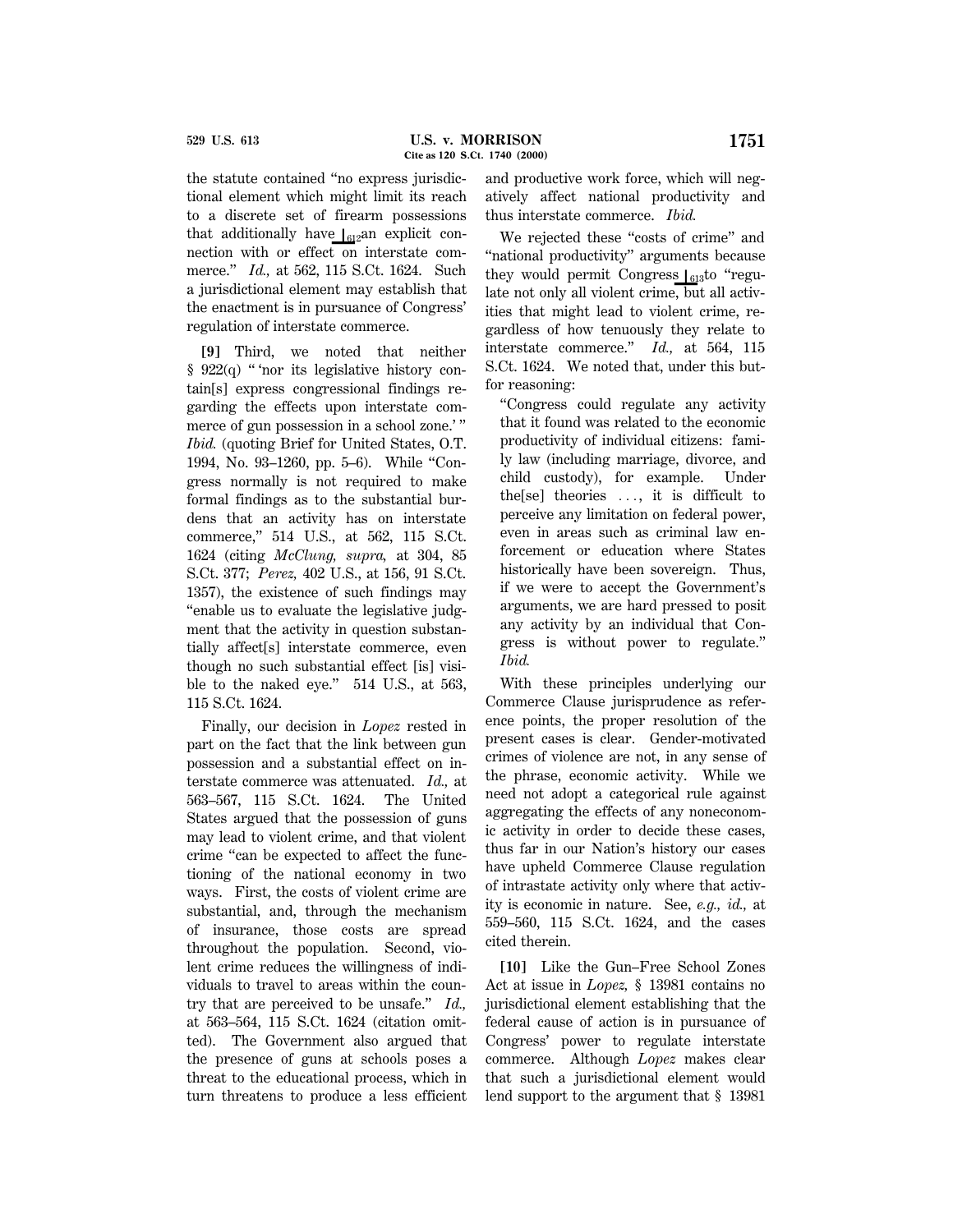is sufficiently tied to interstate commerce, Congress elected to cast § 13981's remedy over a wider, and more purely intrastate, body of violent crime.**<sup>5</sup>**

 $[11, 12]$   $\vert_{614}$ In contrast with the lack of congressional findings that we faced in *Lopez,* § 13981 *is* supported by numerous findings regarding the serious impact that gender-motivated violence has on victims and their families. See, *e.g.,* H.R. Conf. Rep. No. 103–711, p. 385 (1994), U.S.Code Cong. & Admin.News 1994, pp. 1803, 1853; S.Rep. No. 103–138, p. 40 (1993); S.Rep. No. 101–545, p. 33 (1990). But the existence of congressional findings is not sufficient, by itself, to sustain the constitutionality of Commerce Clause legislation. As we stated in *Lopez,* '' '[S]imply because Congress may conclude that a particular activity substantially affects interstate commerce does not necessarily make it so.' '' 514 U.S., at 557, n. 2, 115 S.Ct. 1624 (quoting *Hodel,* 452 U.S., at 311, 101 S.Ct. 2389 (REHNQUIST, J., concurring in judgment)). Rather, '' '[w]hether particular operations affect interstate commerce sufficiently to come under the constitutional power of Congress to regulate them is ultimately a judicial rather than a legislative question, and can be settled finally only by this Court.' '' 514 U.S., at 557, n. 2, 115 S.Ct. 1624 (quoting *Heart of Atlanta Motel,* 379 U.S., at 273, 85 S.Ct. 348 (Black, J., concurring)).

 $\frac{1}{615}$ In these cases, Congress' findings are substantially weakened by the fact that

**5.** Title 42 U.S.C. § 13981 is not the sole provision of the Violence Against Women Act of 1994 to provide a federal remedy for gendermotivated crime. Section 40221(a) of the Act creates a federal criminal remedy to punish ''interstate crimes of abuse including crimes committed against spouses or intimate partners during interstate travel and crimes committed by spouses or intimate partners who cross State lines to continue the abuse.'' S.Rep. No. 103–138, p. 43 (1993). That criminal provision has been codified at 18 U.S.C. § 2261(a)(1), which states:

''A person who travels across a State line or enters or leaves Indian country with the intent to injure, harass, or intimidate that person's spouse or intimate partner, and who, in they rely so heavily on a method of reasoning that we have already rejected as unworkable if we are to maintain the Constitution's enumeration of powers. Congress found that gender-motivated violence affects interstate commerce

''by deterring potential victims from traveling interstate, from engaging in employment in interstate business, and from transacting with business, and in places involved in interstate commerce;  $\ldots$  by diminishing national productivity, increasing medical and other costs, and decreasing the supply of and the demand for interstate products.'' H.R. Conf. Rep. No. 103–711, at 385, U.S.Code Cong. & Admin.News 1994, pp. 1803, 1853.

Accord, S.Rep. No. 103–138, at 54. Given these findings and petitioners' arguments, the concern that we expressed in *Lopez* that Congress might use the Commerce Clause to completely obliterate the Constitution's distinction between national and local authority seems well founded. See *Lopez, supra,* at 564, 115 S.Ct. 1624. The reasoning that petitioners advance seeks to follow the but-for causal chain from the initial occurrence of violent crime (the suppression of which has always been the prime object of the States' police power) to every attenuated effect upon interstate commerce. If accepted, petitioners' reasoning would allow Congress to regulate any crime as long as the nationwide, aggregated impact of that crime has substan-

the course of or as a result of such travel, intentionally commits a crime of violence and thereby causes bodily injury to such spouse or intimate partner, shall be punished as provided in subsection (b).''

The Courts of Appeals have uniformly upheld this criminal sanction as an appropriate exercise of Congress' Commerce Clause authority, reasoning that ''[t]he provision properly falls within the first of *Lopez's* categories as it regulates the use of channels of interstate commerce—i.e., the use of the interstate transportation routes through which persons and goods move.'' *United States v. Lankford,* 196 F.3d 563, 571–572 (C.A.5 1999) (collecting cases) (internal quotation marks omitted).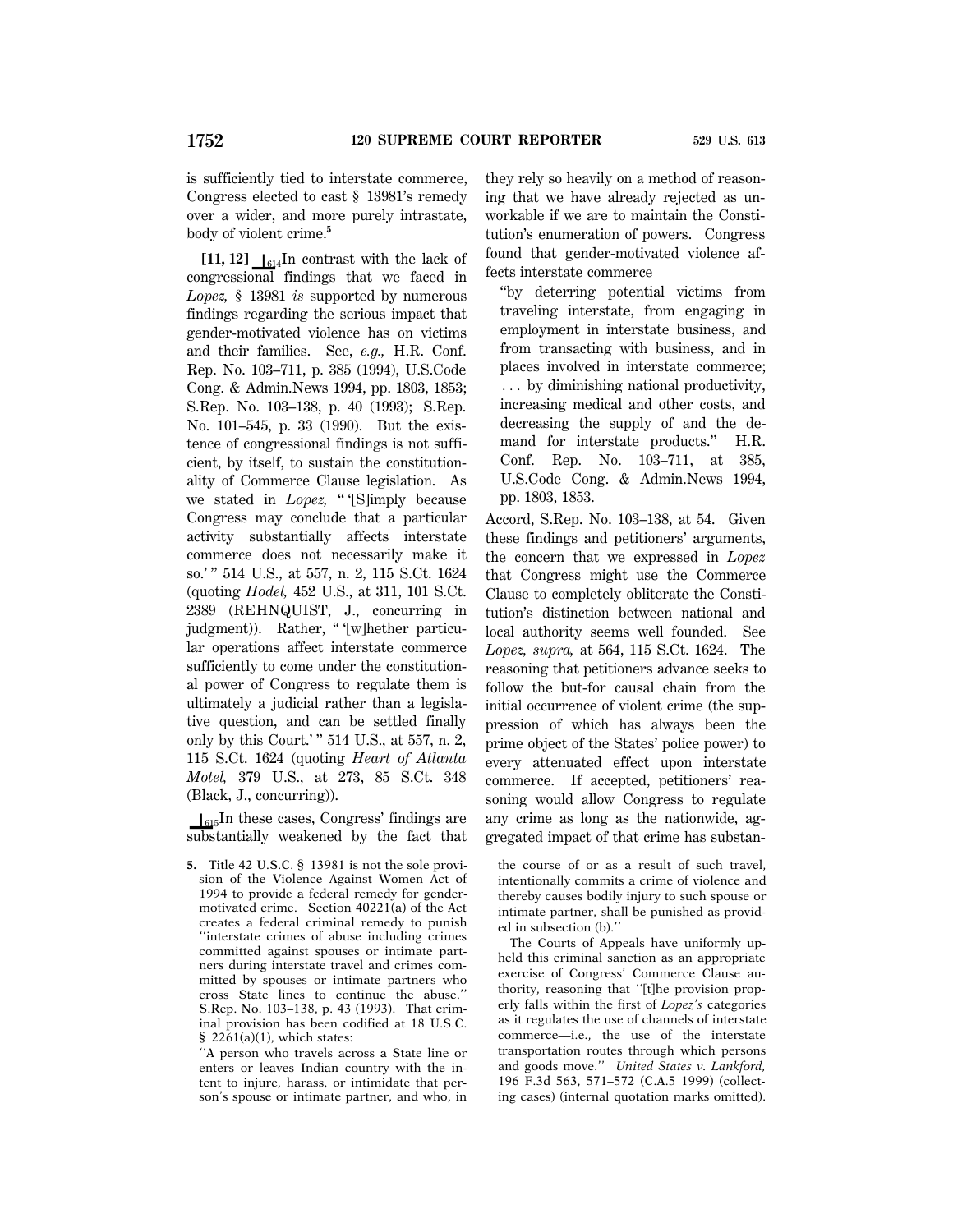tial effects on employment, production, transit, or consumption. Indeed, if Congress may regulate gender-motivated violence, it would be able to regulate murder or any other type of violence since gendermotivated violence, as a subset of all violent crime, is certain to have lesser economic impacts than the larger class of which it is a part.

**[13–19]** Petitioners' reasoning, moreover, will not limit Congress to regulating violence but may, as we suggested in *Lopez,* be applied equally as well to family

- **6.** We are not the first to recognize that the but-for causal chain must have its limits in the Commerce Clause area. In *Lopez,* 514 U.S., at 567, 115 S.Ct. 1624, we quoted Justice Cardozo's concurring opinion in *A.L.A. Schechter Poultry Corp. v. United States,* 295 U.S. 495, 55 S.Ct. 837, 79 L.Ed. 1570 (1935): ''There is a view of causation that would obliterate the distinction between what is national and what is local in the activities of commerce. Motion at the outer rim is communicated perceptibly, though minutely, to recording instruments at the center. A society such as ours 'is an elastic medium which transmits all tremors throughout its territory; the only question is of their size.' '' *Id.,* at 554, 55 S.Ct. 837 (quoting *United States v. A.L.A. Schechter Poultry Corp.,* 76 F.2d 617, 624 (C.A.2 1935) (L.Hand, J., concurring)).
- **7.** Justice SOUTER's theory that *Gibbons v. Ogden,* 9 Wheat. 1, 6 L.Ed. 23 (1824), *Garcia v. San Antonio Metropolitan Transit Authority,* 469 U.S. 528, 105 S.Ct. 1005, 83 L.Ed.2d 1016 (1985), and the Seventeenth Amendment provide the answer to these cases, see *post,* at 1768–1772, is remarkable because it undermines this central principle of our constitutional system. As we have repeatedly noted, the Framers crafted the federal system of Government so that the people's rights would be secured by the division of power. See, *e.g., Arizona v. Evans,* 514 U.S. 1, 30, 115 S.Ct. 1185, 131 L.Ed.2d 34 (1995) (GINSBURG, J., dissenting); *Gregory v. Ashcroft,* 501 U.S. 452, 458–459, 111 S.Ct. 2395, 115 L.Ed.2d 410 (1991) (cataloging the benefits of the federal design); *Atascadero State Hospital v. Scanlon,* 473 U.S. 234, 242, 105 S.Ct. 3142, 87 L.Ed.2d 171 (1985) (''The 'constitutionally mandated balance of power' between the States and the Federal Government was adopted by the Framers to ensure the protection of 'our fundamental liberties' '') (quoting *Garcia, supra,* at 572, 105 S.Ct. 1005 (Powell, J., dissenting)). Departing from their parliamentary

law and other areas of traditional state regulation since the aggregate effect of  $\mathcal{L}_{616}$ marriage, divorce, and childrearing on the national economy is undoubtedly significant. Congress may have recognized this specter when it expressly precluded § 13981 from being used in the family law context.**<sup>6</sup>** See 42 U.S.C. § 13981(e)(4). Under our written Constitution, however, the limitation of congressional authority is not solely a matter of legislative grace.**<sup>7</sup>** See *Lopez, supra,* at 575–579, 115 S.Ct. 1624 (KENNEDY, J., concurring); *Marbury,* 1 Cranch, at 176–178, 2 L.Ed. 60.

past, the Framers adopted a written Constitution that further divided authority at the federal level so that the Constitution's provisions would not be defined solely by the political branches nor the scope of legislative power limited only by public opinion and the Legislature's self-restraint. See, *e.g., Marbury v. Madison,* 1 Cranch 137, 176, 2 L.Ed. 60 (1803) (Marshall, C.J.) (''The powers of the legislature are defined and limited; and that those limits may not be mistaken, or forgotten, the constitution is written''). It is thus a '' 'permanent and indispensable feature of our constitutional system' '' that '' 'the federal judiciary is supreme in the exposition of the law of the Constitution.' '' *Miller v. Johnson,* 515 U.S. 900, 922–923, 115 S.Ct. 2475, 132 L.Ed.2d 762 (1995) (quoting *Cooper v. Aaron,* 358 U.S. 1, 18, 78 S.Ct. 1401, 3 L.Ed.2d 5 (1958)).

No doubt the political branches have a role in interpreting and applying the Constitution, but ever since *Marbury* this Court has remained the ultimate expositor of the constitutional text. As we emphasized in *United States v. Nixon,* 418 U.S. 683, 94 S.Ct. 3090, 41 L.Ed.2d 1039 (1974): ''In the performance of assigned constitutional duties each branch of the Government must initially interpret the Constitution, and the interpretation of its powers by any branch is due great respect from the others.... Many decisions of this Court, however, have unequivocally reaffirmed the holding of *Marbury* that '[i]t is emphatically the province and duty of the judicial department to say what the law is.' '' *Id.,* at 703, 94 S.Ct. 3090 (citation omitted).

Contrary to Justice SOUTER's suggestion, see *post,* at 1769–1772, and n. 14, *Gibbons* did not exempt the commerce power from this cardinal rule of constitutional law. His assertion that, from *Gibbons* on, public opinion has been the only restraint on the congressional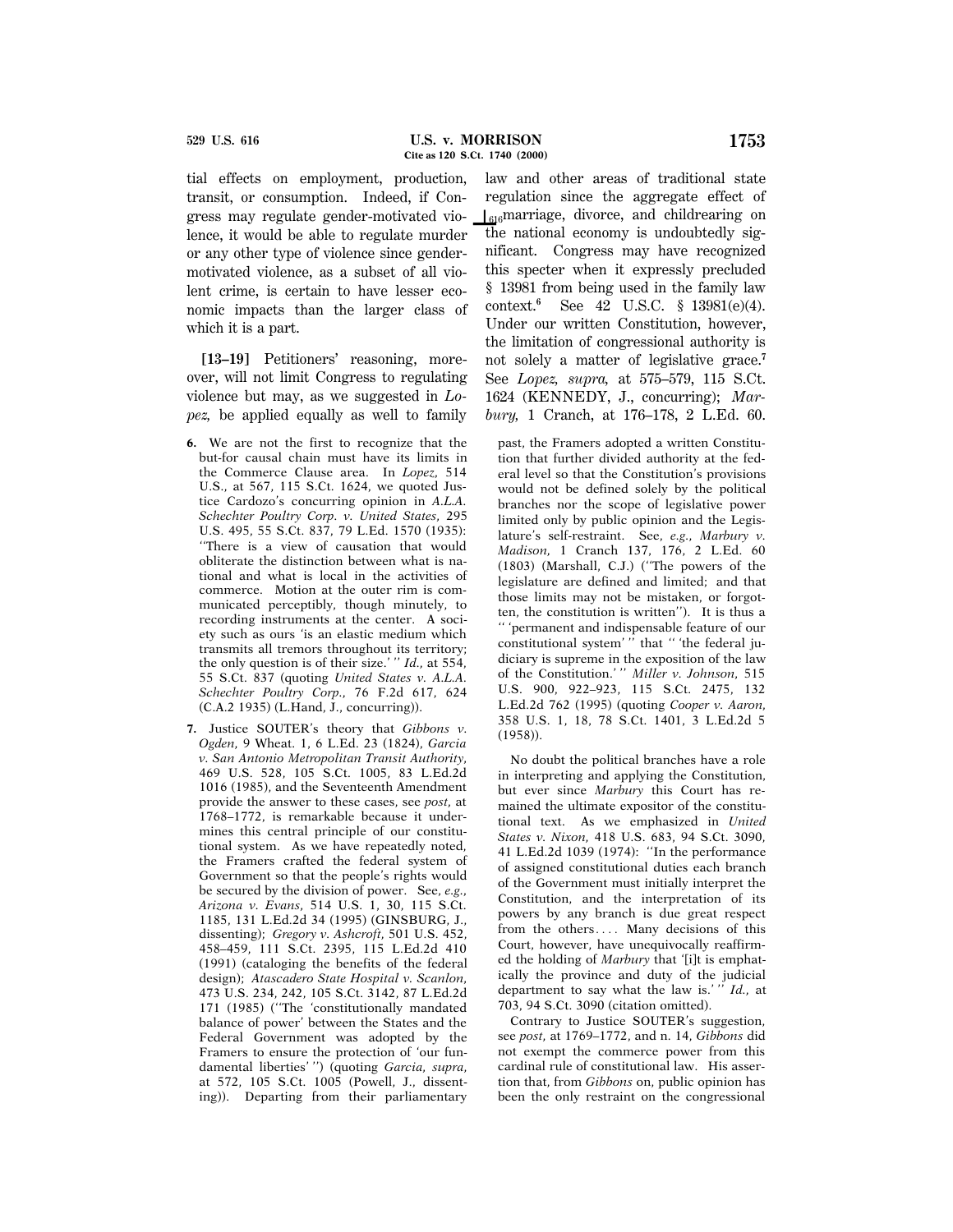$[20-25]$   $\vert_{617}$ We accordingly reject the argument that Congress may regulate noneconomic, violent criminal conduct based solely on that conduct's aggregate effect on interstate commerce. The Constitution requires a distinction between what is  $\int_{618}$ truly national and what is truly local. *Lopez,* 514 U.S., at 568, 115 S.Ct. 1624 (citing *Jones & Laughlin Steel,* 301 U.S., at 30, 57 S.Ct. 615). In recognizing this fact we preserve one of the few principles that has been consistent since the Clause was adopted. The regulation and punishment of intrastate violence that is not directed at the instrumentalities, channels, or goods involved in interstate commerce has always been the province of the States. See, *e.g., Cohens v. Virginia,* 6 Wheat. 264, 426, 428, 5 L.Ed. 257 (1821) (Marshall, C.J.) (stating that Congress "has no general right to punish murder committed within any of the States,'' and

exercise of the commerce power is true only insofar as it contends that political accountability is and has been the only limit on Congress' exercise of the commerce power *within that power's outer bounds.* As the language surrounding that relied upon by Justice SOUTER makes clear, *Gibbons* did not remove from this Court the authority to define that boundary. See *Gibbons, supra,* at 194– 195 (''It is not intended to say that these words comprehend that commerce, which is completely internal, which is carried on between man and man in a State, or between different parts of the same State, and which does not extend to or affect other States.... Comprehensive as the word 'among' is, it may very properly be restricted to that commerce which concerns more States than one. The phrase is not one which would probably have been selected to indicate the completely interior traffic of a State, because it is not an apt phrase for that purpose; and the enumeration of the particular classes of commerce to which the power was to be extended, would not have been made, had the intention been to extend the power to every description. The enumeration presupposes something not enumerated; and that something, if we regard the language or the subject of the sentence, must be the exclusively internal commerce of a State'').

**8.** Justice SOUTER disputes our assertion that the Constitution reserves the general police

that it is "clear  $\dots$  that congress cannot punish felonies generally''). Indeed, we can think of no better example of the police power, which the Founders denied the National Government and reposed in the States, than the suppression of violent crime and vindication of its victims.**<sup>8</sup>** See, *e.g., Lopez,* 514 U.S., at 566, 115 S.Ct. 1624 ("The Constitution  $\ldots$  withhold[s] from Congress a plenary police power''); *id.,* at 584–585, 115 S.Ct. 1624 (THOMAS, J., concurring) (''[W]e *always* have rejected read $\text{pings}_{619}$  of the Commerce Clause and the scope of federal power that would permit Congress to exercise a police power''), 596–597, and n. 6, 115 S.Ct. 1624 (noting that the first Congresses did not enact nationwide punishments for criminal conduct under the Commerce Clause).

#### III

**[26]** Because we conclude that the Commerce Clause does not provide Con-

power to the States, noting that the Founders failed to adopt several proposals for additional guarantees against federal encroachment on state authority. See *post,* at 1768–1769, and n. 14. This argument is belied by the entire structure of the Constitution. With its careful enumeration of federal powers and explicit statement that all powers not granted to the Federal Government are reserved, the Constitution cannot realistically be interpreted as granting the Federal Government an unlimited license to regulate. See, *e.g., New York v. United States,* 505 U.S. 144, 156–157, 112 S.Ct. 2408, 120 L.Ed.2d 120 (1992). And, as discussed above, the Constitution's separation of federal power and the creation of the Judicial Branch indicate that disputes regarding the extent of congressional power are largely subject to judicial review. See n. 7, *supra.* Moreover, the principle that '' '[t]he Constitution created a Federal Government of limited powers,' " while reserving a generalized police power to the States, is deeply ingrained in our constitutional history. *New York, supra,* at 155, 112 S.Ct. 2408 (quoting *Gregory v. Ashcroft, supra,* at 457, 111 S.Ct. 2395); see also *Lopez,* 514 U.S., at 584–599, 115 S.Ct. 1624 (THOMAS, J., concurring) (discussing the history of the debates surrounding the adoption of the Commerce Clause and our subsequent interpretation of the Clause); *Maryland v. Wirtz,* 392 U.S. 183, 196, 88 S.Ct. 2017, 20 L.Ed.2d 1020 (1968).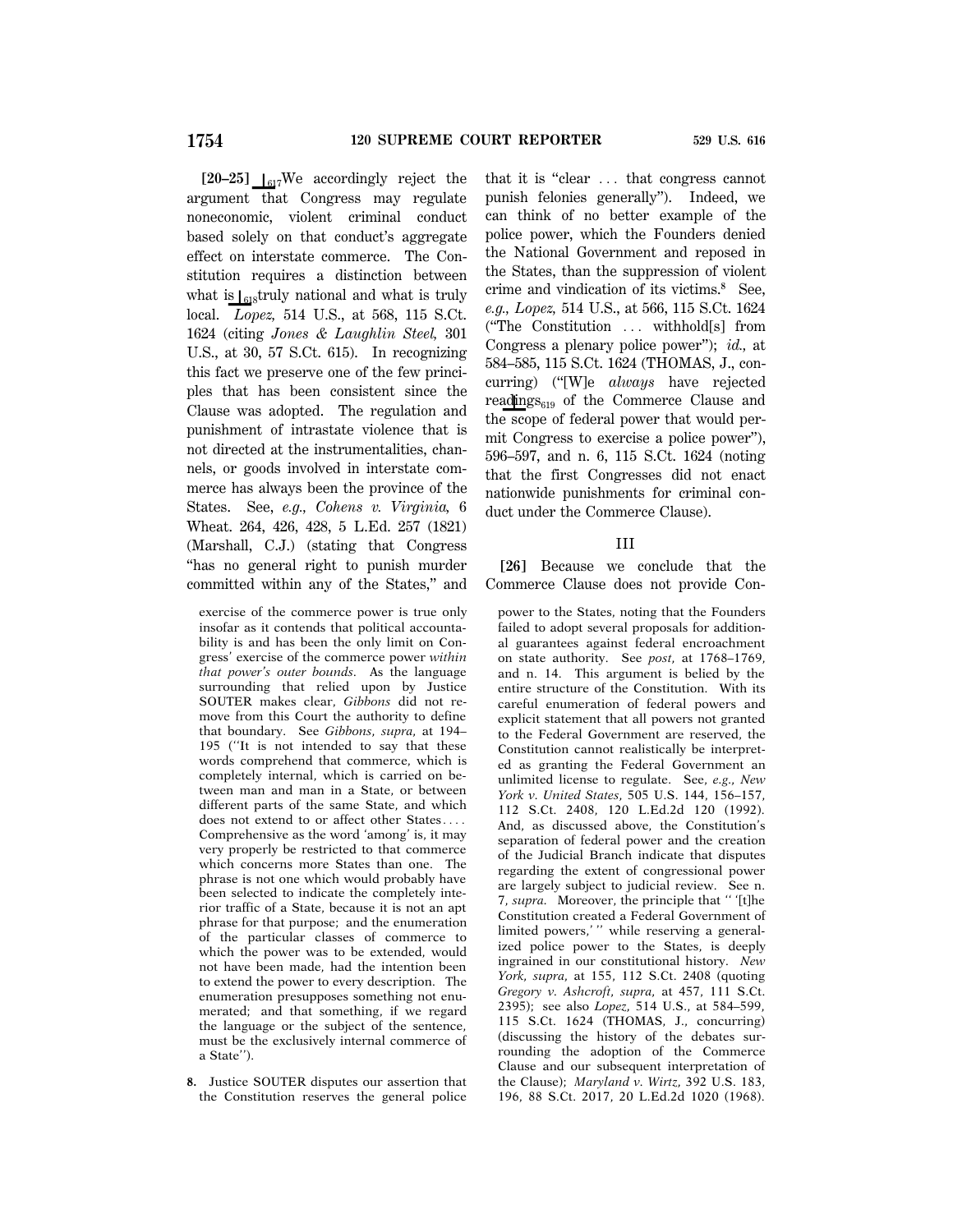gress with authority to enact § 13981, we address petitioners' alternative argument that the section's civil remedy should be upheld as an exercise of Congress' remedial power under § 5 of the Fourteenth Amendment. As noted above, Congress expressly invoked the Fourteenth Amendment as a source of authority to enact § 13981.

**[27–29]** The principles governing an analysis of congressional legislation under § 5 are well settled. Section 5 states that Congress may '' 'enforce' by 'appropriate legislation' the constitutional guarantee that no State shall deprive any person of 'life, liberty, or property, without due process of law,' nor deny any person 'equal protection of the laws.'" *City of Boerne v. Flores,* 521 U.S. 507, 517, 117 S.Ct. 2157, 138 L.Ed.2d 624 (1997). Section 5 is ''a positive grant of legislative power,'' *Katzenbach v. Morgan,* 384 U.S. 641, 651, 86 S.Ct. 1717, 16 L.Ed.2d 828 (1966), that includes authority to ''prohibit conduct which is not itself unconstitutional and [to] intrud[e] into 'legislative spheres of autonomy previously reserved to the States.' '' *Flores, supra,* at 518, 117 S.Ct. 2157 (quoting *Fitzpatrick v. Bitzer,* 427 U.S. 445, 455, 96 S.Ct. 2666, 49 L.Ed.2d 614 (1976)); see also *Kimel v. Florida Bd. of Regents,* 528 U.S. 62, 81, 120 S.Ct. 631, 145 L.Ed.2d 522 (2000). However, ''[a]s broad as the congressional enforcement power is, it is not unlimited.'' *Oregon v. Mitchell,* 400 U.S. 112, 128, 91 S.Ct. 260, 27 L.Ed.2d 272 (1970); see also *Kimel, supra,* at 81, 120 S.Ct. 631. In fact, as we discuss in detail below, several limitations inherent in § 5's text and constitutional context have been recognized since the Fourteenth Amendment was adopted.

Petitioners' § 5 argument is founded on an assertion that there is pervasive bias in various state justice systems against victims of gender-motivated violence. This assertion<sub>620</sub> is supported by a voluminous congressional record. Specifically, Congress received evidence that many participants in state justice systems are perpetuating an array of erroneous stereotypes and assumptions. Congress concluded that these discriminatory stereotypes often result in insufficient investigation and prosecution of gender-motivated crime, inappropriate focus on the behavior and credibility of the victims of that crime, and unacceptably lenient punishments for those who are actually convicted of gender-motivated violence. See H.R. Conf. Rep. No. 103–711, at 385–386; S.Rep. No. 103–138, at 38, 41–55; S.Rep. No. 102–197, at 33–35, 41, 43–47. Petitioners contend that this bias denies victims of gendermotivated violence the equal protection of the laws and that Congress therefore acted appropriately in enacting a private civil remedy against the perpetrators of gender-motivated violence to both remedy the States' bias and deter future instances of discrimination in the state courts.

**[30–34]** As our cases have established, state-sponsored gender discrimination violates equal protection unless it '' 'serves ''important governmental objectives and ... the discriminatory means employed" are ''substantially related to the achievement of those objectives.'' ' '' *United States v. Virginia,* 518 U.S. 515, 533, 116 S.Ct. 2264, 135 L.Ed.2d 735 (1996) (quoting *Mississippi Univ. for Women v. Hogan,* 458 U.S. 718, 724, 102 S.Ct. 3331, 73 L.Ed.2d 1090 (1982), in turn quoting *Wengler v. Druggists Mut. Ins. Co.,* 446 U.S. 142, 150, 100 S.Ct. 1540, 64 L.Ed.2d 107 (1980)). See also *Craig v. Boren,* 429 U.S. 190, 198– 199, 97 S.Ct. 451, 50 L.Ed.2d 397 (1976). However, the language and purpose of the Fourteenth Amendment place certain limitations on the manner in which Congress may attack discriminatory conduct. These limitations are necessary to prevent the Fourteenth Amendment from obliterating the Framers' carefully crafted balance of power between the States and the National Government. See *Flores, supra,* at 520– 524, 117 S.Ct. 2157 (reviewing the history of the Fourteenth Amendment's enactment and discussing the contemporary belief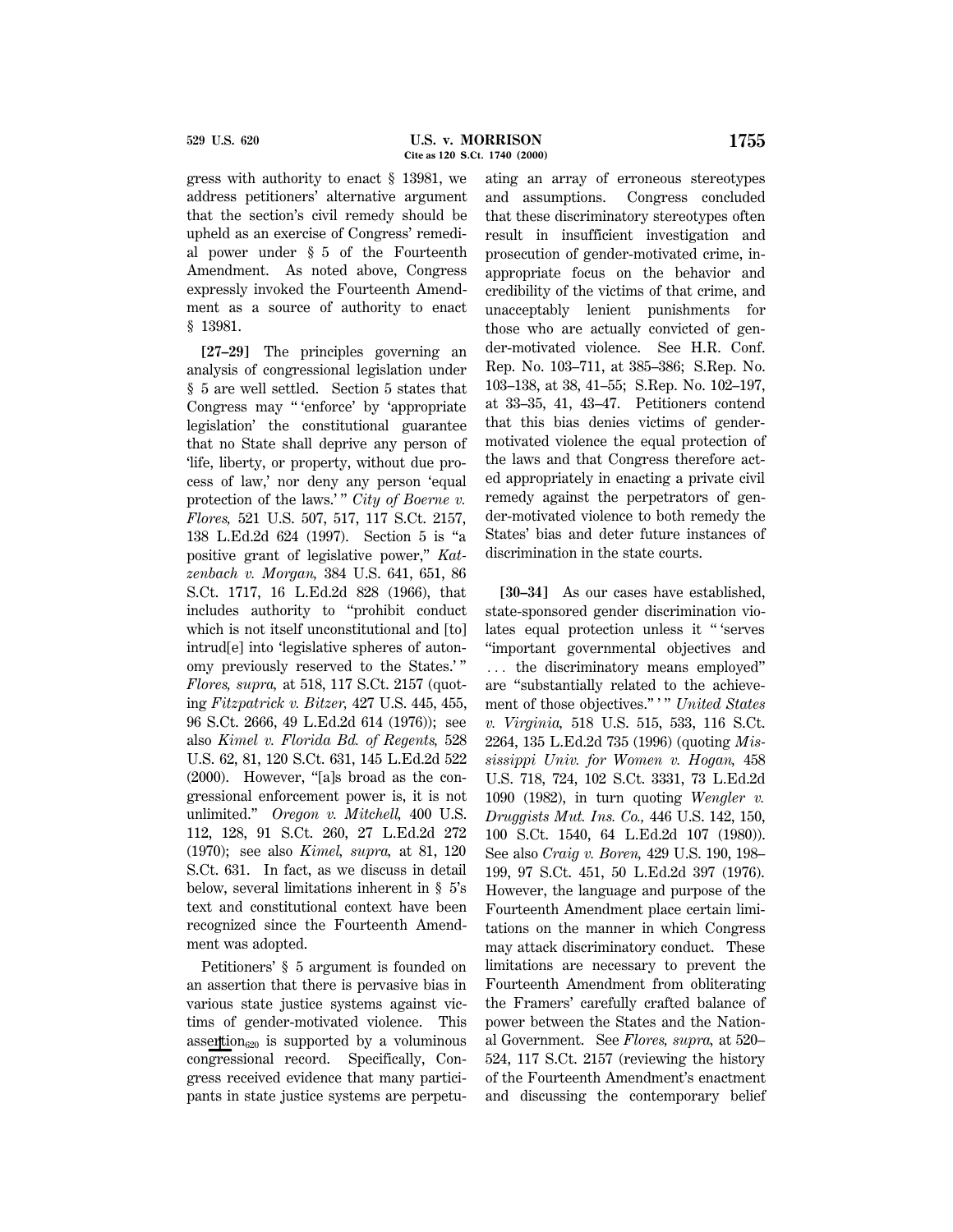that the Amendment "'does  $\int_{621}$ not concentrate power in the general government for any purpose of police government within the States' '') (quoting T. Cooley, Constitutional Limitations 294, n. 1 (2d ed. 1871)). Foremost among these limitations is the time-honored principle that the Fourteenth Amendment, by its very terms, prohibits only state action. "[T]he principle has become firmly embedded in our constitutional law that the action inhibited by the first section of the Fourteenth Amendment is only such action as may fairly be said to be that of the States. That Amendment erects no shield against merely private conduct, however discriminatory or wrongful.'' *Shelley v. Kraemer,* 334 U.S. 1, 13, and n. 12, 68 S.Ct. 836, 92 L.Ed. 1161 (1948).

Shortly after the Fourteenth Amendment was adopted, we decided two cases interpreting the Amendment's provisions, *United States v. Harris,* 106 U.S. 629, 1 S.Ct. 601, 27 L.Ed. 290 (1883), and the *Civil Rights Cases,* 109 U.S. 3, 3 S.Ct. 18, 27 L.Ed. 835 (1883). In *Harris,* the Court considered a challenge to § 2 of the Civil Rights Act of 1871. That section sought to punish ''private persons'' for ''conspiring to deprive any one of the equal protection of the laws enacted by the State.'' 106 U.S., at 639, 1 S.Ct. 601. We concluded that this law exceeded Congress' § 5 power because the law was ''directed exclusively against the action of private persons, without reference to the laws of the State, or their administration by her officers.'' *Id.,* at 640, 1 S.Ct. 601. In so doing, we reemphasized our statement from *Virginia v. Rives,* 100 U.S. 313, 318, 25 L.Ed. 667 (1879), that '' 'these provisions of the fourteenth amendment have reference to State action exclusively, and not to any action of private individuals.' '' *Harris, supra,* at 639, 1 S.Ct. 601 (misquotation in *Harris* ).

We reached a similar conclusion in the *Civil Rights Cases.* In those consolidated cases, we held that the public accommodation provisions of the Civil Rights Act of 1875, which applied to purely private conduct, were beyond the scope of the § 5 enforcement power. 109 U.S., at 11, 3 S.Ct. 18 (''Individual invasion of individual rights is not the subject-matter of the [Fourteenth] [A]mendment''). See also, *e.g., Romer v.*  $I_{622}Evans, 517$  U.S. 620, 628, 116 S.Ct. 1620, 134 L.Ed.2d 855 (1996) (''[I]t was settled early that the Fourteenth Amendment did not give Congress a general power to prohibit discrimination in public accommodations''); *Lugar v. Edmondson Oil Co.,* 457 U.S. 922, 936, 102 S.Ct. 2744, 73 L.Ed.2d 482 (1982) (''Careful adherence to the 'state action' requirement preserves an area of individual freedom by limiting the reach of federal law and federal judicial power''); *Blum v. Yaretsky,* 457 U.S. 991, 1002, 102 S.Ct. 2777, 73 L.Ed.2d 534 (1982); *Moose Lodge No. 107 v. Irvis,* 407 U.S. 163, 172, 92 S.Ct. 1965, 32 L.Ed.2d 627 (1972); *Adickes v. S.H. Kress & Co.,* 398 U.S. 144, 147, n. 2, 90 S.Ct. 1598, 26 L.Ed.2d 142 (1970); *United States v. Cruikshank,* 92 U.S. 542, 554, 23 L.Ed. 588 (1875) (''The fourteenth amendment prohibits a state from depriving any person of life, liberty, or property, without due process of law; but this adds nothing to the rights of one citizen as against another. It simply furnishes an additional guaranty against any encroachment by the States upon the fundamental rights which belong to every citizen as a member of society'').

The force of the doctrine of *stare decisis* behind these decisions stems not only from the length of time they have been on the books, but also from the insight attributable to the Members of the Court at that time. Every Member had been appointed by President Lincoln, Grant, Hayes, Garfield, or Arthur—and each of their judicial appointees obviously had intimate knowledge and familiarity with the events surrounding the adoption of the Fourteenth Amendment.

Petitioners contend that two more recent decisions have in effect overruled this longstanding limitation on Congress' § 5 authority. They rely on *United States v.*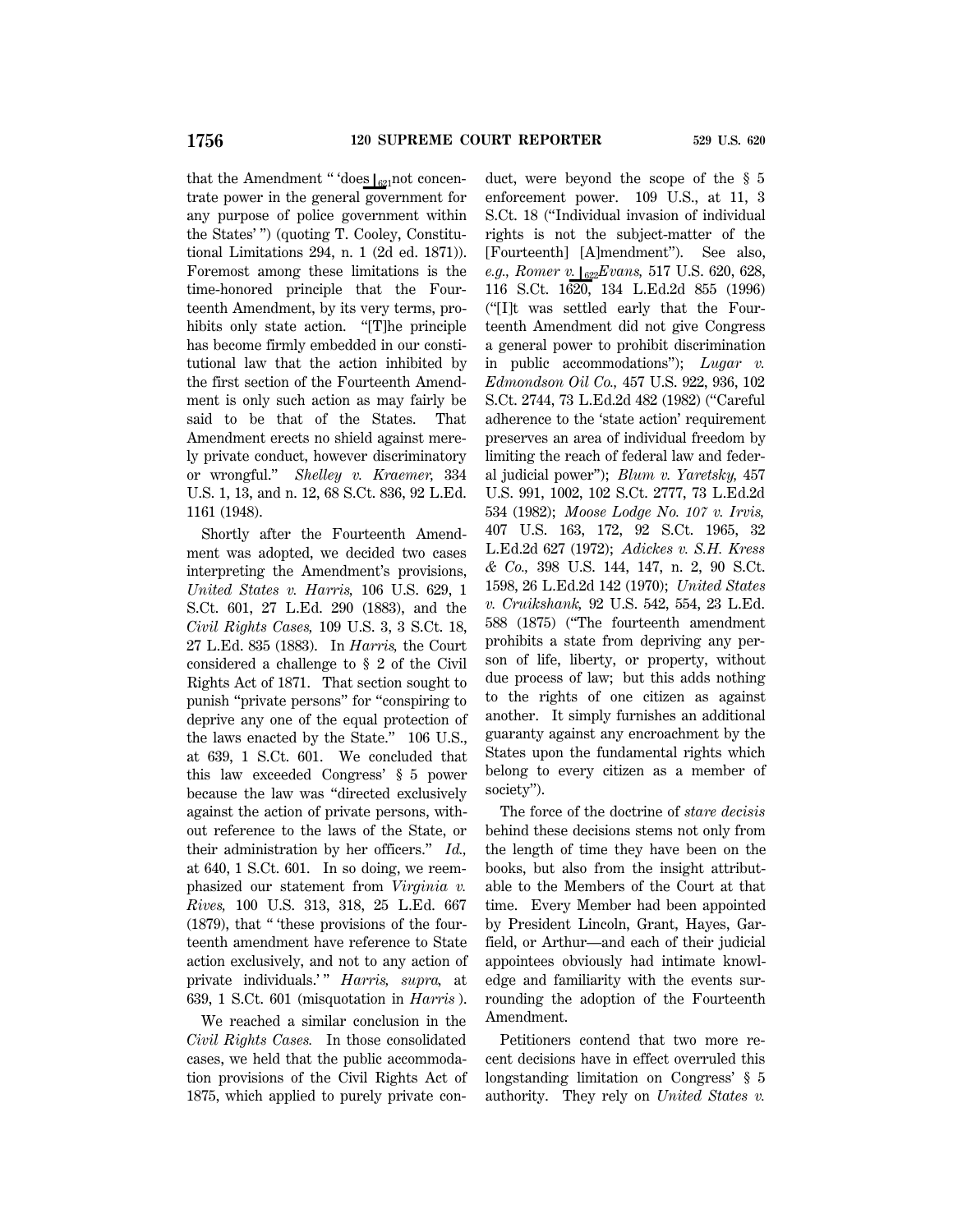*Guest,* 383 U.S. 745, 86 S.Ct. 1170, 16 L.Ed.2d 239 (1966), for the proposition that the rule laid down in the *Civil Rights Cases* is no longer good law. In *Guest,* the Court reversed the construction of an indictment under 18 U.S.C. § 241, saying in the course of its opinion that ''we deal here with issues of statutory construction, not with issues of constitutional power.'' 383 U.S., at 749, 86 S.Ct. 1170. Three Members of the Court, in a separate opinion by Justice Brennan, expressed the view that the *Civil Rights Cases* <sub>1623</sub> were wrongly decided, and that Congress could under § 5 prohibit actions by private individuals. 383 U.S., at 774, 86 S.Ct. 1170 (opinion concurring in part and dissenting in part). Three other Members of the Court, who joined the opinion of the Court, joined a separate opinion by Justice Clark which in two or three sentences stated the conclusion that Congress could ''punis[h] all conspiracies—with or without state action that interfere with Fourteenth Amendment rights.'' *Id.,* at 762, 86 S.Ct. 1170 (concurring opinion). Justice Harlan, in another separate opinion, commented with respect to the statement by these Justices:

''The action of three of the Justices who joined the Court's opinion in nonetheless cursorily pronouncing themselves on the far-reaching constitutional questions deliberately not reached in Part II seems to me, to say the very least, extraordinary.'' *Id.,* at 762, n. 1, 86 S.Ct. 1170 (opinion concurring in part and dissenting in part).

Though these three Justices saw fit to opine on matters not before the Court in *Guest,* the Court had no occasion to revisit the *Civil Rights Cases* and *Harris,* having determined ''the indictment [charging private individuals with conspiring to deprive blacks of equal access to state facilities] in fact contain[ed] an express allegation of state involvement.'' 383 U.S., at 756, 86 S.Ct. 1170. The Court concluded that the implicit allegation of ''active connivance by agents of the State'' eliminated any need to decide ''the threshold level that state action must attain in order to create rights under the Equal Protection Clause.'' *Ibid.* All of this Justice Clark explicitly acknowledged. See *id.,* at 762, 86 S.Ct. 1170 (concurring opinion) (''The Court's interpretation of the indictment clearly avoids the question whether Congress, by appropriate legislation, has the power to punish private conspiracies that interfere with Fourteenth Amendment rights, such as the right to utilize public facilities'').

 $\int_{624}$ To accept petitioners' argument, moreover, one must add to the three Justices joining Justice Brennan's reasoned explanation for his belief that the *Civil Rights Cases* were wrongly decided, the three Justices joining Justice Clark's opinion who gave no explanation whatever for their similar view. This is simply not the way that reasoned constitutional adjudication proceeds. We accordingly have no hesitation in saying that it would take more than the naked dicta contained in Justice Clark's opinion, when added to Justice Brennan's opinion, to cast any doubt upon the enduring vitality of the *Civil Rights Cases* and *Harris.*

**[35]** Petitioners also rely on *District of Columbia v. Carter,* 409 U.S. 418, 93 S.Ct. 602, 34 L.Ed.2d 613 (1973). *Carter* was a case addressing the question whether the District of Columbia was a ''State'' within the meaning of Rev. Stat. § 1979, 42 U.S.C. § 1983—a section which by its terms requires state action before it may be employed. A footnote in that opinion recites the same litany respecting *Guest* that petitioners rely on. This litany is of course entirely dicta, and in any event cannot rise above its source. We believe that the description of the § 5 power contained in the *Civil Rights Cases* is correct:

''But where a subject is not submitted to the general legislative power of Congress, but is only submitted thereto for the purpose of rendering effective some prohibition against particular [s]tate legislation or [s]tate action in reference to that subject, the power given is limited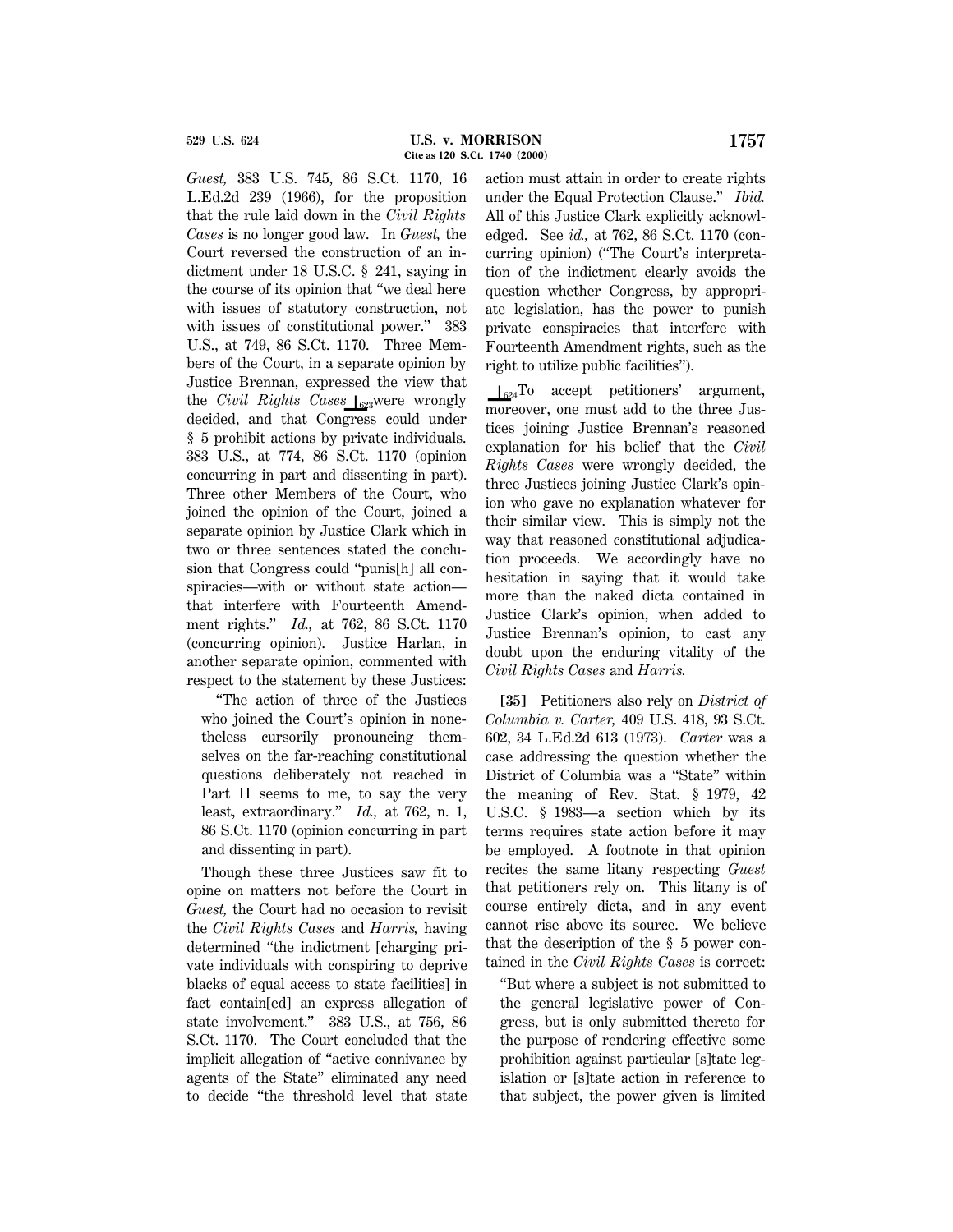by its object, and any legislation by Congress in the matter must necessarily be corrective in its character, adapted to counteract and redress the operation of such prohibited state laws or proceedings of [s]tate officers.'' 109 U.S., at 18, 3 S.Ct. 18.

Petitioners alternatively argue that, unlike the situation in the *Civil Rights Cases,* here there has been gender-based disparate treatment by state authorities, whereas in those cases there was no indication of such state action. There is  $\int_{625}$ abundant evidence, however, to show that the Congresses that enacted the Civil Rights Acts of 1871 and 1875 had a purpose similar to that of Congress in enacting § 13981: There were state laws on the books bespeaking equality of treatment, but in the administration of these laws there was discrimination against newly freed slaves. The statement of Representative Garfield in the House and that of Senator Sumner in the Senate are representative:

''[T]he chief complaint is not that the laws of the State are unequal, but that even where the laws are just and equal on their face, yet, by a systematic maladministration of them, or a neglect or refusal to enforce their provisions, a portion of the people are denied equal protection under them.'' Cong. Globe, 42d Cong., 1st Sess., App. 153 (1871) (statement of Rep. Garfield).

''The Legislature of South Carolina has passed a law giving precisely the rights contained in your 'supplementary civil rights bill.' But such a law remains a dead letter on her statute-books, because the State courts, comprised largely of those whom the Senator wishes to obtain amnesty for, refuse to enforce it.'' Cong. Globe, 42d Cong., 2d Sess., 430 (1872) (statement of Sen. Sumner).

See also, *e.g.,* Cong. Globe, 42d Cong., 1st Sess., at 653 (statement of Sen. Osborn); *id.,* at 457 (statement of Rep. Coburn); *id.,* at App. 78 (statement of Rep. Perry); 2 Cong. Rec. 457 (1874) (statement of Rep. Butler); 3 Cong. Rec. 945 (1875) (statement of Rep. Lynch).

**[36]** But even if that distinction were valid, we do not believe it would save § 13981's civil remedy. For the remedy is simply not "corrective in its character, adapted to counteract and redress the operation of such prohibited [s]tate laws or proceedings of [s]tate officers.'' *Civil Rights Cases, supra,* at 18, 3 S.Ct. 18. Or, as we have phrased it in more recent cases, prophylactic legislation under § 5 must have a "congruence $_{626}$  and proportionality between the injury to be prevented or remedied and the means adopted to that end.'' *Florida Prepaid Postsecondary Ed. Expense Bd. v. College Savings Bank,* 527 U.S. 627, 639, 119 S.Ct. 2199, 144 L.Ed.2d 575 (1999); *Flores,* 521 U.S., at 526, 117 S.Ct. 2157. Section 13981 is not aimed at proscribing discrimination by officials which the Fourteenth Amendment might not itself proscribe; it is directed not at any State or state actor, but at individuals who have committed criminal acts motivated by gender bias.

In the present cases, for example, § 13981 visits no consequence whatever on any Virginia public official involved in investigating or prosecuting Brzonkala's assault. The section is, therefore, unlike any of the § 5 remedies that we have previously upheld. For example, in *Katzenbach v. Morgan,* 384 U.S. 641, 86 S.Ct. 1717, 16 L.Ed.2d 828 (1966), Congress prohibited New York from imposing literacy tests as a prerequisite for voting because it found that such a requirement disenfranchised thousands of Puerto Rican immigrants who had been educated in the Spanish language of their home territory. That law, which we upheld, was directed at New York officials who administered the State's election law and prohibited them from using a provision of that law. In *South Carolina v. Katzenbach,* 383 U.S. 301, 86 S.Ct. 803, 15 L.Ed.2d 769 (1966), Congress imposed voting rights requirements on States that, Congress found, had a history of discriminating against blacks in voting.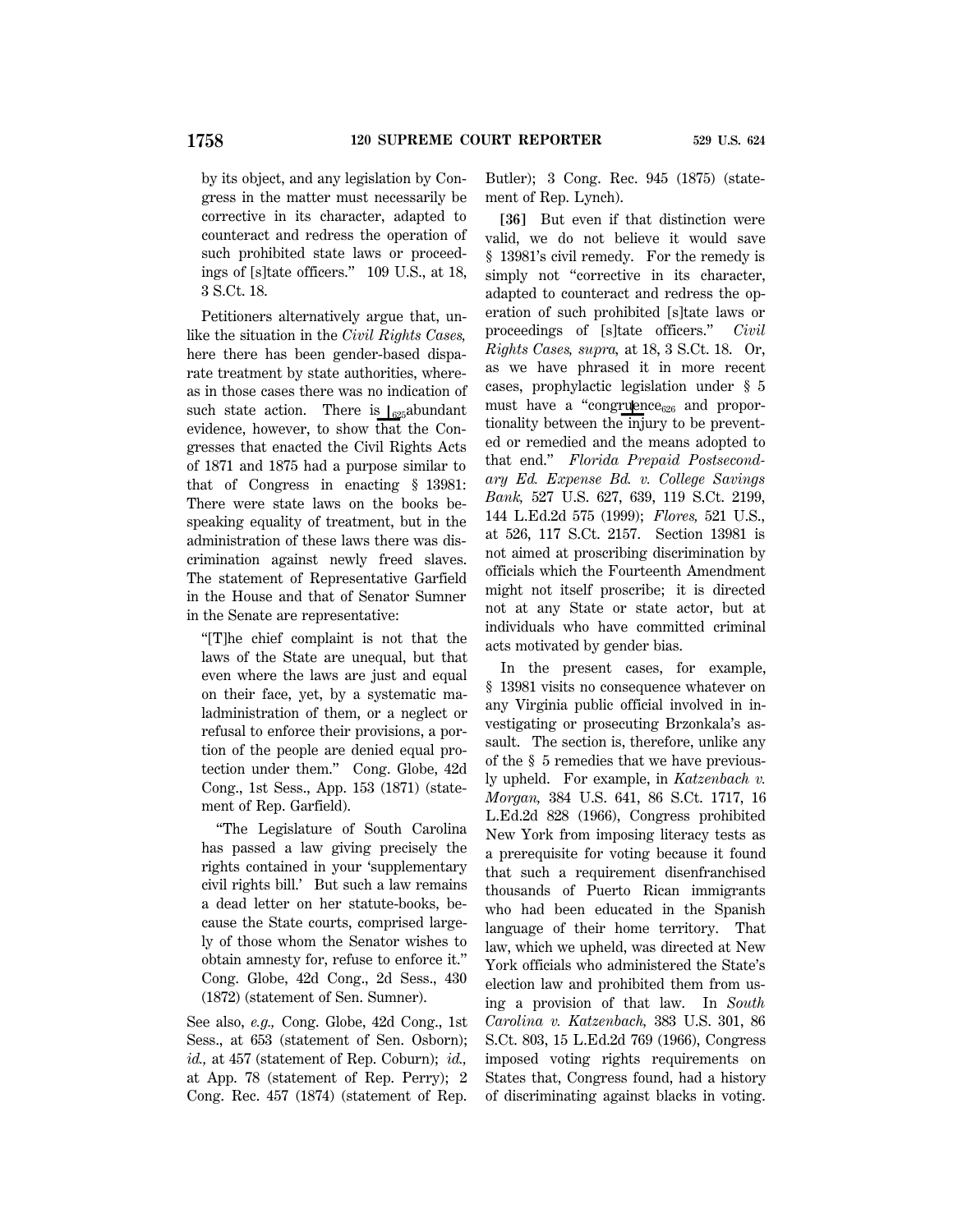The remedy was also directed at state officials in those States. Similarly, in *Ex parte Virginia,* 100 U.S. 339, 25 L.Ed. 676 (1879), Congress criminally punished state officials who intentionally discriminated in jury selection; again, the remedy was directed to the culpable state official.

Section 13981 is also different from these previously upheld remedies in that it applies uniformly throughout the Nation. Congress' findings indicate that the problem of discrimination against the victims of gender-motivated crimes does not exist in all States, or even most States. By contrast, the § 5 remedy upheld in *Katzenbach v. Morgan, supra*,  $I_{627}$ was directed only to the State where the evil found by Congress existed, and in *South Carolina v. Katzenbach, supra,* the remedy was directed only to those States in which Congress found that there had been discrimination.

For these reasons, we conclude that Congress' power under § 5 does not extend to the enactment of § 13981.

### IV

Petitioner Brzonkala's complaint alleges that she was the victim of a brutal assault. But Congress' effort in § 13981 to provide a federal civil remedy can be sustained neither under the Commerce Clause nor under § 5 of the Fourteenth Amendment. If the allegations here are true, no civilized system of justice could fail to provide her a remedy for the conduct of respondent Morrison. But under our federal system that remedy must be provided by the Commonwealth of Virginia, and not by the United States. The judgment of the Court of Appeals is

#### *Affirmed.*

#### Justice THOMAS, concurring.

The majority opinion correctly applies our decision in *United States v. Lopez,* 514 U.S. 549, 115 S.Ct. 1624, 131 L.Ed.2d 626 (1995), and I join it in full. I write separately only to express my view that the very notion of a ''substantial effects'' test under the Commerce Clause is inconsistent with the original understanding of Congress' powers and with this Court's early Commerce Clause cases. By continuing to apply this rootless and malleable standard, however circumscribed, the Court has encouraged the Federal Government to persist in its view that the Commerce Clause has virtually no limits. Until this Court replaces its existing Commerce Clause jurisprudence with a standard more consistent with the original understanding, we will continue to see Congress appropriating state police powers under the guise of regulating commerce.

 $\int_{628}$ Justice SOUTER, with whom Justice STEVENS, Justice GINSBURG, and Justice BREYER join, dissenting.

The Court says both that it leaves Commerce Clause precedent undisturbed and that the Civil Rights Remedy of the Violence Against Women Act of 1994, 42 U.S.C. § 13981, exceeds Congress's power under that Clause. I find the claims irreconcilable and respectfully dissent.**<sup>1</sup>**

#### I

Our cases, which remain at least nominally undisturbed, stand for the following propositions. Congress has the power to legislate with regard to activity that, in the aggregate, has a substantial effect on interstate commerce. See *Wickard v. Filburn,* 317 U.S. 111, 124–128, 63 S.Ct. 82, 87 L.Ed. 122 (1942); *Hodel v. Virginia Surface Mining & Reclamation Assn., Inc.,* 452 U.S. 264, 277, 101 S.Ct. 2352, 69 L.Ed.2d 1 (1981). The fact of such a substantial effect is not an issue for the courts in the first instance, *ibid.,* but for the Congress, whose institutional capacity for gathering evidence and taking testimony

**<sup>1.</sup>** Finding the law a valid exercise of Commerce Clause power, I have no occasion to reach the question whether it might also be

sustained as an exercise of Congress's power to enforce the Fourteenth Amendment.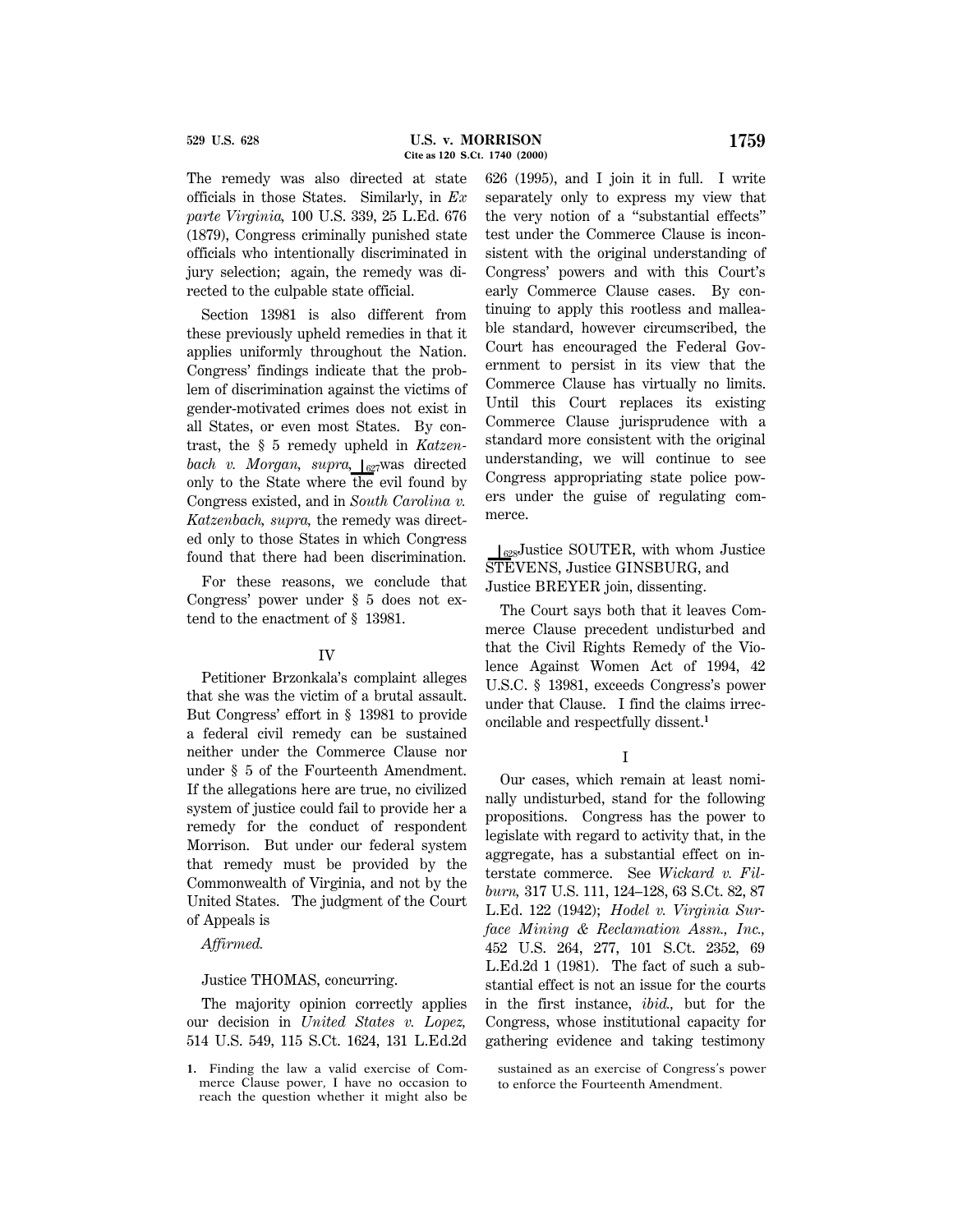far exceeds ours. By passing legislation, Congress indicates its conclusion, whether explicitly or not, that facts support its exercise of the commerce power. The business of the courts is to review the congressional assessment, not for soundness but simply for the rationality of concluding that a jurisdictional basis exists in fact. See *ibid.* Any explicit findings that Congress chooses to make, though not dispositive of the question of rationality, may advance judicial review by identifying factual authority on which Congress relied. Applying those propositions in these cases can lead to only one conclusion.

- **2.** It is true that these data relate to the effects of violence against women generally, while the civil rights remedy limits its scope to ''crimes of violence motivated by gender'' presumably a somewhat narrower subset of acts. See 42 U.S.C. § 13981(b). But the meaning of ''motivated by gender'' has not been elucidated by lower courts, much less by this one, so the degree to which the findings rely on acts not redressable by the civil rights remedy is unclear. As will appear, however, much of the data seems to indicate behavior with just such motivation. In any event, adopting a cramped reading of the statutory text, and thereby increasing the constitutional difficulties, would directly contradict one of the most basic canons of statutory interpretation. See *NLRB v. Jones & Laughlin Steel Corp.,* 301 U.S. 1, 30, 57 S.Ct. 615, 81 L.Ed. 893 (1937). Having identified the problem of violence against women, Congress may address what it sees as the most threatening manifestation; ''reform may take one step at a time.'' *Williamson v. Lee Optical of Okla., Inc.,* 348 U.S. 483, 489, 75 S.Ct. 461, 99 L.Ed. 563 (1955).
- **3.** See, *e.g.,* Domestic Violence: Terrorism in the Home, Hearing before the Subcommittee on Children, Family, Drugs and Alcoholism of the Senate Committee on Labor and Human Resources, 101st Cong., 2d Sess. (1990); Women and Violence, Hearing before the Senate Committee on the Judiciary, 101st Cong., 2d Sess. (1990); Violence Against Women: Victims of the System, Hearing on S. 15 before the Senate Committee on the Judiciary, 102d Cong., 1st Sess. (1991) (S. Hearing 102–369); Violence Against Women, Hearing before the Subcommittee on Crime and Criminal Justice of the House Committee on the Judiciary, 102d Cong., 2d Sess. (1992); Hearing on Domestic Violence, Hearing before the Senate Committee on the Judiciary,

One obvious difference from *United States v. Lopez,* 514 U.S. 549, 115 S.Ct. 1624, 131 L.Ed.2d 626 (1995), is the mountain of data assembled by Congress, $629$ here showing the effects of violence against women on interstate commerce.**<sup>2</sup>** Passage of the Act in 1994 was preceded by four years of hearings,**<sup>3</sup>** which included testimony from physicians and law professors; <sup>4</sup>from survivors <sub>630</sub>of rape and domestic violence; **<sup>5</sup>** and from representatives of state law enforcement and private business.**<sup>6</sup>** The record includes reports on gender bias from task forces in 21 States,**<sup>7</sup>** and we have the benefit of specific factual

103d Cong., 1st Sess. (1993) (S. Hearing 103– 596); Violent Crimes Against Women, Hearing before the Senate Committee on the Judiciary, 103d Cong., 1st Sess. (1993); Violence Against Women: Fighting the Fear, Hearing before the Senate Committee on the Judiciary, 103d Cong., 1st Sess. (1993) (S. Hearing 103–878); Crimes of Violence Motivated by Gender, Hearing before the Subcommittee on Civil and Constitutional Rights of the House Committee on the Judiciary, 103d Cong., 1st Sess. (1993); Domestic Violence: Not Just a Family Matter, Hearing before the Subcommittee on Crime and Criminal Justice of the House Committee on the Judiciary, 103d Cong., 2d Sess. (1994).

- **4.** See, *e.g.,* S. Hearing 103–596, at 1–4 (testimony of Northeastern Univ. Law School Professor Clare Dalton); S. Hearing 102–369, at 103–105 (testimony of Univ. of Chicago Professor Cass Sunstein); S. Hearing 103–878, at 7–11 (testimony of American Medical Assn. president-elect Robert McAfee).
- **5.** See, *e.g., id.,* at 13–17 (testimony of Lisa); *id.,* at 40–42 (testimony of Jennifer Tescher).
- **6.** See, *e.g.,* S. Hearing 102–369, at 24–36, 71– 87 (testimony of attorneys general of Iowa and Illinois); *id.,* at 235–245 (testimony of National Federation of Business and Professional Women); S. Hearing No. 103–596, at 15–17 (statement of James Hardeman, Manager, Counseling Dept., Polaroid Corp.).
- **7.** See Judicial Council of California Advisory Committee on Gender Bias in the Courts, Achieving Equal Justice for Women and Men in the California Courts (July 1996) (edited version of 1990 report); Colorado Supreme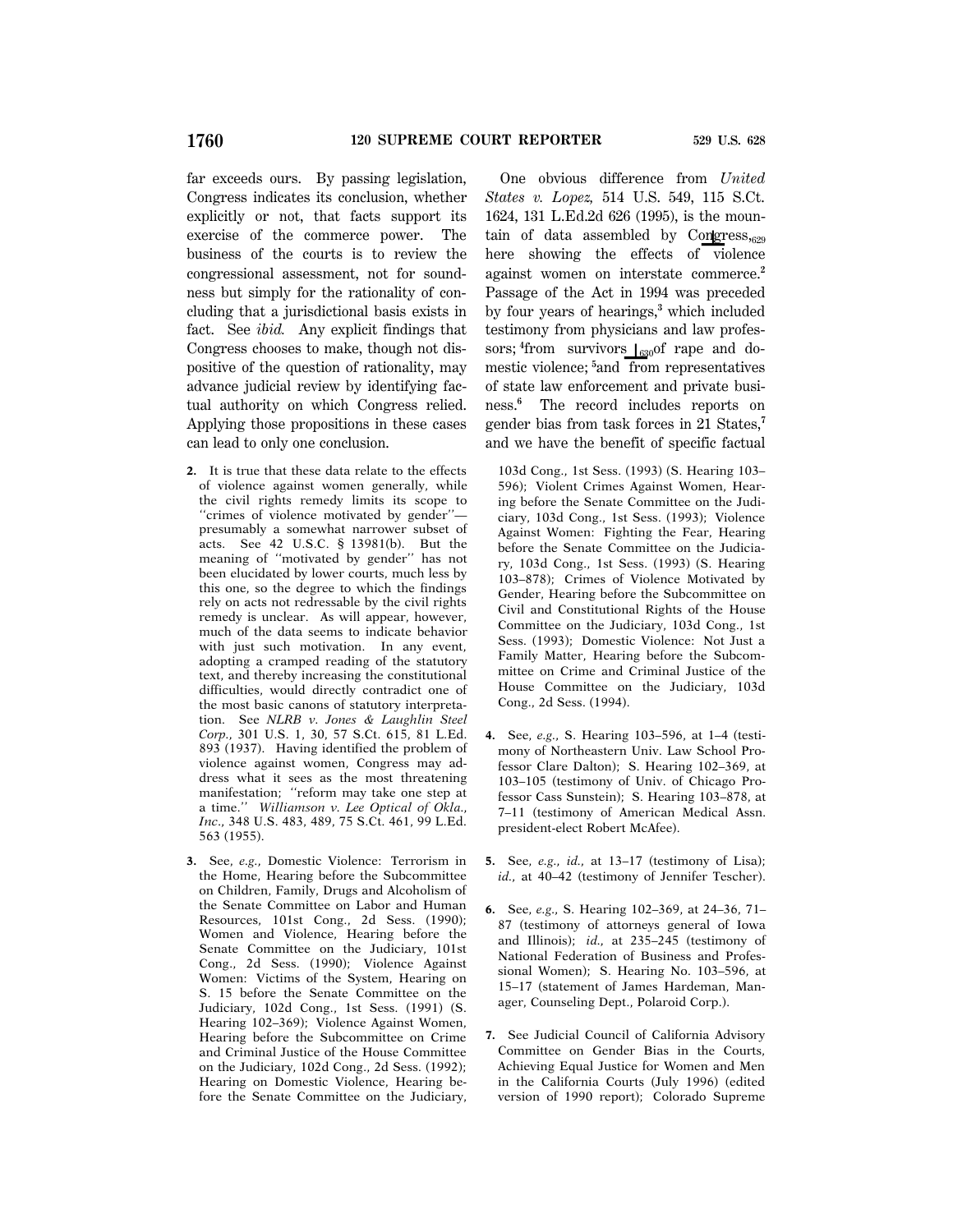findings  $\left\vert_{631} \right\vert$  the eight separate Reports issued  $\overline{by}$  Congress and its committees over the long course leading to enactment.**<sup>8</sup>** Cf. *Hodel,* 452 U.S., at 278–279, 101 S.Ct. 2352 (noting ''extended hearings,'' ''vast amounts of testimony and documentary evidence,'' and ''years of the most thorough legislative consideration'').

With respect to domestic violence, Congress received evidence for the following findings:

''Three out of four American women will be victims of violent crimes sometime during their life.'' H.R.Rep. No. 103–395, p. 25 (1993) (citing U.S. Dept. of Justice, Report to the Nation on Crime and Justice 29 (2d ed.1988)).

''Violence is the leading cause of injuries to women ages  $15$  to  $44$ ...." S.Rep. No. 103–138, p. 38 (1993) (citing Surgeon General Antonia Novello, From the Surgeon General, U.S. Public Health Services, 267 JAMA 3132 (1992)).

Court Task Force on Gender Bias in the Courts, Gender and Justice in the Colorado Courts (1990); Connecticut Task Force on Gender, Justice and the Courts, Report to the Chief Justice (Sept.1991); Report of the Florida Supreme Court Gender Bias Study Commission (Mar.1990); Supreme Court of Georgia, Commission on Gender Bias in the Judicial System, Gender and Justice in the Courts (1991), reprinted in 8 Ga. St. U.L.Rev. 539 (1992); Report of the Illinois Task Force on Gender Bias in the Courts (1990); Equality in the Courts Task Force, State of Iowa, Final Report (Feb.1993); Kentucky Task Force on Gender Fairness in the Courts, Equal Justice for Women and Men (Jan.1992); Louisiana Task Force on Women in the Courts, Final Report (1992); Maryland Special Joint Comm., Gender Bias in the Courts (May 1989); Massachusetts Supreme Judicial Court, Gender Bias Study of the Court System in Massachusetts (1989); Michigan Supreme Court Task Force on Gender Issues in the Courts, Final Report (Dec.1989); Minnesota Supreme Court Task Force for Gender Fairness in the Courts, Final Report (1989), reprinted in 15 Wm. Mitchell L.Rev. 825 (1989); Nevada Supreme Court Gender Bias Task Force, Justice for Women (1988); New Jersey Supreme Court Task Force on Women in the Courts,

''[A]s many as 50 percent of homeless women and children are fleeing domestic violence.'' S.Rep. No. 101–545, p. 37 (1990) (citing E. Schneider, Legal Reform Efforts for Battered Women: Past, Present, and Future (July 1990)).

''Since 1974, the assault rate against women has outstripped the rate for men by at least twice for some age groups and far more for others.'' S.Rep. No. 101– $545_{632}$  at 30 (citing Bureau of Justice Statistics, Criminal Victimization in the United States (1974) (Table 5)).

''[B]attering 'is the single largest cause of injury to women in the United States.'" S.Rep. No. 101-545, at 37 (quoting Van Hightower & McManus, Limits of State Constitutional Guarantees: Lessons from Efforts to Implement Domestic Violence Policies, 49 Pub. Admin. Rev. 269 (May/June 1989)).

''An estimated 4 million American women are battered each year by their

Report of the First Year (June 1984); Report of the New York Task Force on Women in the Courts (Mar.1986); Final Report of the Rhode Island Supreme Court Committee on Women in the Courts (June 1987); Utah Task Force on Gender and Justice, Report to the Utah Judicial Council (Mar.1990); Vermont Supreme Court and Vermont Bar Assn., Gender and Justice: Report of the Vermont Task Force on Gender Bias in the Legal System (Jan.1991); Washington State Task Force on Gender and Justice in the Courts, Final Report (1989); Wisconsin Equal Justice Task Force, Final Report (Jan. 1991).

**8.** See S.Rep. No. 101–545 (1990); Majority Staff of Senate Committee on the Judiciary, Violence Against Women: The Increase of Rape in America, 102d Cong., 1st Sess. (Comm. Print 1991); S.Rep. No. 102–197 (1991); Majority Staff of Senate Committee on the Judiciary, Violence Against Women: A Week in the Life of America, 102d Cong., 2d Sess. (Comm. Print 1992); S.Rep. No. 103– 138 (1993); Majority Staff of Senate Committee on the Judiciary, The Response to Rape: Detours on the Road to Equal Justice, 103d Cong., 1st Sess. (Comm. Print 1993); H.R.Rep. No. 103–395 (1993); H.R. Conf. Rep. No. 103–711 (1994).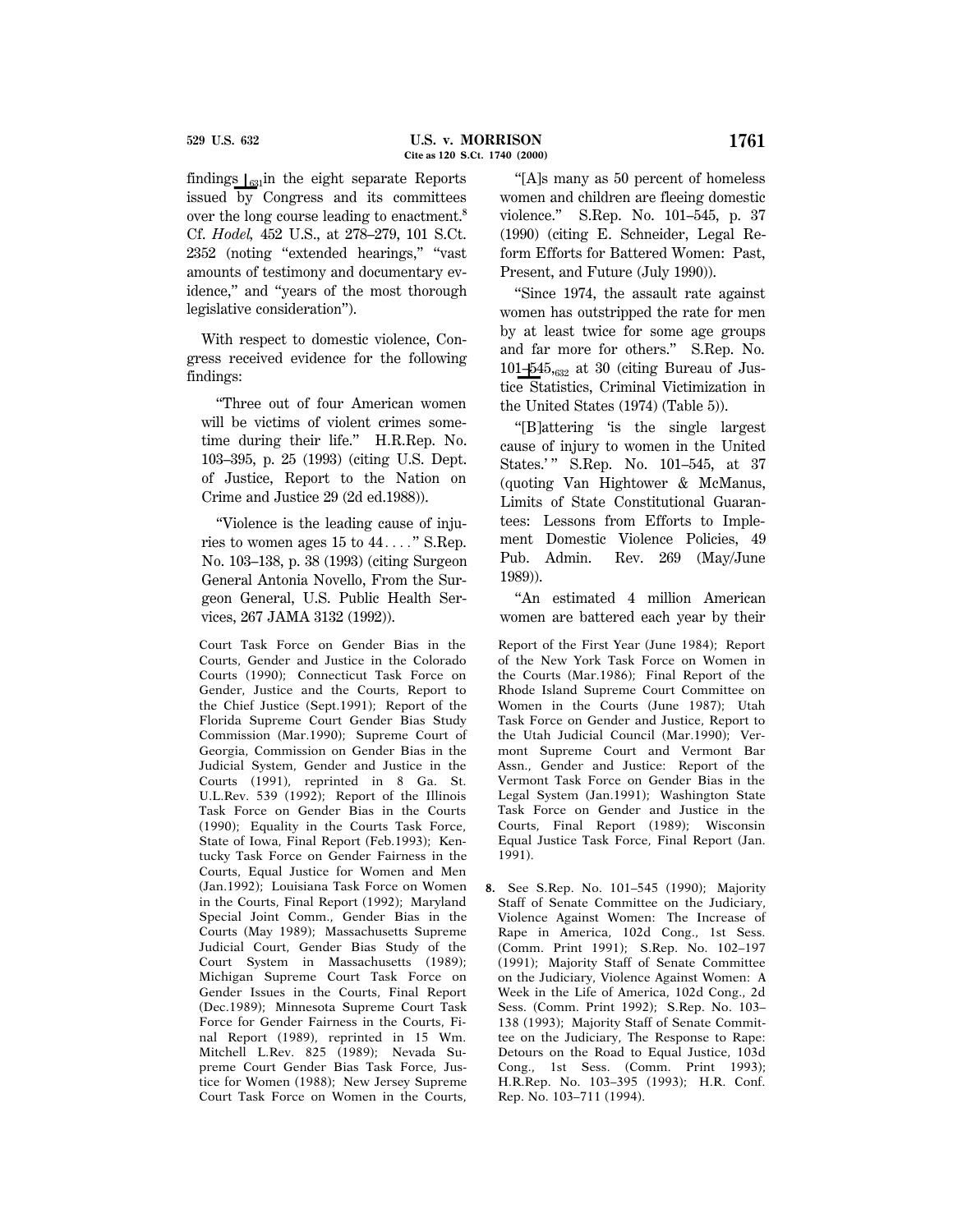husbands or partners.'' H.R.Rep. No. 103–395, at 26 (citing Council on Scientific Affairs, American Medical Assn., Violence Against Women: Relevance for Medical Practitioners, 267 JAMA 3184, 3185 (1992)).

''Over 1 million women in the United States seek medical assistance each year for injuries sustained [from] their husbands or other partners.'' S.Rep. No. 101–545, at 37 (citing Stark & Flitcraft, Medical Therapy as Repression: The Case of the Battered Woman, Health & Medicine (Summer/Fall 1982)).

''Between 2,000 and 4,000 women die every year from [domestic] abuse.'' S.Rep. No. 101–545, at 36 (citing Schneider, *supra* ).

''[A]rrest rates may be as low as 1 for every 100 domestic assaults.'' S.Rep. No. 101–545, at 38 (citing Dutton, Profiling of Wife Assaulters: Preliminary Evidence for Trimodal Analysis, 3 Violence and Victims 5–30 (1988)).

''Partial estimates show that violent crime against women costs this country at least 3 billion—not million, but billion—dollars a year.'' S.Rep. No. 101– 545, at 33 (citing Schneider, *supra,* at 4).

''[E]stimates suggest that we spend \$5 to \$10 billion a year on health care, criminal justice, and other social costs of domestic violence.'' S.Rep. No. 103–138, at  $\int_{633}$ 41 (citing Biden, Domestic Violence: A Crime, Not a Quarrel, Trial 56 (June 1993)).

The evidence as to rape was similarly extensive, supporting these conclusions:

''[The incidence of] rape rose four times as fast as the total national crime rate over the past 10 years.'' S.Rep. No. 101–545, at 30 (citing Federal Bureau of Investigation Uniform Crime Reports (1988)).

''According to one study, close to half a million girls now in high school will be raped before they graduate.'' S.Rep. No. 101–545, at 31 (citing R. Warshaw, I Never Called it Rape 117 (1988)).

''[One hundred twenty—five thousand] college women can expect to be raped during this—or any—year.'' S.Rep. No. 101–545, at 43 (citing testimony of Dr. Mary Koss before the Senate Judiciary Committee, Aug. 29, 1990).

''[T]hree-quarters of women never go to the movies alone after dark because of the fear of rape and nearly 50 percent do not use public transit alone after dark for the same reason.'' S.Rep. No. 102– 197, p. 38 (1991) (citing M. Gordon & S. Riger, The Female Fear 15 (1989)).

''[Forty-one] percent of judges surveyed believed that juries give sexual assault victims less credibility than other crime victims.'' S.Rep. No. 102–197, at 47 (citing Colorado Supreme Court Task Force on Gender Bias in the Courts, Gender & Justice in the Colorado Courts 91 (1990)).

''Less than 1 percent of all [rape] victims have collected damages.'' S.Rep. No. 102–197, at 44 (citing report by Jury Verdict Research, Inc.).

'' '[A]n individual who commits rape has only about 4 chances in 100 of being arrested, prosecuted, and found guilty of any offense.' '' S.Rep. No. 101–545, at 33, n. 30  $_{634}$ (quoting H. Feild & L. Bienen, Jurors and Rape: A Study in Psychology and Law 95 (1980)).

''Almost one-quarter of convicted rapists never go to prison and another quarter received sentences in local jails where the average sentence is 11 months.'' S.Rep. No. 103–138, at 38 (citing Majority Staff Report of Senate Committee on the Judiciary, The Response to Rape: Detours on the Road to Equal Justice, 103d Cong., 1st Sess., 2 (Comm. Print 1993)).

''[A]lmost 50 percent of rape victims lose their jobs or are forced to quit because of the crime's severity.'' S.Rep. No. 102–197, at 53 (citing Ellis, Atkeson, & Calhoun, An Assessment of Long– Term Reaction to Rape, 90 J. Abnormal Psych., No. 3, p. 264 (1981)).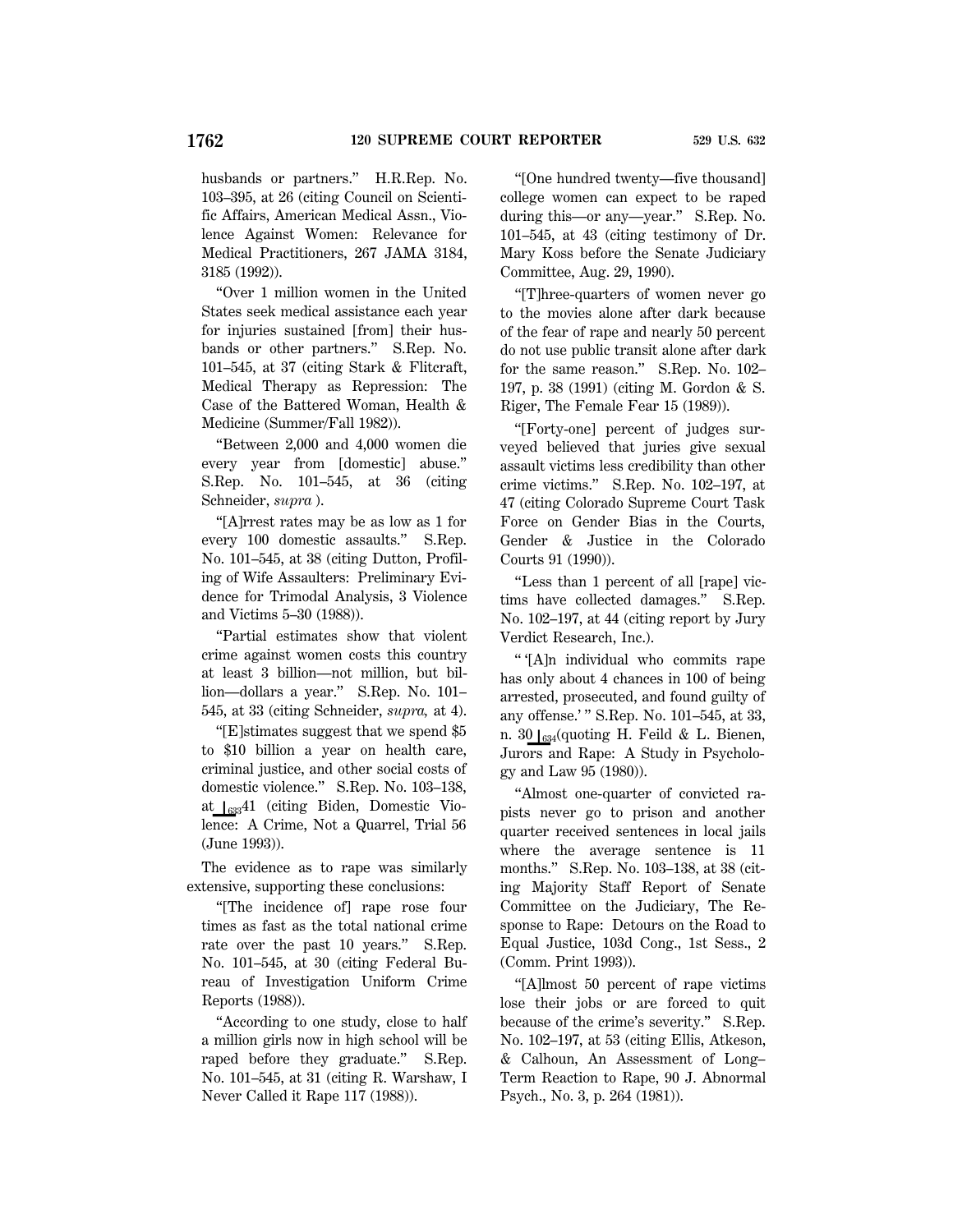**529 U.S. 636**

Based on the data thus partially summarized, Congress found that

''crimes of violence motivated by gender have a substantial adverse effect on interstate commerce, by deterring potential victims from traveling interstate, from engaging in employment in interstate business, and from transacting with business, and in places involved, in interstate commerce  $\ldots$  [,] by diminishing national productivity, increasing medical and other costs, and decreasing the supply of and the demand for interstate products $\ldots$ ." H.R. Conf. Rep. No. 103–711, p. 385 (1994), U.S.Code Cong. & Admin.News 1994, pp. 1803, 1853.

Congress thereby explicitly stated the predicate for the exercise of its Commerce Clause power. Is its conclusion irrational in view of the data amassed? True, the methodology of particular studies may be challenged, and some of the figures arrived at may be disputed. But the sufficiency of the evidence before Congress to provide a rational basis for the finding cannot seriously be questioned. Cf. *Turner Broadcasting System, Inc. v. FCC,* 520 U.S. 180, 199, 117 S.Ct. 1174, 137 L.Ed.2d 369 (1997)  $\log$ <sup>635</sup> ("The Constitution gives to Congress") the role of weighing conflicting evidence in the legislative process'').

Indeed, the legislative record here is far more voluminous than the record compiled by Congress and found sufficient in two prior cases upholding Title II of the Civil Rights Act of 1964 against Commerce Clause challenges. In *Heart of Atlanta Motel, Inc. v. United States,* 379 U.S. 241, 85 S.Ct. 348, 13 L.Ed.2d 258 (1964), and *Katzenbach v. McClung,* 379 U.S. 294, 85 S.Ct. 377, 13 L.Ed.2d 290 (1964), the Court referred to evidence showing the consequences of racial discrimination by motels and restaurants on interstate commerce. Congress had relied on compelling anecdotal reports that individual instances

of segregation cost thousands to millions of dollars. See Civil Rights—Public Accommodations, Hearings on S. 1732 before the Senate Committee on Commerce, 88th Cong., 1st Sess., App. V, pp. 1383–1387 (1963). Congress also had evidence that the average black family spent substantially less than the average white family in the same income range on public accommodations, and that discrimination accounted for much of the difference. H.R.Rep. No. 88–914, pt. 2, pp. 9–10, and Table II (1963) (Additional Views on H.R. 7152 of Hon. William M. McCulloch, Hon. John V. Lindsay, Hon. William T. Cahill, Hon. Garner E. Shriver, Hon. Clark MacGregor, Hon. Charles McC. Mathias, Hon. James E. Bromwell).

While Congress did not, to my knowledge, calculate aggregate dollar values for the nationwide effects of racial discrimination in 1964, in 1994 it did rely on evidence of the harms caused by domestic violence and sexual assault, citing annual costs of \$3 billion in 1990, see S. Rep. 101–545, at 33, and \$5 to \$10 billion in 1993, see S.Rep. No. 103–138, at 41.**<sup>9</sup>** Equally important, though, gender-based violence in the 1990's was shown to operate in a manner similar to racial  $\int_{636}$ discrimination in the 1960's in reducing the mobility of employees and their production and consumption of goods shipped in interstate commerce. Like racial discrimination, ''[g]ender-based violence bars its most likely targets—women—from full partic[ipation] in the national economy.'' *Id.,* at 54.

If the analogy to the Civil Rights Act of 1964 is not plain enough, one can always look back a bit further. In *Wickard,* we upheld the application of the Agricultural Adjustment Act to the planting and consumption of homegrown wheat. The effect on interstate commerce in that case followed from the possibility that wheat

**<sup>9.</sup>** In other cases, we have accepted dramatically smaller figures. See, *e.g., Hodel v. Indiana,* 452 U.S. 314, 325, n. 11, 101 S.Ct. 2376, 69 L.Ed.2d 40 (1981) (stating that corn

production with a value of \$5.16 million 'surely is not an insignificant amount of commerce'').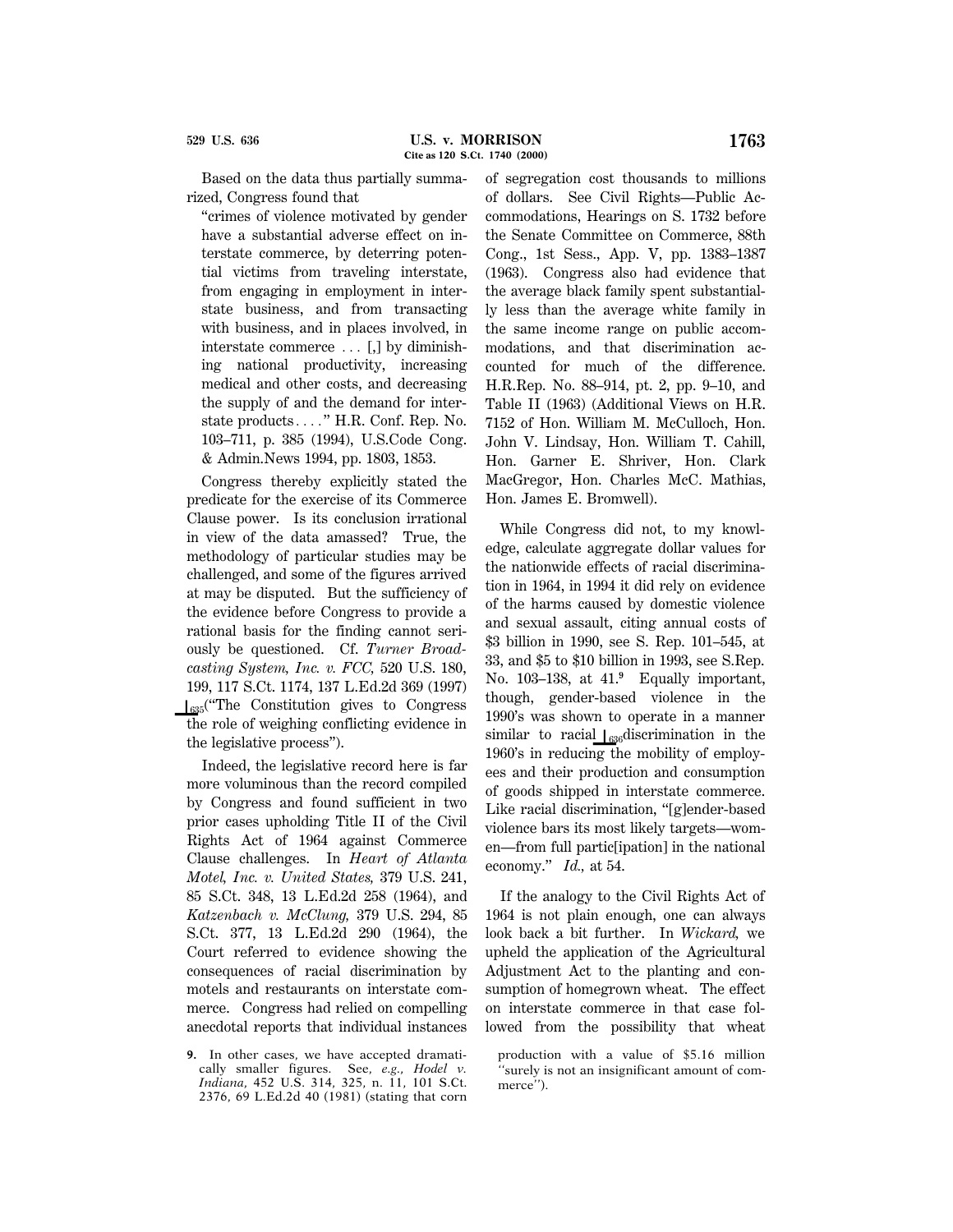grown at home for personal consumption could either be drawn into the market by rising prices, or relieve its grower of any need to purchase wheat in the market. See 317 U.S., at 127–129, 63 S.Ct. 82. The Commerce Clause predicate was simply the effect of the production of wheat for home consumption on supply and demand in interstate commerce. Supply and demand for goods in interstate commerce will also be affected by the deaths of 2,000 to 4,000 women annually at the hands of domestic abusers, see S.Rep. No. 101–545, at 36, and by the reduction in the work force by the 100,000 or more rape victims who lose their jobs each year or are forced to quit, see *id.,* at 56; H.R.Rep. No. 103– 395, at 25–26. Violence against women may be found to affect interstate commerce and affect it substantially.**<sup>10</sup>**

# $\frac{1}{637}$ II

The Act would have passed muster at any time between *Wickard* in 1942 and *Lopez* in 1995, a period in which the law enjoyed a stable understanding that congressional power under the Commerce Clause, complemented by the authority of the Necessary and Proper Clause, Art. I, § 8, cl. 18, extended to all activity that, when aggregated, has a substantial effect on interstate commerce. As already noted, this understanding was secure even against the turmoil at the passage of the Civil Rights Act of 1964, in the aftermath of which the Court not only reaffirmed the cumulative effects and rational basis features of the substantial effects test, see

**10.** It should go without saying that my view of the limit of the congressional commerce power carries no implication about the wisdom of exercising it to the limit. I and other Members of this Court appearing before Congress have repeatedly argued against the federalization of traditional state crimes and the extension of federal remedies to problems for which the States have historically taken responsibility and may deal with today if they have the will to do so. See Hearings before a Subcommittee of the House Committee on Appropriations, 104th Cong., 1st Sess., pt. 7, pp. 13–14 (1995) (testimony of Justice KEN-NEDY); Hearings on H.R. 4603 before a Sub*Heart of Atlanta, supra,* at 258, 85 S.Ct. 348; *McClung, supra,* at 301–305, 85 S.Ct. 377, but declined to limit the commerce power through a formal distinction between legislation focused on ''commerce'' and statutes addressing ''moral and social wrong[s],'' *Heart of Atlanta,* 379 U.S., at 257, 85 S.Ct. 348.

The fact that the Act does not pass muster before the Court today is therefore proof, to a degree that *Lopez* was not, that the Court's nominal adherence to the substantial effects test is merely that. Although a new jurisprudence has not emerged with any distinctness, it is clear that some congressional conclusions about obviously substantial, cumulative effects on commerce are being assigned lesser values than the once-stable doctrine would assign them. These devaluations are accomplished not by any express repudiation of the substantial effects test or its application through the aggregation of individual conduct, but by supplanting rational basis scrutiny with a new criterion of review.

 $\log_8$ Thus the elusive heart of the majority's analysis in these cases is its statement that Congress's findings of fact are ''weakened'' by the presence of a disfavored "method of reasoning." Ante, at 1752. This seems to suggest that the ''substantial effects'' analysis is not a factual enquiry, for Congress in the first instance with subsequent judicial review looking only to the rationality of the congressional conclusion, but one of a rather different sort,

committee of the Senate Committee on Appropriations, 103d Cong., 2d Sess., 100–107 (1994) (testimony of Justices KENNEDY and SOUTER). The Judicial Conference of the United States originally opposed the Act, though after the original bill was amended to include the gender-based animus requirement, the objection was withdrawn for reasons that are not apparent. See Crimes of Violence Motivated by Gender, Hearing before the Subcommittee on Civil and Constitutional Rights of the House Committee on the Judiciary, 103d Cong., 1st Sess., 70–71 (1993).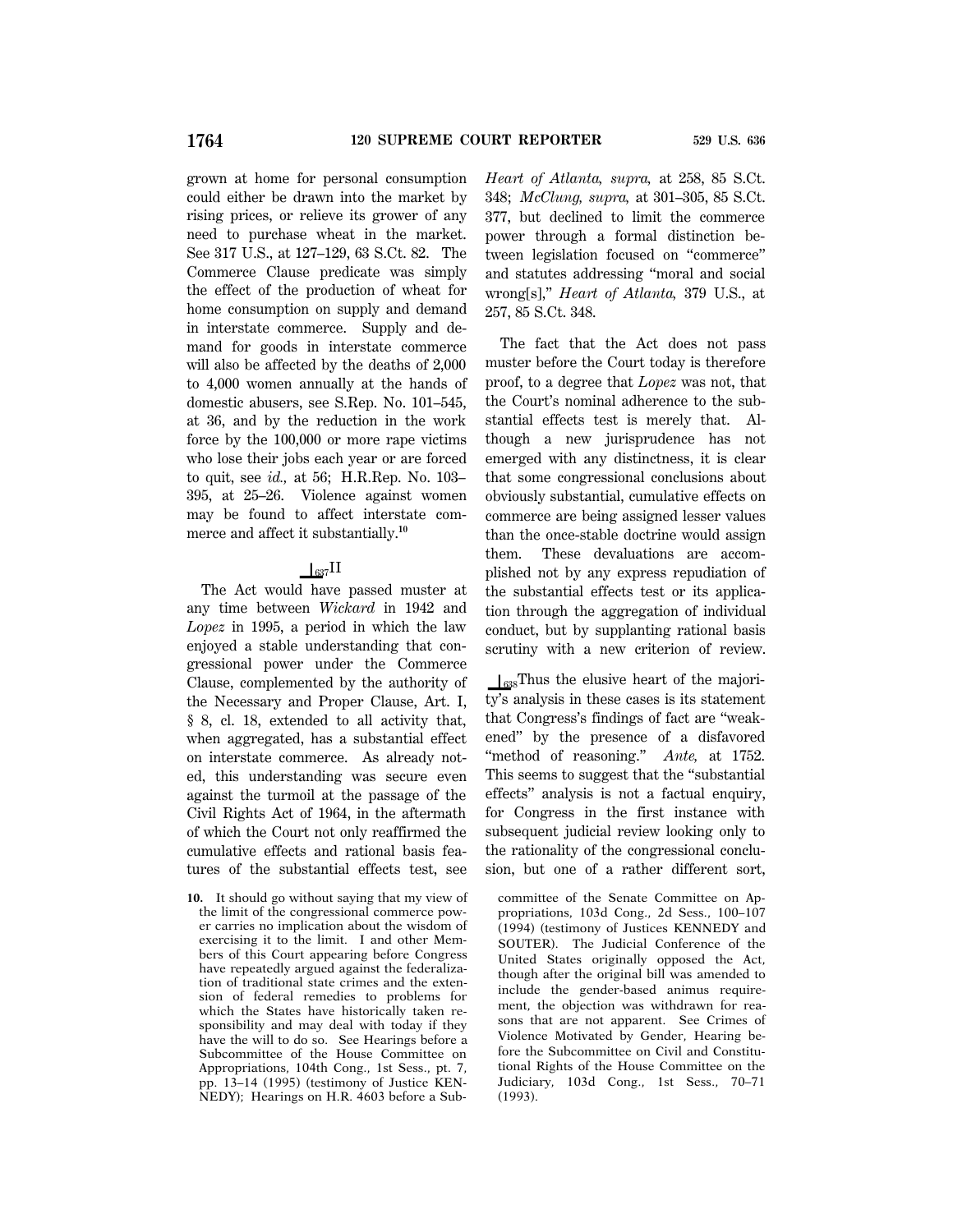dependent upon a uniquely judicial competence.

This new characterization of substantial effects has no support in our cases (the self-fulfilling prophecies of *Lopez* aside), least of all those the majority cites. Perhaps this explains why the majority is not content to rest on its cited precedent but claims a textual justification for moving toward its new system of congressional deference subject to selective discounts. Thus it purports to rely on the sensible and traditional understanding that the listing in the Constitution of some powers implies the exclusion of others unmentioned. See *Gibbons v. Ogden,* 9 Wheat. 1, 195, 6 L.Ed. 23 (1824); *ante,* at 1749–1750; The Federalist No. 45, p. 313 (J. Cooke ed. 1961) (J. Madison).**<sup>11</sup>** The majority stresses that Art. I, § 8, enumerates $_{639}$  the powers of Congress, including the commerce power, an enumeration implying the exclusion of powers not enumerated. It follows, for the majority, not only that there must be some limits to ''commerce,'' but that some particular subjects arguably within the commerce power can be identified in

**11.** The claim that powers not granted were withheld was the chief Federalist argument against the necessity of a bill of rights. Bills of rights, Hamilton claimed, ''have no application to constitutions professedly founded upon the power of the people, and executed by their immediate representatives and servants. Here, in strictness, the people surrender nothing, and as they retain every thing, they have no need of particular reservations.'' The Federalist No. 84, at 578. James Wilson went further in the Pennsylvania ratifying convention, asserting that an enumeration of rights was positively dangerous because it suggested, conversely, that every right not reserved was surrendered. See 2 J. Elliot, Debates in the Several State Conventions on the Adoption of the Federal Constitution 436–437 (2d ed. 1863) (hereinafter Elliot's Debates). The Federalists did not, of course, prevail on this point; most States voted for the Constitution only after proposing amendments and the First Congress speedily adopted a Bill of Rights. See *Garcia v. San Antonio Metropolitan Transit Authority,* 469 U.S. 528, 569, 105 S.Ct. 1005, 83 L.Ed.2d 1016 (1985) (Powell, J., dissenting). While that document protectadvance as excluded, on the basis of characteristics other than their commercial effects. Such exclusions come into sight when the activity regulated is not itself commercial or when the States have traditionally addressed it in the exercise of the general police power, conferred under the state constitutions but never extended to Congress under the Constitution of the Nation, see *Lopez,* 514 U.S., at 566, 115 S.Ct. 1624. *Ante,* at 1753.

The premise that the enumeration of powers implies that other powers are withheld is sound; the conclusion that some particular categories of subject matter are therefore presumptively beyond the reach of the commerce power is, however, a non sequitur. From the fact that Art. I,  $\S$  8, cl. 3 grants an authority limited to regulating commerce, it follows only that Congress may claim no authority under that section to address any subject that does not affect commerce. It does not at all follow that an activity affecting commerce nonetheless falls outside the commerce power, depending on the specific character of the activity, or the authority of a State to regulate it along with Congress.**<sup>12</sup>** My disagreement<sub>640</sub> with the majority is not, however, confined to logic, for history has

ed a range of specific individual rights against federal infringement, it did not, with the possible exception of the Second Amendment, offer any similarly specific protections to areas of state sovereignty.

**12.** To the contrary, we have always recognized that while the federal commerce power may overlap the reserved state police power, in such cases federal authority is supreme. See, *e.g., Lake Shore & Michigan Southern R. Co. v. Ohio,* 173 U.S. 285, 297–298, 19 S.Ct. 465, 43 L.Ed. 702 (1899) (''When Congress acts with reference to a matter confided to it by the Constitution, then its statutes displace all conflicting local regulations touching that matter, although such regulations may have been established in pursuance of a power not surrendered by the States to the General Government''); *United States v. California,* 297 U.S. 175, 185, 56 S.Ct. 421, 80 L.Ed. 567 (1936) (''[W]e look to the activities in which the states have traditionally engaged as marking the boundary of the restriction upon the federal taxing power. But there is no such limitation upon the plenary power to regulate commerce'').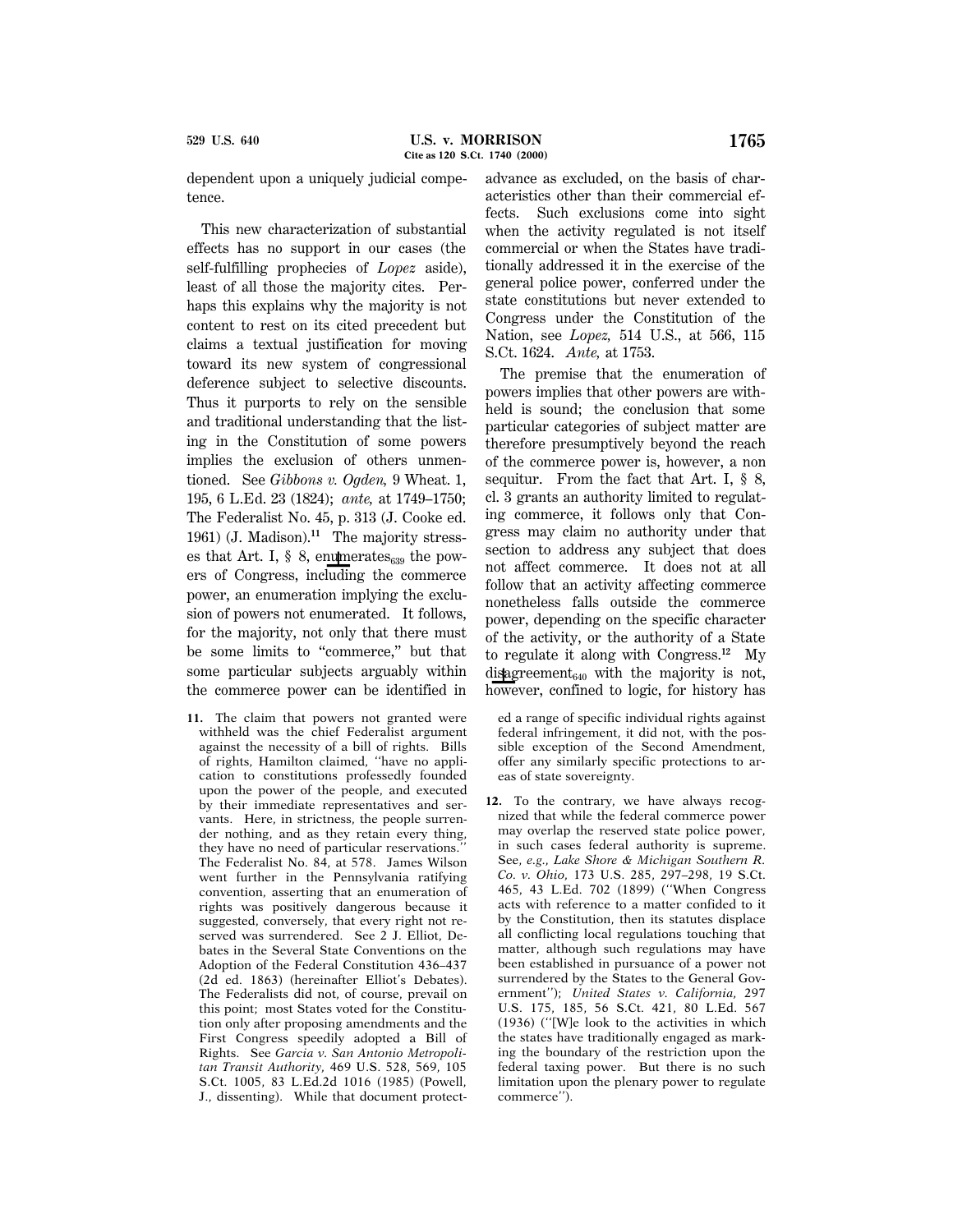shown that categorical exclusions have proven as unworkable in practice as they are unsupportable in theory.

# A

Obviously, it would not be inconsistent with the text of the Commerce Clause itself to declare ''noncommercial'' primary activity beyond or presumptively beyond the scope of the commerce power. That variant of categorical approach is not, however, the sole textually permissible way of defining the scope of the Commerce Clause, and any such neat limitation would at least be suspect in the light of the final sentence of Art. I, § 8, authorizing Congress to make "all Laws ... necessary and proper'' to give effect to its enumerated powers such as commerce. See *United States v. Darby,* 312 U.S. 100, 118, 61 S.Ct. 451, 85 L.Ed. 609 (1941) (''The power of  $Congress \dots$  extends to those activities intrastate which so affect interstate commerce or the exercise of the power of Congress over it as to make regulation of them appropriate means to the attainment of a legitimate end, the exercise of the granted power of Congress to regulate interstate commerce''). Accordingly, for significant periods of our history, the Court has defined the commerce power as plenary, unsusceptible to categorical exclusions, and this was the view expressed throughout the latter part of the 20th century in the substantial effects test. These two conceptions of the commerce power, plenary and categorically limited, are in fact old rivals, and today's revival of their competition summons up familiar history, a brief reprise of which may be helpful in posing what I take to be the key question going to the legitimacy of the majority's decision to breathe new life into the approach of categorical limitation.

 $\int_{641}$ Chief Justice Marshall's seminal opinion in *Gibbons v. Ogden,* 9 Wheat., at 193– 194, 22 U.S. 1, 6 L.Ed. 23, construed the commerce power from the start with ''a breadth never yet exceeded,'' *Wickard v. Filburn,* 317 U.S., at 120, 63 S.Ct. 82. In

particular, it is worth noting, the Court in *Wickard* did not regard its holding as exceeding the scope of Chief Justice Marshall's view of interstate commerce; *Wickard* applied an aggregate effects test to ostensibly domestic, noncommercial farming consistently with Chief Justice Marshall's indication that the commerce power may be understood by its exclusion of subjects, among others, ''which do not affect other States,'' *Gibbons,* 9 Wheat., at 195, 6 L.Ed. 23. This plenary view of the power has either prevailed or been acknowledged by this Court at every stage of our jurisprudence. See, *e.g., id.,* at 197, 6 L.Ed. 23; *Nashville, C. & St. L.R. Co. v. Alabama,* 128 U.S. 96, 99–100, 9 S.Ct. 28, 32 L.Ed. 352 (1888); *Lottery Case,* 188 U.S. 321, 353, 23 S.Ct. 321, 47 L.Ed. 492 (1903); *Minnesota Rate Cases,* 230 U.S. 352, 398, 33 S.Ct. 729, 57 L.Ed. 1511 (1913); *United States v. California,* 297 U.S. 175, 185, 56 S.Ct. 421, 80 L.Ed. 567 (1936); *United States v. Darby, supra,* at 115, 61 S.Ct. 451; *Heart of Atlanta Motel, Inc. v. United States,* 379 U.S., at 255, 85 S.Ct. 348; *Hodel v. Indiana,* 452 U.S., at 324, 101 S.Ct. 2376. And it was this understanding, free of categorical qualifications, that prevailed in the period after 1937 through *Lopez,* as summed up by Justice Harlan: '' 'Of course, the mere fact that Congress has said when particular activity shall be deemed to affect commerce does not preclude further examination by this Court. But where we find that the legislators  $\ldots$ have a rational basis for finding a chosen regulatory scheme necessary to the protection of commerce, our investigation is at an end.' '' *Maryland v. Wirtz,* 392 U.S. 183, 190, 88 S.Ct. 2017, 20 L.Ed.2d 1020 (1968) (quoting *Katzenbach v. McClung,* 379 U.S., at 303–304, 85 S.Ct. 377).

Justice Harlan spoke with the benefit of hindsight, for he had seen the result of rejecting the plenary view, and today's attempt to distinguish between primary activities affecting commerce in terms of the relatively commercial or noncommercial character of the primary conduct pro-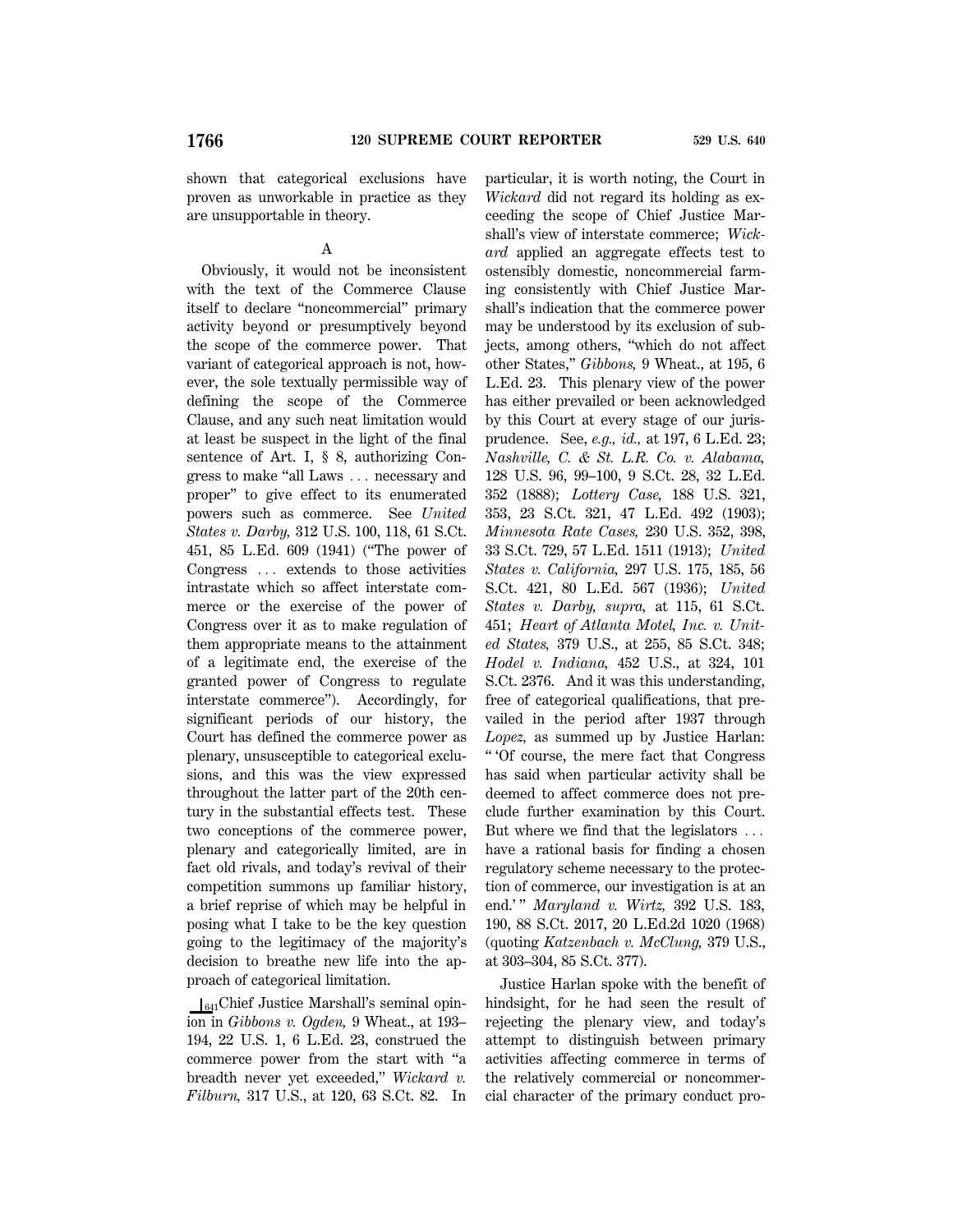scribed comes with the pedigree of near tragedy that I outlined in  $\int_{642}$ *United States v. Lopez,* 514 U.S., at 603, 115 S.Ct. 1624 (dissenting opinion). In the half century following the modern activation of the commerce power with passage of the Interstate Commerce Act in 1887, this Court from time to time created categorical enclaves beyond congressional reach by declaring such activities as ''mining,'' ''production," "manufacturing," and union membership to be outside the definition of ''commerce'' and by limiting application of the effects test to ''direct'' rather than "indirect" commercial consequences. See, *e.g., United States v. E.C. Knight Co.,* 156 U.S. 1, 15 S.Ct. 249, 39 L.Ed. 325 (1895) (narrowly construing the Sherman Antitrust Act in light of the distinction between ''commerce'' and ''manufacture''); *In re Heff,* 197 U.S. 488, 505–506, 25 S.Ct. 506, 49 L.Ed. 848 (1905) (stating that Congress could not regulate the intrastate sale of liquor); *The Employers' Liability Cases,* 207 U.S. 463, 495–496, 28 S.Ct. 141, 52 L.Ed. 297 (1908) (invalidating law governing tort liability for common carriers operating in interstate commerce because the effects on commerce were indirect); *Adair v. United States,* 208 U.S. 161, 28 S.Ct. 277, 52 L.Ed. 436 (1908) (holding that labor union membership fell outside ''commerce''); *Hammer v. Dagenhart,* 247 U.S. 251, 38 S.Ct. 529, 62 L.Ed. 1101 (1918) (invalidating law prohibiting interstate shipment of goods manufactured with child labor as a regulation of "manufacture"); *A.L.A. Schechter Poultry Corp. v. United States,* 295 U.S. 495, 545–548, 55 S.Ct. 837, 79 L.Ed. 1570 (1935) (invalidating regulation of activities that only ''indirectly'' affected commerce); *Railroad Retirement Bd. v. Alton R. Co.,* 295 U.S. 330, 368–369, 55 S.Ct. 758, 79 L.Ed. 1468 (1935) (invali-

**13.** Contrary to the Court's suggestion, *ante,* at 1750, n. 4, *Wickard v. Filburn,* 317 U.S. 111, 63 S.Ct. 82, 87 L.Ed. 122 (1942), applied the substantial effects test to domestic agricultural production for domestic consumption, an activity that cannot fairly be described as commercial, despite its commercial consequences in affecting or being affected by the demand for agricultural products in the com-

dating pension law for railroad workers on the grounds that conditions of employment were only indirectly linked to commerce); *Carter v. Carter Coal Co.,* 298 U.S. 238, 303–304, 56 S.Ct. 855, 80 L.Ed. 1160 (1936) (holding that regulation of unfair labor practices in mining regulated ''production,'' not "commerce").

Since adherence to these formalistically contrived confines of commerce power in large measure provoked the judicial crisis of 1937, one might reasonably have doubted that Members of this Court would ever again toy with a return to the days before *NLRB v. Jones & Laughlin Steel Corp.,* S643301 U.S. 1, 57 S.Ct. 615, 81 L.Ed. 893 (1937), which brought the earlier and nearly disastrous experiment to an end. And yet today's decision can only be seen as a step toward recapturing the prior mistakes. Its revival of a distinction between commercial and noncommercial conduct is at odds with *Wickard,* which repudiated that analysis, and the enquiry into commercial purpose, first intimated by the *Lopez* concurrence, see *Lopez, supra,* at 580, 115 S.Ct. 1624 (opinion of KENNEDY, J.), is cousin to the intent-based analysis employed in *Hammer, supra,* at 271–272, 38 S.Ct. 529, but rejected for Commerce Clause purposes in *Heart of Atlanta, supra,* at 257, 85 S.Ct. 348, and *Darby,* 312 U.S., at 115, 61 S.Ct. 451.

Why is the majority tempted to reject the lesson so painfully learned in 1937? An answer emerges from contrasting *Wickard* with one of the predecessor cases it superseded. It was obvious in *Wickard* that growing wheat for consumption right on the farm was not ''commerce'' in the common vocabulary,**<sup>13</sup>** but that did not

mercial market. The *Wickard* Court admitted that Filburn's activity ''may not be regarded as commerce'' but insisted that ''it may still, whatever its nature, be reached by Congress if it exerts a substantial economic effect on interstate commerce $\ldots$ " *Id.*, at 125, 63 S.Ct. 82. The characterization of home wheat production as ''commerce'' or not is, however,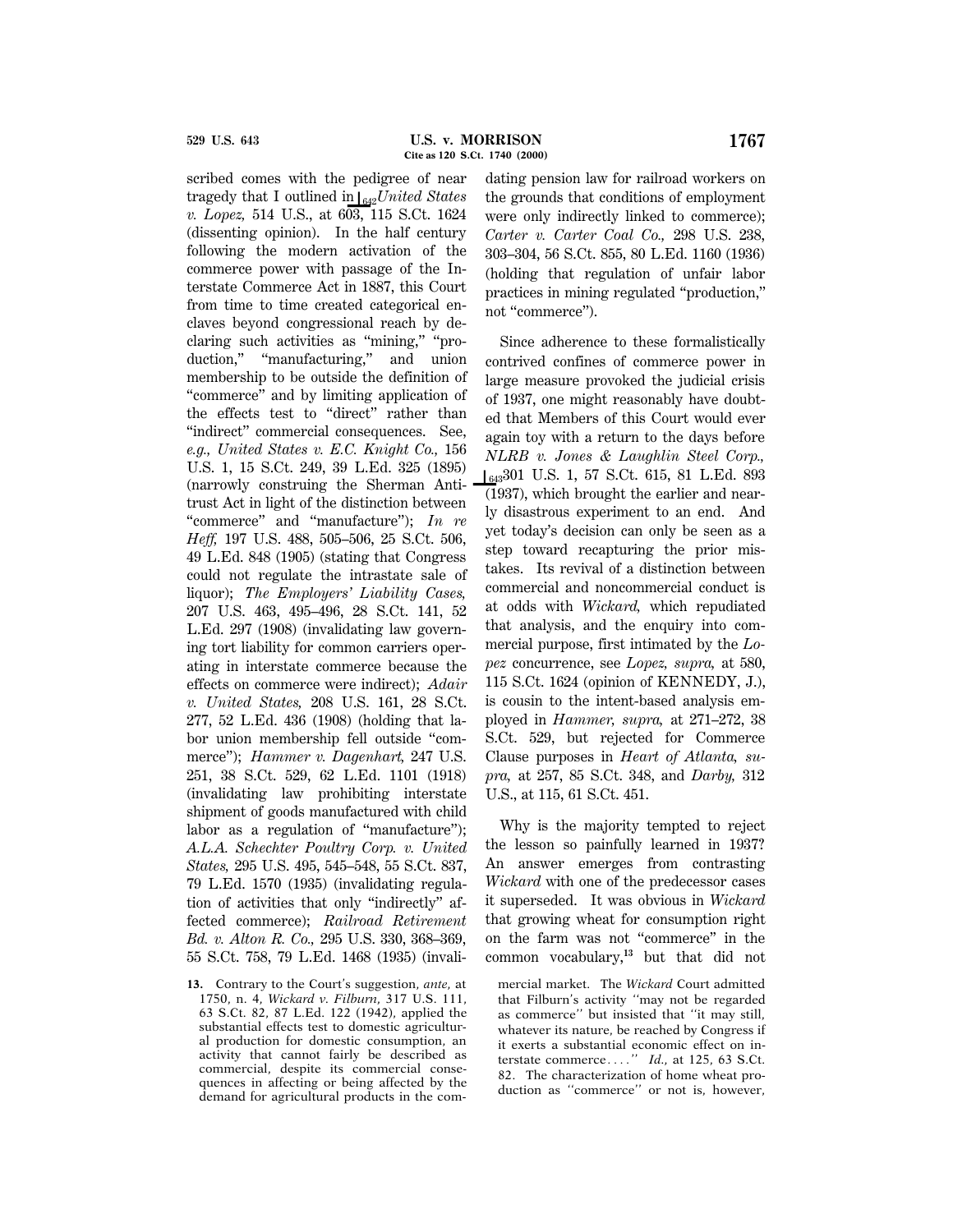matter constitutionally so long as the aggregated activity of domestic wheat growing affected commerce substantially. Just a few years before  $\mathcal{L}_{644}Wickard$ , however, it had certainly been no less obvious that "mining" practices could substantially affect commerce, even though *Carter Coal Co., supra,* had held mining regulation beyond the national commerce power. When we try to fathom the difference between the two cases, it is clear that they did not go in different directions because the *Carter Coal* Court could not understand a causal connection that the *Wickard* Court could grasp; the difference, rather, turned on the fact that the Court in *Carter Coal* had a reason for trying to maintain its categorical, formalistic distinction, while that reason had been abandoned by the time *Wickard* was decided. The reason was laissez-faire economics, the point of which was to keep government interference to a minimum. See *Lopez, supra,* at 605–606, 115 S.Ct. 1624 (SOUTER, J., dissenting). The Court in *Carter Coal* was still trying to create a laissez-faire world out of the 20th-century economy, and formalistic commercial distinctions were thought to be useful instruments in achieving that object. The Court in *Wickard* knew it could not do any such thing and in the aftermath of the New Deal had long since stopped attempting the impossible. Without the animating economic theory, there was no point in contriving formalisms in a war with Chief Justice Marshall's conception of the commerce power.

If we now ask why the formalistic economic/noneconomic distinction might matter today, after its rejection in *Wickard,* the answer is not that the majority fails to see causal connections in an integrated economic world. The answer is that in the minds of the majority there is a new animating theory that makes categorical formalism seem useful again. Just as the old formalism had value in the service of an economic conception, the new one is useful in serving a conception of federalism. It is the instrument by which assertions of national power are to be limited in favor of preserving a supposedly discernible, proper sphere of state autonomy to legislate or refrain from legislating as the individual $_{645}$  States see fit. The legitimacy of the Court's current emphasis on the noncommercial nature of regulated activity, then, does not turn on any logic serving the text of the Commerce Clause or on the realism of the majority's view of the national economy. The essential issue is rather the strength of the majority's claim to have a constitutional warrant for its current conception of a federal relationship enforceable by this Court through limits on otherwise plenary commerce power. This conception is the subject of the majority's second categorical discount applied today to the facts bearing on the substantial effects test.

#### B

The Court finds it relevant that the statute addresses conduct traditionally subject to state prohibition under domestic criminal law, a fact said to have some heightened significance when the violent conduct in question is not itself aimed directly at interstate commerce or its instrumentalities. *Ante,* at 1749. Again, history seems to be recycling, for the theory of traditional state concern as grounding a limiting principle has been rejected previously, and more than once. It was disapproved in *Darby,* 312 U.S., at 123–124, 61 S.Ct. 451, and held insufficient standing

798, 127 L.Ed.2d 99 (1994) (''An enterprise surely can have a detrimental influence on interstate or foreign commerce without having its own profit-seeking motives''). The Court's answer is that it makes a difference to federalism, and the legitimacy of the Court's new judicially derived federalism is the crux

ultimately beside the point. For if substantial effects on commerce are proper subjects of concern under the Commerce Clause, what difference should it make whether the causes of those effects are themselves commercial? Cf., *e.g., National Organization for Women, Inc. v. Scheidler,* 510 U.S. 249, 258, 114 S.Ct.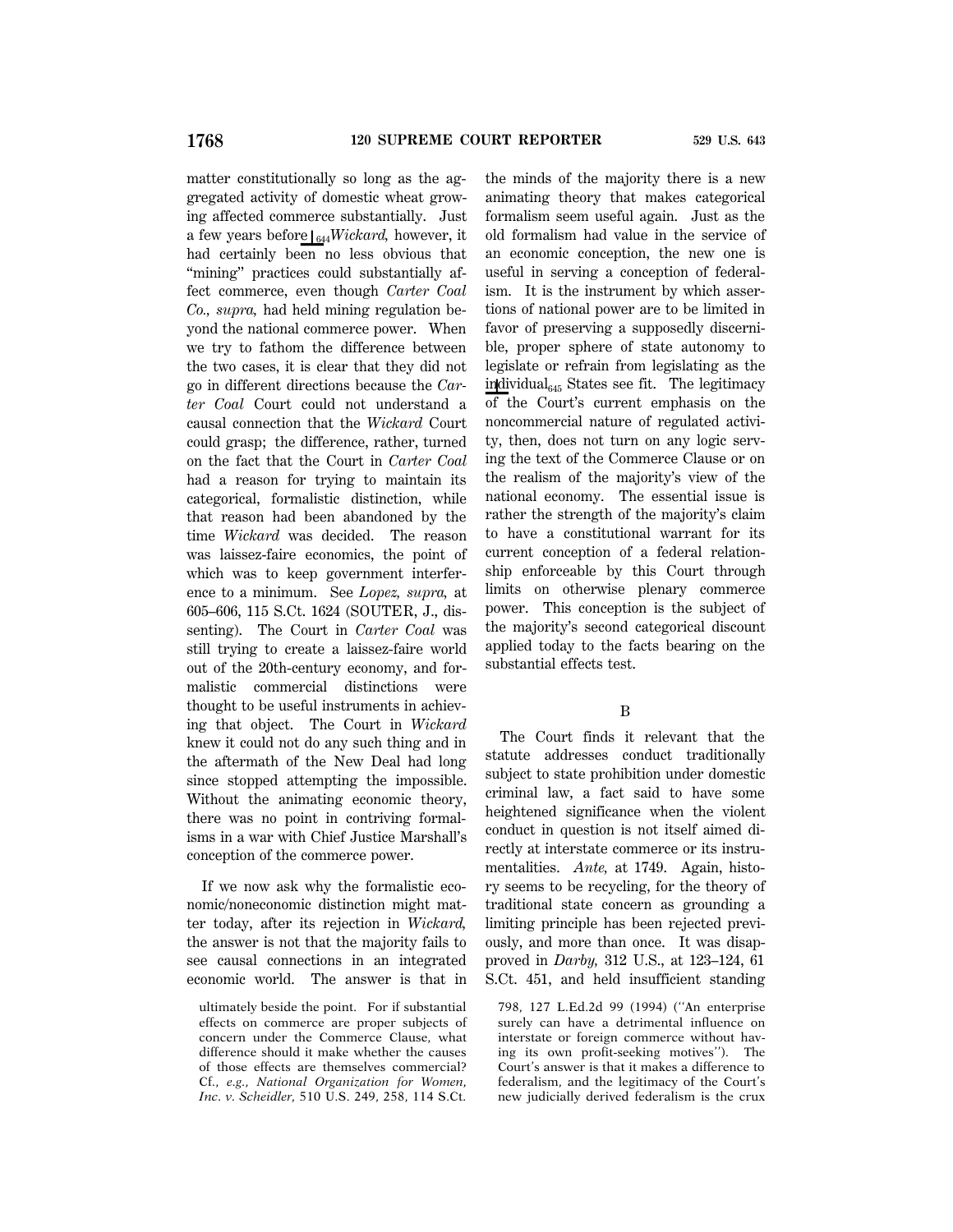mental function'' (as an element of the

*del,* 452 U.S., at 276–277, 101 S.Ct. 2352. In the particular context of the Fair Labor Standards Act it was rejected in *Maryland v. Wirtz,* 392 U.S. 183, 88 S.Ct. 2017, 20 L.Ed.2d 1020 (1968), with the recognition that "[t]here is no general doctrine implied in the Federal Constitution that the two governments, national and state, are each to exercise its powers so as not to interfere with the free and full exercise of the powers of the other.'' *Id.,* at 195, 88 S.Ct. 2017 (internal quotation marks omitted). The Court held it to be ''clear that the Federal Government, when acting within a delegated power, may override countervailing state interests, whether these be described as 'governmental' or 'proprietary' in character.'' *Ibid.* While *Wirtz* was later overruled by *National League of Cities v. Usery,* 426 U.S.  $\int_{646} 833, 96$  S.Ct. 2465, 49 L.Ed.2d 245 (1976), that case was itself repudiated in *Garcia v. San Antonio Metropolitan Transit Authority,* 469 U.S. 528, 105 S.Ct. 1005, 83 L.Ed.2d 1016 (1985), which held that the concept of ''traditional govern-

alone to limit the commerce power in *Ho-*

of our disagreement. See *infra,* at 1768– 1769.

**14.** The Constitution of 1787 did, in fact, forbid some exercises of the commerce power. Article I, § 9, cl. 6, barred Congress from giving preference to the ports of one State over those of another. More strikingly, the Framers protected the slave trade from federal interference, see Art. I, § 9, cl. 1, and confirmed the power of a State to guarantee the chattel status of slaves who fled to another State, see Art. IV, § 2, cl. 3. These reservations demonstrate the plenary nature of the federal power; the exceptions prove the rule. Apart from them, proposals to carve islands of state authority out of the stream of commerce power were entirely unsuccessful. Roger Sherman's proposed definition of federal legislative power as excluding ''matters of internal police'' met Gouverneur Morris's response that ''[t]he internal police ... ought to be infringed in many cases'' and was voted down eight to two. 2 Records of the Federal Convention of 1787, pp. 25–26 (M. Farrand ed.1911) (hereinafter Farrand). The Convention similarly rejected Sherman's attempt to include in Article V a proviso that "no state shall  $\ldots$  be affected in its internal police.'' 5 Elliot's Deimmunity doctrine under *Hodel* ) was incoherent, there being no explanation that would make sense of the multifarious decisions placing some functions on one side of the line, some on the other. 469 U.S., at 546–547, 105 S.Ct. 1005. The effort to carve out inviolable state spheres within the spectrum of activities substantially affecting commerce was, of course, just as irreconcilable with *Gibbons's* explanation of the national commerce power as being as ''absolut[e] as it would be in a single government,'' 9 Wheat., at 197, 6 L.Ed. 23.**<sup>14</sup>**

 $\int_{647}$ The objection to reviving traditional state spheres of action as a consideration in commerce analysis, however, not only rests on the portent of incoherence, but is compounded by a further defect just as fundamental. The defect, in essence, is the majority's rejection of the Founders' considered judgment that politics, not judicial review, should mediate between state and national interests as the strength and legislative jurisdiction of the National Government inevitably increased through the expected growth of the national economy.**<sup>15</sup>**

bates 551–552. Finally, Rufus King suggested an explicit bill of rights for the States, a device that might indeed have set aside the areas the Court now declares off-limits. 1 Farrand 493 (''As the fundamental rights of individuals are secured by express provisions in the State Constitutions; why may not a like security be provided for the Rights of States in the National Constitution''). That proposal, too, came to naught. In short, to suppose that enumerated powers must have limits is sensible; to maintain that there exist judicially identifiable areas of state regulation immune to the plenary congressional commerce power even though falling within the limits defined by the substantial effects test is to deny our constitutional history.

**15.** That the national economy and the national legislative power expand in tandem is not a recent discovery. This Court accepted the prospect well over 100 years ago, noting that the commerce powers ''are not confined to the instrumentalities of commerce, or the postal service known or in use when the Constitution was adopted, but they keep pace with the progress of the country, and adapt themselves to the new developments of time and circumstances.'' *Pensacola Telegraph Co. v. Western Union Telegraph Co.,* 96 U.S. 1, 9, 24 L.Ed. 708 (1877). See also, *e.g., Farmers'*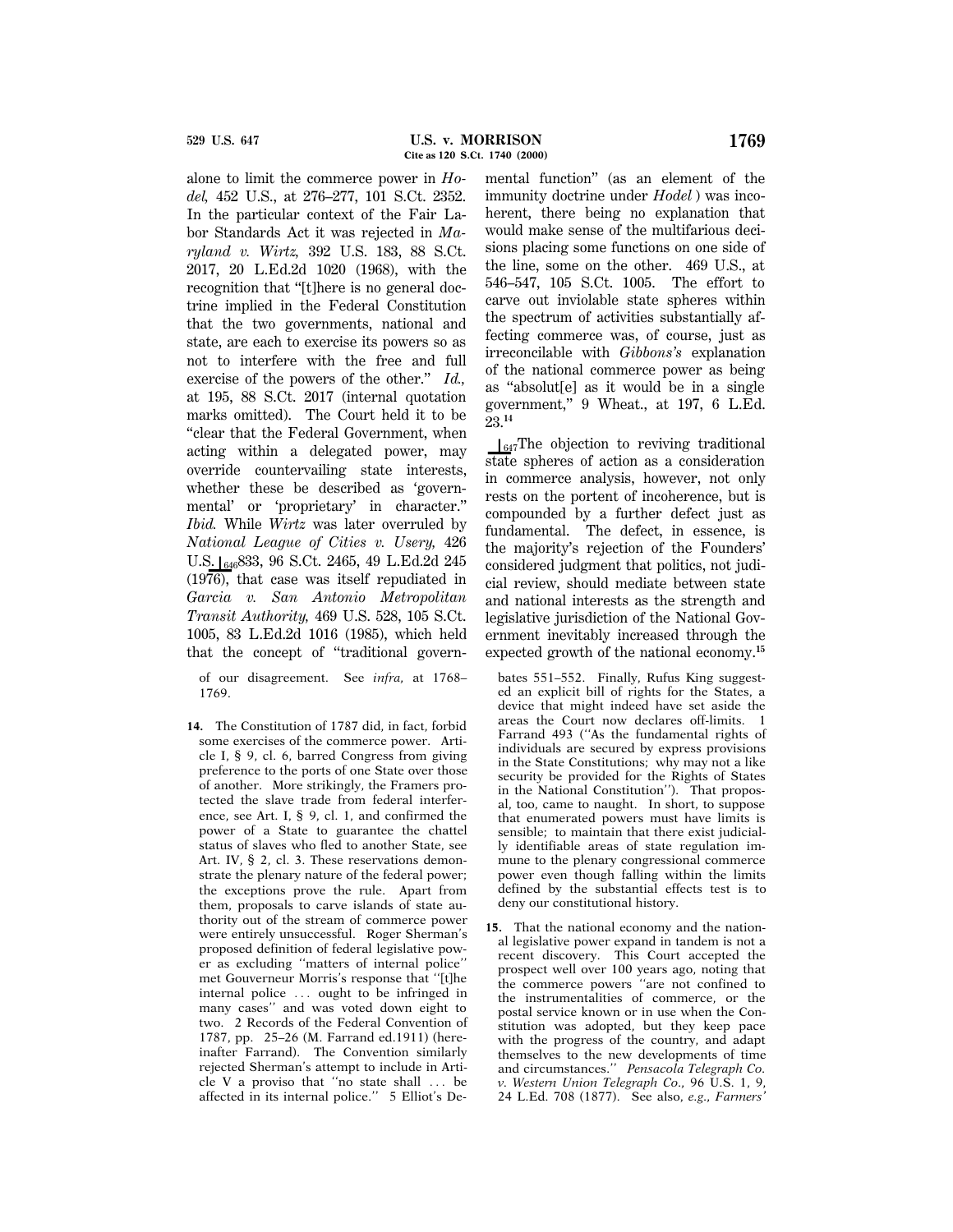Whereas today's majority takes a leaf from the book of the old judicial economists in saying that the Court should somehow draw the line to keep the federal relationship in a proper balance, Madison, Wilson, and Marshall understood the Constitution very differently.

Although Madison had emphasized the conception of a National Government of discrete powers (a conception that a number of the ratifying conventions thought was too indeterminate to protect civil liberties),**<sup>16</sup>** Madison himself must have sensed the potential scope of some of the powers granted (such as the authority to regulate commerce), for he  $\epsilon_{648}$ took care in The Federalist No. 46 to hedge his argument for limited power by explaining the importance of national politics in protecting the States' interests. The National Government ''will partake sufficiently of the spirit [of the States], to be disinclined to invade the rights of the individual States, or the prerogatives of their governments.'' The Federalist No. 46, P. 319 (J. Cooke ed. 1961). James Wilson likewise noted that ''it was a favorite object in the Convention'' to secure the sovereignty of the States, and that it had been achieved through the structure of the Federal Government. 2 Elliot's Debates 438–439.**<sup>17</sup>** The Framers of the Bill of Rights, in turn, may well have sensed that Madison and Wilson were right about politics as the determinant of the federal balance within the broad limits

- **16.** As mentioned in n. 11, *supra,* many state conventions voted in favor of the Constitution only after proposing amendments. See 1 Elliot's Debates 322–323 (Massachusetts), 325 (South Carolina), 325–327 (New Hampshire), 327 (Virginia), 327–331 (New York), 331–332 (North Carolina), 334–337 (Rhode Island).
- **17.** Statements to similar effect pervade the ratification debates. See, *e.g.,* 2 *id.,* at 166– 170 (Massachusetts, remarks of Samuel Stillman); 2 *id.,* at 251–253 (New York, remarks of Alexander Hamilton); 4 *id.,* at 95–98 (North Carolina, remarks of James Iredell).

of a power like commerce, for they formulated the Tenth Amendment without any provision comparable to the specific guarantees proposed for individual liberties.**<sup>18</sup>** In any case, this Court recognized the political component of federalism in the seminal *Gibbons* opinion. After declaring the plenary character of congressional power within the sphere of activity affecting commerce, the Chief Justice spoke for the Court in explaining that there was only one restraint on its valid exercise:

 $\log_9$ "The wisdom and the discretion of Congress, their identity with the people, and the influence which their constituents possess at elections, are, in this, as in many other instances, as that, for example, of declaring war, the sole restraints on which they have relied, to secure them from its abuse. They are the restraints on which the people must often rely solely, in all representative governments.'' *Gibbons,* 9 Wheat., at 197, 22 U.S. 1.

Politics as the moderator of the congressional employment of the commerce power was the theme many years later in *Wickard,* for after the Court acknowledged the breadth of the *Gibbons* formulation it invoked Chief Justice Marshall yet again in adding that ''[h]e made emphatic the embracing and penetrating nature of this power by warning that effective restraints on its exercise must proceed from political rather than judicial processes.'' *Wickard,*

**18.** The majority's special solicitude for ''areas of traditional state regulation,'' *ante,* at 1753, is thus founded not on the text of the Constitution but on what has been termed the ''*spirit* of the Tenth Amendment,'' *Garcia v. San Antonio Metropolitan Transit Authority,* 469 U.S., at 585, 105 S.Ct. 1005 (O'CONNOR, J., dissenting) (emphasis in original). Susceptibility to what Justice Holmes more bluntly called ''some invisible radiation from the general terms of the Tenth Amendment,'' *Missouri v. Holland,* 252 U.S. 416, 434, 40 S.Ct. 382, 64 L.Ed. 641 (1920), has increased in recent years, in disregard of his admonition that ''[w]e must consider what this country has become in deciding what that Amendment has reserved,'' *ibid.*

*Loan & Trust Co. v. Minnesota,* 280 U.S. 204, 211–212, 50 S.Ct. 98, 74 L.Ed. 371 (1930) (''Primitive conditions have passed; business is now transacted on a national scale'').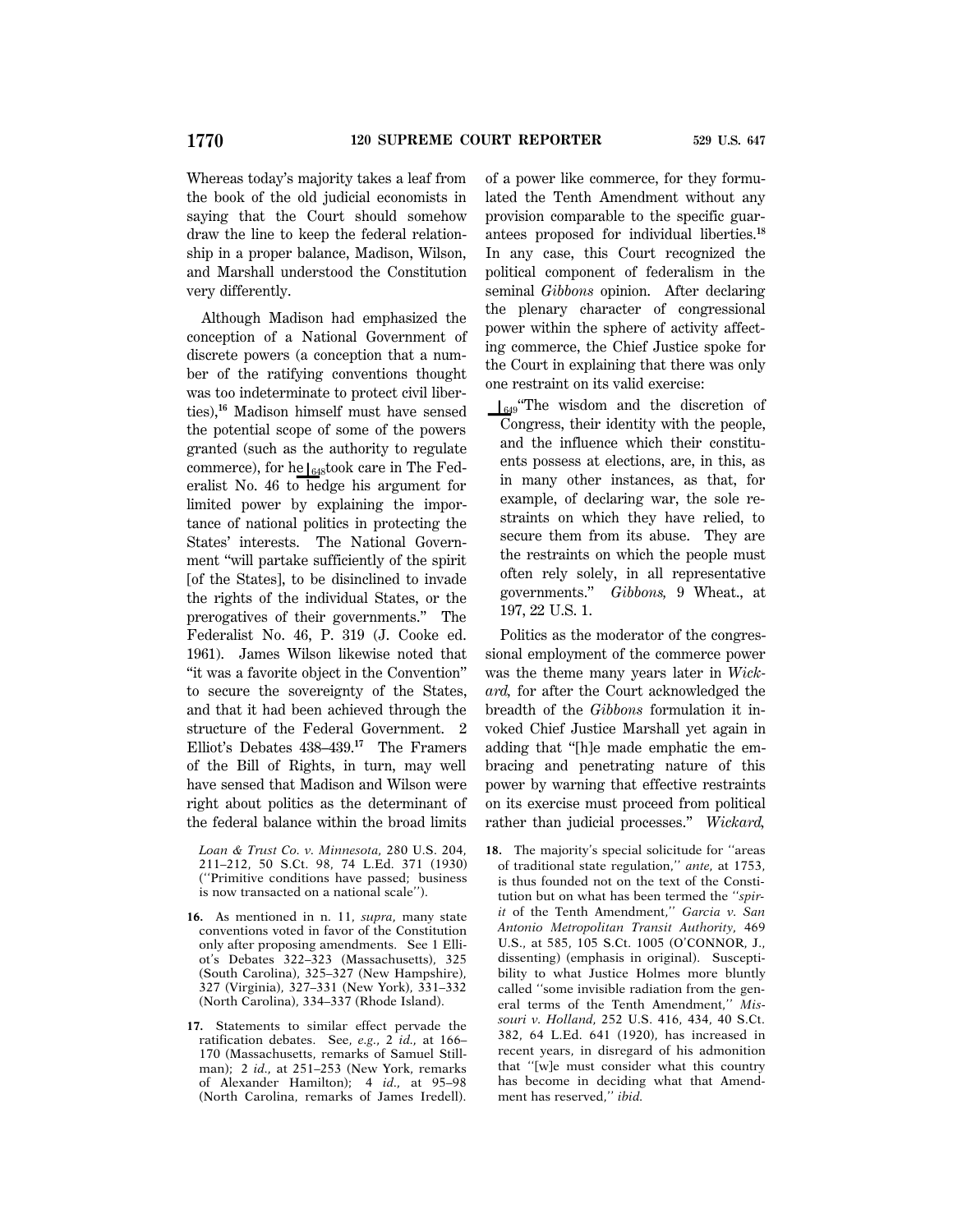317 U.S., at 120, 63 S.Ct. 82 (citation omitted). Hence, ''conflicts of economic interest . . . are wisely left under our system to resolution by Congress under its more flexible and responsible legislative process. Such conflicts rarely lend themselves to judicial determination. And with the wisdom, workability, or fairness, of the plan of regulation we have nothing to do.'' *Id.,* at 129, 63 S.Ct. 82 (footnote omitted).

As with ''conflicts of economic interest,'' so with supposed conflicts of sovereign political interests implicated by the Commerce Clause: the Constitution remits them to politics. The point can be put no more clearly than the Court put it the last time it repudiated the notion that some state activities categorically defied the commerce power as understood in accordance with generally accepted concepts. After confirming Madison's and Wilson's views with a recitation of the sources of state influence in the structure of the National Constitution, *Garcia,* 469 U.S., at 550–552, 105 S.Ct. 1005, the Court disposed of the possibility of identifying ''principled constitutional limitations on the scope of Congress' Commerce Clause powers over the States merely  $\lfloor_{650}$ by relying on *a priori* definitions of state sovereignty,'' *id.,* at 548, 105 S.Ct. 1005. It concluded that

''the Framers chose to rely on a federal system in which special restraints on federal power over the States inhered principally in the workings of the National Government itself, rather than in discrete limitations on the objects of federal authority. State sovereign interests, then, are more properly protected by procedural safeguards inherent in the structure of the federal system than by judicially created limitations on federal power.'' *Id.,* at 552, 105 S.Ct. 1005.

The *Garcia* Court's rejection of ''judicially created limitations'' in favor of the intended reliance on national politics was all the more powerful owing to the Court's explicit recognition that in the centuries since the framing the relative powers of the two sovereign systems have markedly

changed. Nationwide economic integration is the norm, the national political power has been augmented by its vast revenues, and the power of the States has been drawn down by the Seventeenth Amendment, eliminating selection of senators by state legislature in favor of direct election.

The *Garcia* majority recognized that economic growth and the burgeoning of federal revenue have not amended the Constitution, which contains no circuit breaker to preclude the political consequences of these developments. Nor is there any justification for attempts to nullify the natural political impact of the particular amendment that was adopted. The significance for state political power of ending state legislative selection of senators was no secret in 1913, and the amendment was approved despite public comment on that very issue. Representative Franklin Bartlett, after quoting Madison's Federalist No. 62, as well as remarks by George Mason and John Dickinson during the Constitutional Convention, concluded, ''It follows, therefore, that the  $\int_{651}$ framers of the Constitution, were they present in this House to-day, would inevitably regard this resolution as a most direct blow at the doctrine of State's rights and at the integrity of the State sovereignties; for if you once deprive a State as a collective organism of all share in the General Government, you annihilate its federative importance.'' 26 Cong. Rec. 7774 (1894). Massachusetts Senator George Hoar likewise defended indirect election of the Senate as ''a great security for the rights of the States." S. Doc. No. 232, 59th Cong., 1st Sess., 21 (1906). And Elihu Root warned that if the selection of senators should be taken from state legislatures, ''the tide that now sets toward the Federal Government will swell in volume and power." 46 Cong. Rec. 2243 (1911). ''The time will come,'' he continued, ''when the Government of the United States will be driven to the exercise of more arbitrary and unconsid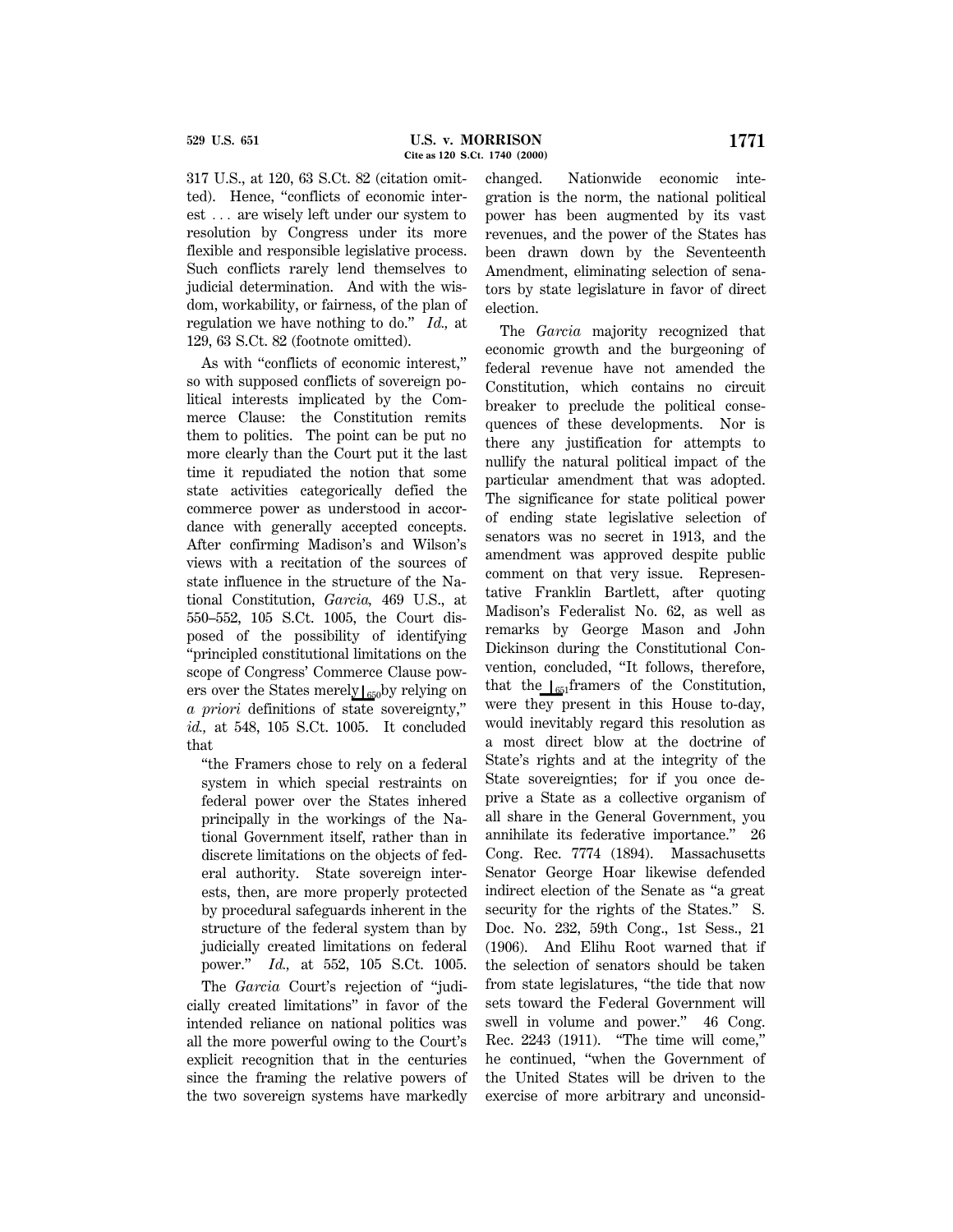ered power, will be driven to greater concentration, will be driven to extend its functions into the internal affairs of the States.'' *Ibid.* See generally Rossum, The Irony of Constitutional Democracy: Federalism, the Supreme Court, as the Seventeenth Amendment, 36 San Diego L.Rev. 671, 712–714 (1999) (noting federalism-base objections to the Seventeenth Amendment). These warnings did not kill the proposal; the Amendment was ratified, and today it is only the ratification, not the predictions, which this Court can legitimately heed.**<sup>19</sup>**

 $\log_2$ Amendments that alter the balance of power between the National and State Governments, like the Fourteenth, or that change the way the States are represented within the Federal Government, like the Seventeenth, are not rips in the fabric of the Framers' Constitution, inviting judicial repairs. The Seventeenth Amendment may indeed have lessened the enthusiasm of the Senate to represent the States as discrete sovereignties, but the Amendment did not convert the judiciary into an alternate shield against the commerce power.

#### $\mathcal C$

The Court's choice to invoke considerations of traditional state regulation in

**19.** The majority tries to deflect the objection that it blocks an intended political process by explaining that the Framers intended politics to set the federal balance only within the sphere of permissible commerce legislation, whereas we are looking to politics to define that sphere (in derogation even of *Marbury v. Madison,* 1 Cranch 137, 2 L.Ed. 60 (1803)), *ante,* at 1753–1754. But we all accept the view that politics is the arbiter of state interests only within the realm of legitimate congressional action under the commerce power. Neither Madison nor Wilson nor Marshall, nor the *Jones* & *Laughlin, Darby, Wickard,* or *Garcia* Courts, suggested that politics defines the commerce power. Nor do we, even though we recognize that the conditions of the contemporary world result in a vastly greater sphere of influence for politics than the Framers would have envisioned. Politics has legitimate authority, for all of us on both sides of the disagreement, only within the legitimate compass of the commerce power. The majority claims merely to be engaging in the judicial task of patrolling the outer boundaries of that congressional authority. See *ante,* at 1753–1754, n. 7. That assertion cannot be reconciled with our statements of the these cases is especially odd in light of a distinction recognized in the now-repudiated opinion for the Court in *Usery.* In explaining that there was no inconsistency between declaring the States immune to the commerce power exercised in the Fair Labor Standards Act, but subject to it under the Economic Stabilization Act of 1970, as decided in *Fry v. United States,* 421 U.S. 542, 95 S.Ct. 1792, 44 L.Ed.2d 363 (1975), the Court spoke of the latter statute as dealing with a serious threat affecting all the political components of the  $f_{653}$  system, "which only collective action by the National Government might forestall.'' *Usery,* 426 U.S., at 853, 96 S.Ct. 2465. Today's majority, however, finds no significance whatever in the state support for the Act based upon the States' acknowledged failure to deal adequately with gender-based violence in state courts, and the belief of their own law enforcement agencies that national action is essential.**<sup>20</sup>**

The National Association of Attorneys General supported the Act unanimously, see Violence Against Women: Victims of the System, Hearing on S. 15 before the Senate Committee on the Judiciary, 102d Cong., 1st Sess., 37–38 (1991), and Attor-

- substantial effects test, which have not drawn the categorical distinctions the majority favors. See, *e.g., Wickard,* 317 U.S., at 125, 63 S.Ct. 82; *United States v. Darby,* 312 U.S. 100, 118–119, 61 S.Ct. 451, 85 L.Ed. 609 (1941). The majority's attempt to circumscribe the commerce power by defining it in terms of categorical exceptions can only be seen as a revival of similar efforts that led to near tragedy for the Court and incoherence for the law. If history's lessons are accepted as guides for Commerce Clause interpretation today, as we do accept them, then the subject matter of the Act falls within the commerce power and the choice to legislate nationally on that subject, or to except it from national legislation because the States have traditionally dealt with it, should be a political choice and only a political choice.
- **20.** See n. 7, *supra.* The point here is not that I take the position that the States are incapable of dealing adequately with domestic violence if their political leaders have the will to do so; it is simply that the Congress had evidence from which it could find a national statute necessary, so that its passage obviously survives Commerce Clause scrutiny.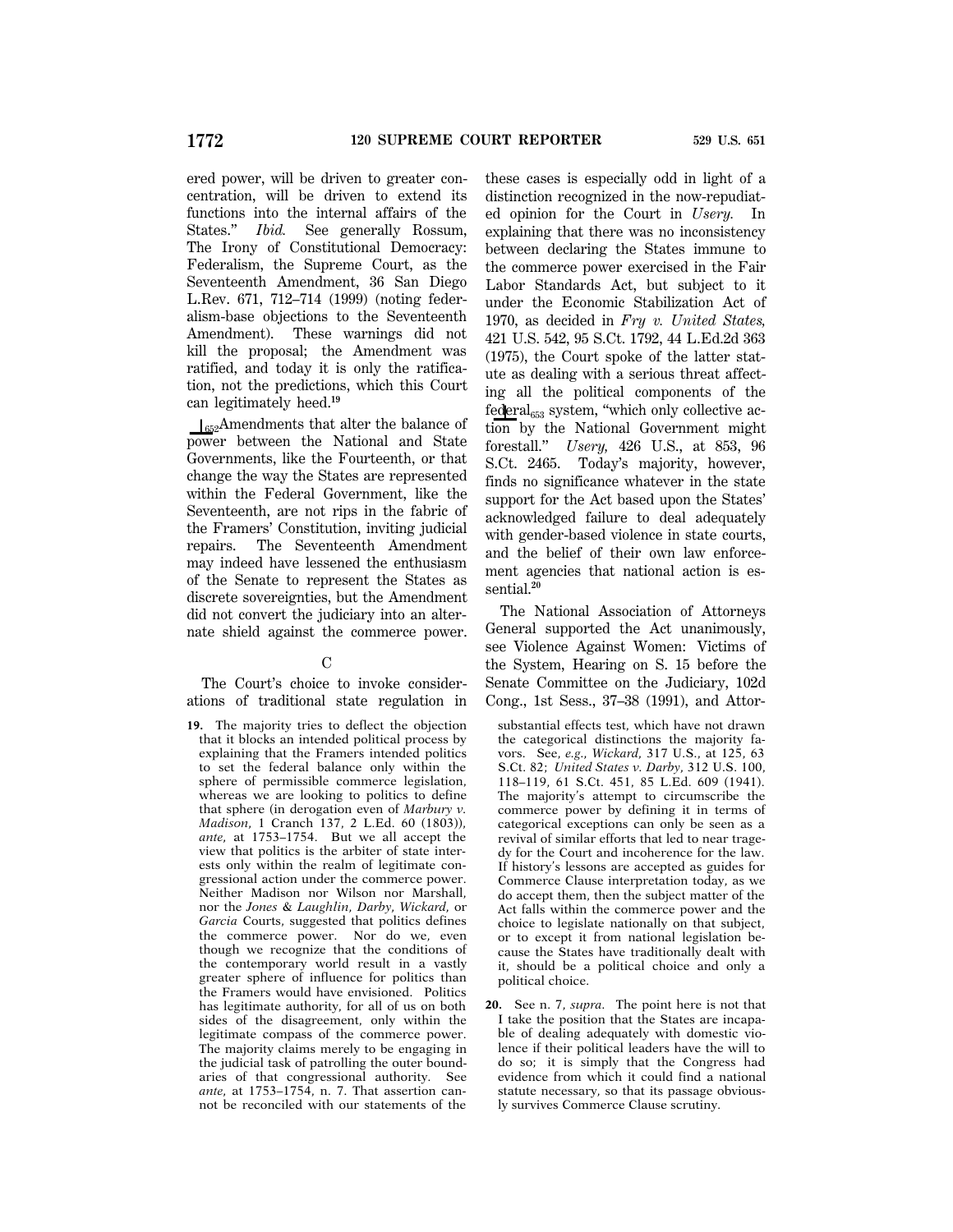neys General from 38 States urged Congress to enact the Civil Rights Remedy, representing that ''the current system for dealing with violence against women is inadequate,'' see Crimes of Violence Motivated by Gender, Hearing before the Subcommittee on Civil and Constitutional Rights of the House Committee on the Judiciary, 103d Cong., 1st Sess., 34–36 (1993). It was against this record of failure at the state level that the Act was passed to provide the choice of a federal forum in place of the state-court systems found inadequate to stop gender-biased violence. See Women and Violence, Hearing before the Senate Committee on the Judiciary, 101st Cong., 2d Sess., 2 (1990) (statement of Sen. Biden) (noting importance of federal forum).**<sup>21</sup>** The Act accordingly offers a federal civil rights remedy aimed exactly  $\int_{654}$ at violence against women, as an alternative to the generic state tort causes of action found to be poor tools of action by the state task forces. See S.Rep. No. 101–545, at 45 (noting difficulty of fitting gendermotivated crimes into common-law categories). As the 1993 Senate Report put it, ''The Violence Against Women Act is intended to respond both to the underlying attitude that this violence is somehow less serious than other crime and to the resulting failure of our criminal justice system to address such violence. Its goals are both symbolic and practical...." S.Rep. No. 103–138, at 38.

The collective opinion of state officials that the Act was needed continues virtually unchanged, and when the Civil Rights Remedy was challenged in court, the States came to its defense. Thirty-six of them and the Commonwealth of Puerto Rico have filed an *amicus* brief in support of petitioners in these cases, and only one State has taken respondents' side. It is, then, not the least irony of these cases that

**21.** The majority's concerns about accountability strike me as entirely misplaced. Individuals, such as the defendants in this action, haled into federal court and sued under the United States Code, are quite aware of which of our dual sovereignties is attempting to regthe States will be forced to enjoy the new federalism whether they want it or not. For with the Court's decision today, Antonio Morrison, like *Carter Coal's* James Carter before him, has ''won the states' rights plea against the states themselves.'' R. Jackson, The Struggle for Judicial Supremacy 160 (1941).

### III

All of this convinces me that today's ebb of the commerce power rests on error, and at the same time leads me to doubt that the majority's view will prove to be enduring law. There is yet one more reason for doubt. Although we sense the presence of *Carter Coal, Schechter,* and *Usery* once again, the majority embraces them only at arm's-length. Where such decisions once stood for rules, today's opinion points to considerations by which substantial effects are discounted. Cases standing for the sufficiency of substantial effects are not overruled; cases overruled since 1937 are not quite revived. The Court's thinking betokens less clearly  $\int_{655}a$  return to the conceptual straitjackets of *Schechter* and *Carter Coal* and *Usery* than to something like the unsteady state of obscenity law between *Redrup v. New York,* 386 U.S. 767, 87 S.Ct. 1414, 18 L.Ed.2d 515 (1967) *(per curiam),* and *Miller v. California,* 413 U.S. 15, 93 S.Ct. 2607, 37 L.Ed.2d 419 (1973), a period in which the failure to provide a workable definition left this Court to review each case ad hoc. See *id.,* at 22, n. 3, 93 S.Ct. 2607; *Interstate Circuit, Inc. v. Dallas,* 390 U.S. 676, 706–708, 88 S.Ct. 1298, 20 L.Ed.2d 225 (1968) (Harlan, J., dissenting). As our predecessors learned then, the practice of such ad hoc review cannot preserve the distinction between the judicial and the legislative, and this Court, in any event, lacks the institu-

ulate their behavior. Had Congress chosen, in the exercise of its powers under § 5 of the Fourteenth Amendment, to proceed instead by regulating the States, rather than private individuals, this accountability would be far less plain.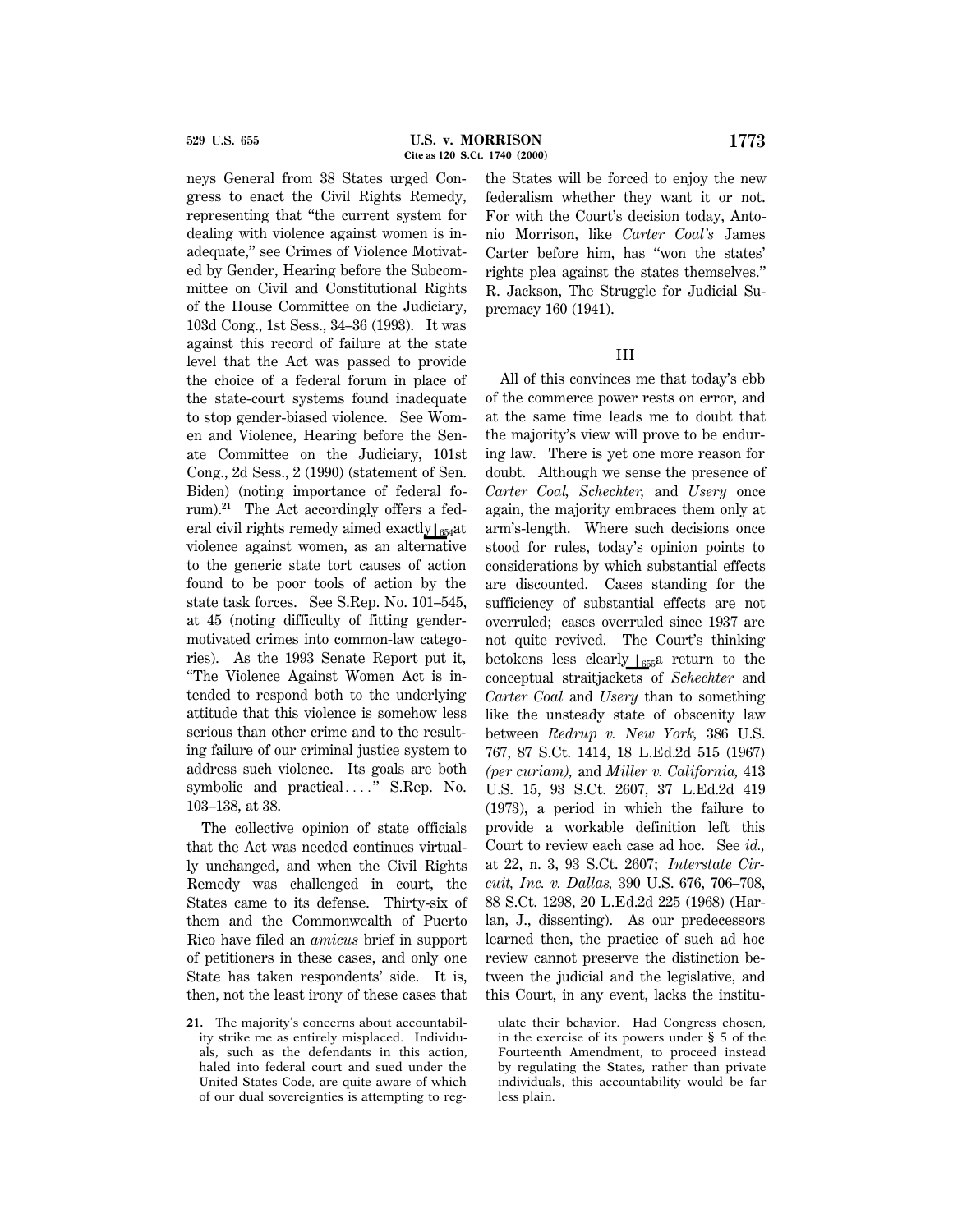tional capacity to maintain such a regime for very long. This one will end when the majority realizes that the conception of the commerce power for which it entertains hopes would inevitably fail the test expressed in Justice Holmes's statement that ''[t]he first call of a theory of law is that it should fit the facts.'' O. Holmes, The Common Law 167 (Howe ed.1963). The facts that cannot be ignored today are the facts of integrated national commerce and a political relationship between States and Nation much affected by their respective treasuries and constitutional modifications adopted by the people. The federalism of some earlier time is no more adequate to account for those facts today than the theory of laissez-faire was able to govern the national economy 70 years ago.

Justice BREYER, with whom Justice STEVENS joins, and with whom Justice SOUTER and Justice GINSBURG join as to Part I–A, dissenting.

No one denies the importance of the Constitution's federalist principles. Its state/federal division of authority protects liberty—both by restricting the burdens that government can impose from a distance and by facilitating citizen participation in government that is closer to home. The question is how the judiciary can best implement that  $\int_{656}$ original federalist understanding where the Commerce Clause is at issue.

### I

The majority holds that the federal commerce power does not extend to such ''noneconomic'' activities as ''noneconomic, violent criminal conduct'' that significantly affects interstate commerce only if we ''aggregate'' the interstate ''effect[s]'' of individual instances. *Ante,* at 1754. Justice SOUTER explains why history, precedent, and legal logic militate against the majority's approach. I agree and join his opinion. I add that the majority's holding illustrates the difficulty of finding a workable judicial Commerce Clause touchstone—a set of comprehensible interpretive rules that courts might use to impose some meaningful limit, but not too great a limit, upon the scope of the legislative authority that the Commerce Clause delegates to Congress.

A

Consider the problems. The "economic/noneconomic'' distinction is not easy to apply. Does the local street corner mugger engage in ''economic'' activity or ''noneconomic'' activity when he mugs for money? See *Perez v. United States,* 402 U.S. 146, 91 S.Ct. 1357, 28 L.Ed.2d 686 (1971) (aggregating local ''loan sharking'' instances); *United States v. Lopez,* 514 U.S. 549, 559, 115 S.Ct. 1624, 131 L.Ed.2d 626 (1995) (loan sharking is economic because it consists of ''intrastate extortionate credit transactions''); *ante,* at 1749–1750. Would evidence that desire for economic domination underlies many brutal crimes against women save the present statute? See United States General Accounting Office, Health, Education, and Human Services Division, Domestic Violence: Prevalence and Implications for Employment Among Welfare Recipients 7–8 (Nov.1998); Brief for Equal Rights Advocates et al. as *Amicus Curiae* 10–12.

The line becomes yet harder to draw given the need for exceptions. The Court itself would permit Congress to aggregate, hence regulate, "noneconomic" activity taking place  $I_{657}$ at economic establishments. See *Heart of Atlanta Motel, Inc. v. United States,* 379 U.S. 241, 85 S.Ct. 348, 13 L.Ed.2d 258 (1964) (upholding civil rights laws forbidding discrimination at local motels); *Katzenbach v. McClung,* 379 U.S. 294, 85 S.Ct. 377, 13 L.Ed.2d 290 (1964) (same for restaurants); *Lopez, supra,* at 559, 115 S.Ct. 1624 (recognizing congressional power to aggregate, hence forbid, noneconomically motivated discrimination at public accommodations); *ante,* at 1749–1750 (same). And it would permit Congress to regulate where that regulation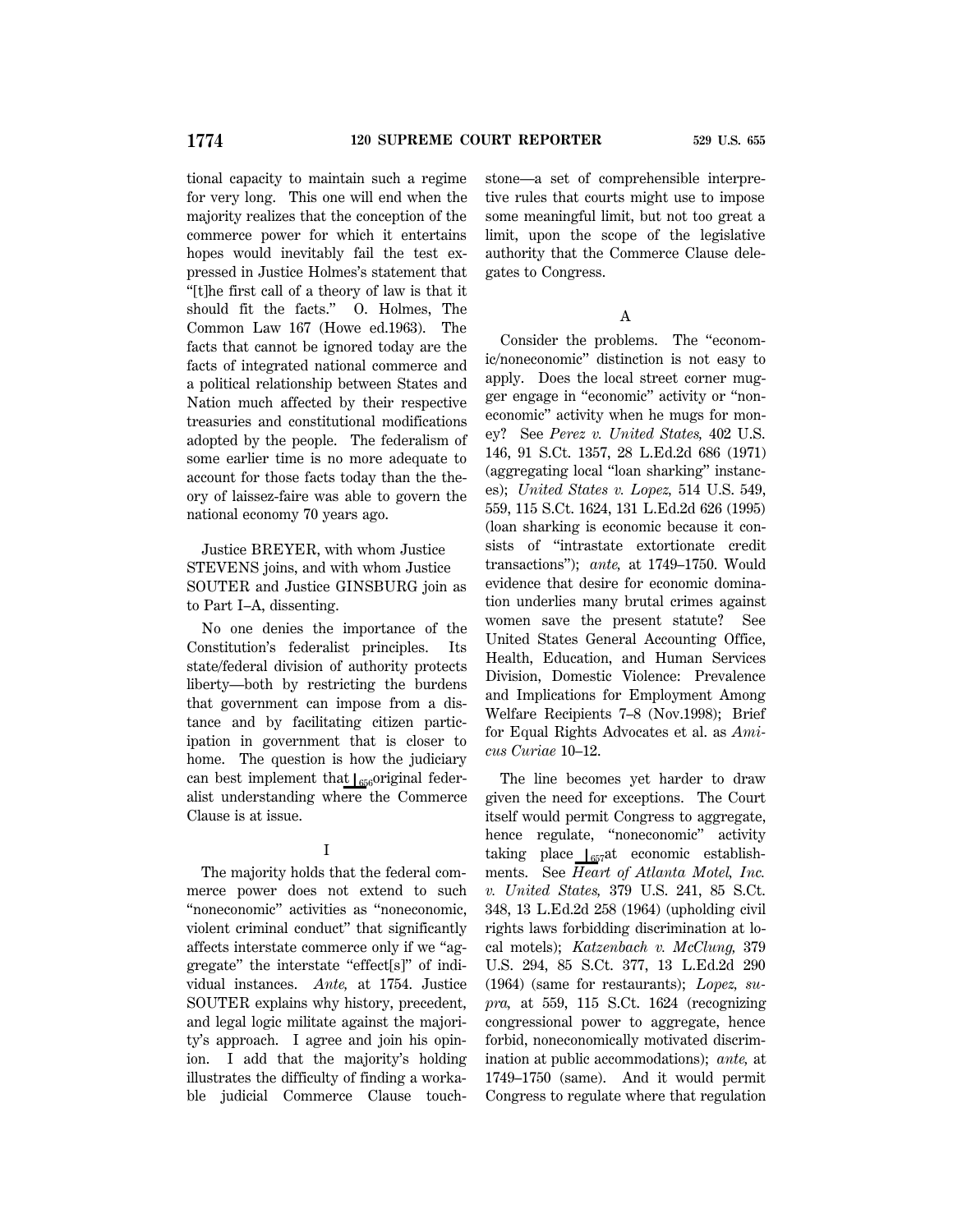is ''an essential part of a larger regulation of economic activity, in which the regulatory scheme could be undercut unless the intrastate activity were regulated.'' *Lopez, supra,* at 561, 115 S.Ct. 1624; cf. Controlled Substances Act, 21 U.S.C. § 801 *et seq.* (regulating drugs produced for home consumption). Given the former exception, can Congress simply rewrite the present law and limit its application to restaurants, hotels, perhaps universities, and other places of public accommodation? Given the latter exception, can Congress save the present law by including it, or much of it, in a broader ''Safe Transport'' or ''Workplace Safety'' act?

More important, why should we give critical constitutional importance to the economic, or noneconomic, nature of an interstate-commerce-affecting *cause?* If chemical emanations through indirect environmental change cause identical, severe commercial harm outside a State, why should it matter whether local factories or home fireplaces release them? The Constitution itself refers only to Congress' power to "regulate Commerce ... among the several States,'' and to make laws ''necessary and proper'' to implement that power. Art. I, § 8, cls. 3, 18. The language says nothing about either the local nature, or the economic nature, of an interstate-commerce-affecting cause.

This Court has long held that only the interstate commercial effects, not the local nature of the cause, are constitutionally relevant. See *NLRB v. Jones & Laughlin Steel Corp.,* 301 U.S. 1, 38–39, 57 S.Ct. 615, 81 L.Ed. 893 (1937) (focusing upon interstate effects); *Wickard v. Filburn,* 317 U.S. 111, 125, 63 S.Ct. 82, 87 L.Ed. 122 (1942) (aggregating interstate effects of wheat grown for home consumption); *Heart of Atlanta Motel, supra,* at 258, 85 S.Ct. 348 ('' '[I]f it is interstate commerce that feels the pinch, it does not matter how local the operation which applies the squeeze' '' (quoting *United States v. Women's Sportswear Mfrs. Assn.,* 336 U.S. 460, 464, 69 S.Ct. 714, 93 L.Ed. 805

(1949))). Nothing in the Constitution's language, or that of earlier cases prior to *Lopez,* explains why the Court should ignore one highly relevant characteristic of an interstate-commerce-affecting cause (how "local" it is), while placing critical constitutional weight upon a different, less obviously relevant, feature (how ''economic'' it is).

Most importantly, the Court's complex rules seem unlikely to help secure the very object that they seek, namely, the protection of ''areas of traditional state regulation'' from federal intrusion. *Ante,* at 1752–1753. The Court's rules, even if broadly interpreted, are underinclusive. The local pickpocket is no less a traditional subject of state regulation than is the local gender-motivated assault. Regardless, the Court reaffirms, as it should, Congress' well-established and frequently exercised power to enact laws that satisfy a commerce-related jurisdictional prerequisite for example, that some item relevant to the federally regulated activity has at some time crossed a state line. *Ante,* at 1749–1750, 1751, 1752, and n. 5; *Lopez, supra,* at 558, 115 S.Ct. 1624; *Heart of Atlanta Motel, supra,* at 256, 85 S.Ct. 348 ('' '[T]he authority of Congress to keep the channels of interstate commerce free from immoral and injurious uses has been frequently sustained, and is no longer open to question' '' (quoting *Caminetti v. United States,* 242 U.S. 470, 491, 37 S.Ct. 192, 61 L.Ed. 442 (1917))); see also *United States v. Bass,* 404 U.S. 336, 347–350, 92 S.Ct. 515, 30 L.Ed.2d 488 (1971) (saving ambiguous felon-in-possession statute by requiring gun to have crossed state line); *Scarborough v. United States,* 431 U.S. 563, 575, 97 S.Ct. 1963, 52 L.Ed.2d 582 (1977) (interpreting same statute to require only that gun passed ''in interstate commerce'' "at some time," without questioning constitutionality); cf., *e.g.,* 18 U.S.C. § 2261(a)(1) (making it a federal crime for a person to cross state lines to commit  $\int_{659}$ a crime of violence against a spouse or intimate partner); § 1951(a) (federal crime to commit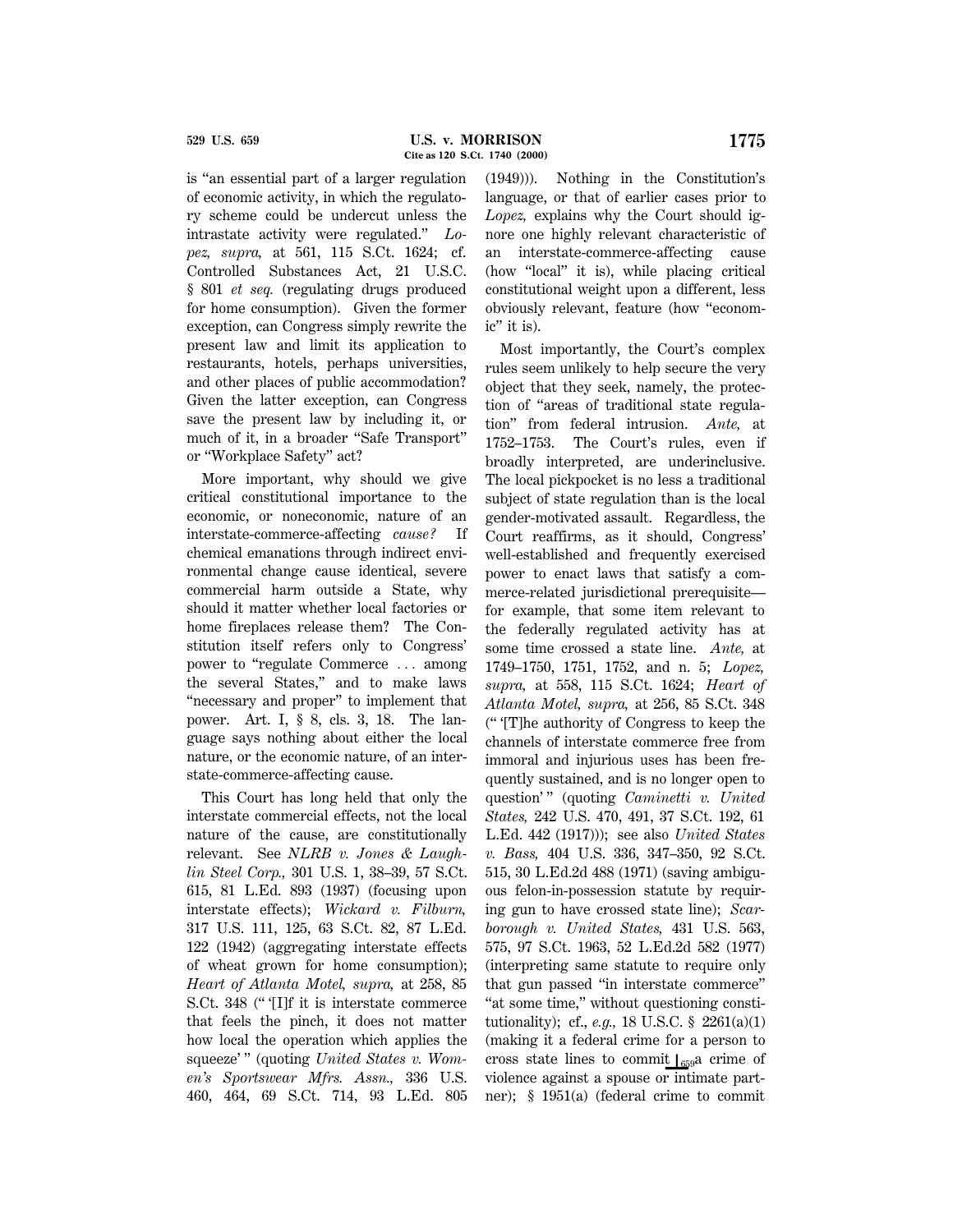robbery, extortion, physical violence or threat thereof, where ''article or commodity in commerce'' is affected, obstructed, or delayed); § 2315 (making unlawful the knowing receipt or possession of certain stolen items that have "crossed a State... boundary");  $\S 922(g)(1)$  (prohibiting felons from shipping, transporting, receiving, or possessing firearms "in interstate ... commerce").

And in a world where most everyday products or their component parts cross interstate boundaries, Congress will frequently find it possible to redraft a statute using language that ties the regulation to the interstate movement of some relevant object, thereby regulating local criminal activity or, for that matter, family affairs. See, *e.g.,* Child Support Recovery Act of 1992, 18 U.S.C. § 228. Although this possibility does not give the Federal Government the power to regulate everything, it means that any substantive limitation will apply randomly in terms of the interests the majority seeks to protect. How much would be gained, for example, were Congress to reenact the present law in the form of ''An Act Forbidding Violence Against Women Perpetrated at Public Accommodations or by Those Who Have Moved in, or through the Use of Items that Have Moved in, Interstate Commerce''? Complex Commerce Clause rules creating fine distinctions that achieve only random results do little to further the important federalist interests that called them into being. That is why modern (pre-*Lopez* ) case law rejected them. See *Wickard, supra,* at 120, 63 S.Ct. 82; *United States v. Darby,* 312 U.S. 100, 116–117, 61 S.Ct. 451, 85 L.Ed. 609 (1941); *Jones & Laughlin Steel Corp., supra,* at 37, 57 S.Ct. 615.

The majority, aware of these difficulties, is nonetheless concerned with what it sees as an important contrary consideration. To determine the lawfulness of statutes simply by asking whether Congress could reasonably have found that *aggregated* local instances significantly affect interstate

commerce will allow Congress to regulate almost anything.  $I_{660}$ Virtually all local activity, when instances are aggregated, can have "substantial effects on employment, production, transit, or consumption.'' Hence Congress could ''regulate any crime,'' and perhaps ''marriage, divorce, and childrearing'' as well, obliterating the ''Constitution's distinction between national and local authority.'' *Ante,* at 1752– 1753; *Lopez,* 514 U.S., at 558, 115 S.Ct. 1624; cf. *A.L.A. Schechter Poultry Corp. v. United States,* 295 U.S. 495, 548, 55 S.Ct. 837, 79 L.Ed. 1570 (1935) (need for distinction between ''direct'' and ''indirect'' effects lest there ''be virtually no limit to the federal power''); *Hammer v. Dagenhart,* 247 U.S. 251, 276, 38 S.Ct. 529, 62 L.Ed. 1101 (1918) (similar observation).

This consideration, however, while serious, does not reflect a jurisprudential defect, so much as it reflects a practical reality. We live in a Nation knit together by two centuries of scientific, technological, commercial, and environmental change. Those changes, taken together, mean that virtually every kind of activity, no matter how local, genuinely can affect commerce, or its conditions, outside the State—at least when considered in the aggregate. *Heart of Atlanta Motel,* 379 U.S., at 251, 85 S.Ct. 348. And that fact makes it close to impossible for courts to develop meaningful subject-matter categories that would exclude some kinds of local activities from ordinary Commerce Clause ''aggregation'' rules without, at the same time, depriving Congress of the power to regulate activities that have a genuine and important effect upon interstate commerce.

Since judges cannot change the world, the ''defect'' means that, within the bounds of the rational, Congress, not the courts, must remain primarily responsible for striking the appropriate state/federal balance. *Garcia v. San Antonio Metropolitan Transit Authority,* 469 U.S. 528, 552, 105 S.Ct. 1005, 83 L.Ed.2d 1016 (1985); *ante,* at 1768–1771 (SOUTER, J., dissent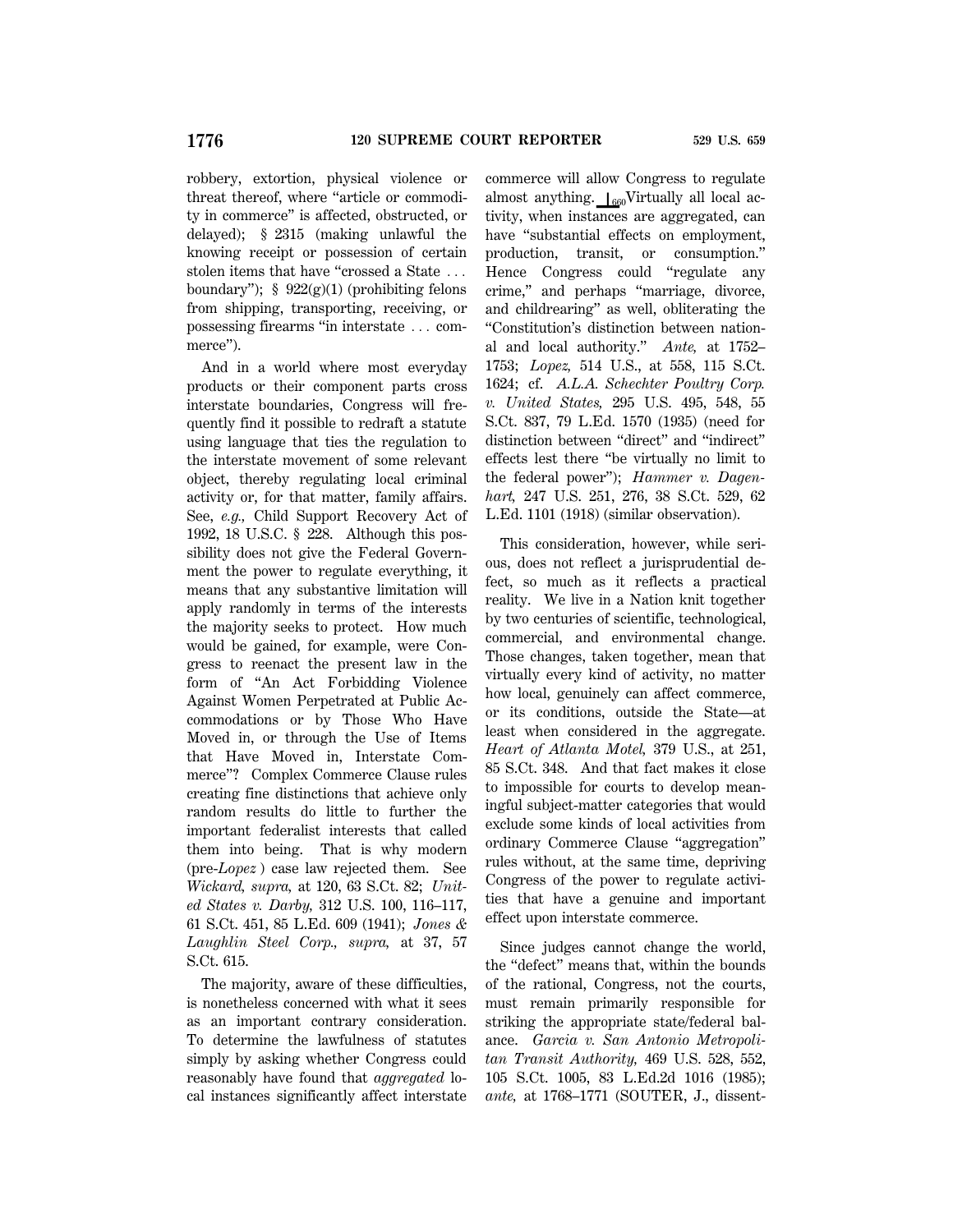ing); *Kimel v. Florida Bd. of Regents,* 528 U.S. 62, 93–94, 120 S.Ct. 631, 145 L.Ed.2d 522 (2000) (STEVENS, J., dissenting) (Framers designed important structural safeguards to ensure that, when Congress legislates, ''the normal operation of the legislative process itself would adequately defend  $\int_{661}$ state interests from undue infringement''); see also Kramer, Putting the Politics Back into the Political Safeguards of Federalism, 100 Colum. L.Rev. 215 (2000) (focusing on role of political process and political parties in protecting state interests). Congress is institutionally motivated to do so. Its Members represent state and local district interests. They consider the views of state and local officials when they legislate, and they have even developed formal procedures to ensure that such consideration takes place. See, *e.g.,* Unfunded Mandates Reform Act of 1995, Pub.L. 104–4, 109 Stat. 48 (codified in scattered sections of 2 U.S.C.). Moreover, Congress often can better reflect state concerns for autonomy in the details of sophisticated statutory schemes than can the Judiciary, which cannot easily gather the relevant facts and which must apply more general legal rules and categories. See, *e.g.,* 42 U.S.C. § 7543(b) (Clean Air Act); 33 U.S.C. § 1251 *et seq.* (Clean Water Act); see also *New York v. United States,* 505 U.S. 144, 167–168, 112 S.Ct. 2408, 120 L.Ed.2d 120 (1992) (collecting other examples of ''cooperative federalism''). Not surprisingly, the bulk of American law is still state law, and overwhelmingly so.

# B

I would also note that Congress, when it enacted the statute, followed procedures that help to protect the federalism values at stake. It provided adequate notice to the States of its intent to legislate in an ''are[a] of traditional state regulation.'' *Ante,* at 1753. And in response, attorneys general in the overwhelming majority of States (38) supported congressional legislation, telling Congress that ''[o]ur experi-

ence as Attorneys General strengthens our belief that the problem of violence against women is a national one, requiring federal attention, federal leadership, and federal funds.'' Crimes of Violence Motivated by Gender, Hearing before the Subcommittee on Civil and Constitutional Rights of the House Committee on the Judiciary, 103d Cong., 1st Sess., 34–36 (1993); see also Violence Against Women: Victims of  $I<sub>662</sub>$ the System, Hearing on S. 15 before the Senate Committee on the Judiciary, 102d Cong., 1st Sess., 37–38 (1991) (unanimous resolution of the National Association of Attorneys General); but cf. Crimes of Violence Motivated by Gender, *supra,* at 77– 84 (Conference of Chief Justices opposing legislation).

Moreover, as Justice SOUTER has pointed out, Congress compiled a ''mountain of data'' explicitly documenting the interstate commercial effects of gendermotivated crimes of violence. *Ante,* at 1760–1763, 1772–1773 (dissenting opinion). After considering alternatives, it focused the federal law upon documented deficiencies in state legal systems. And it tailored the law to prevent its use in certain areas of traditional state concern, such as divorce, alimony, or child custody. 42 U.S.C. § 13981(e)(4). Consequently, the law before us seems to represent an instance, not of state/federal conflict, but of state/federal efforts to cooperate in order to help solve a mutually acknowledged national problem. Cf. §§ 300w–10, 3796gg, 3796hh, 10409, 13931 (providing federal moneys to encourage state and local initiatives to combat gender-motivated violence).

I call attention to the legislative process leading up to enactment of this statute because, as the majority recognizes, *ante,* at 1752, it far surpasses that which led to the enactment of the statute we considered in *Lopez.* And even were I to accept *Lopez* as an accurate statement of the law, which I do not, that distinction provides a possible basis for upholding the law here. This Court on occasion has pointed to the importance of procedural limitations in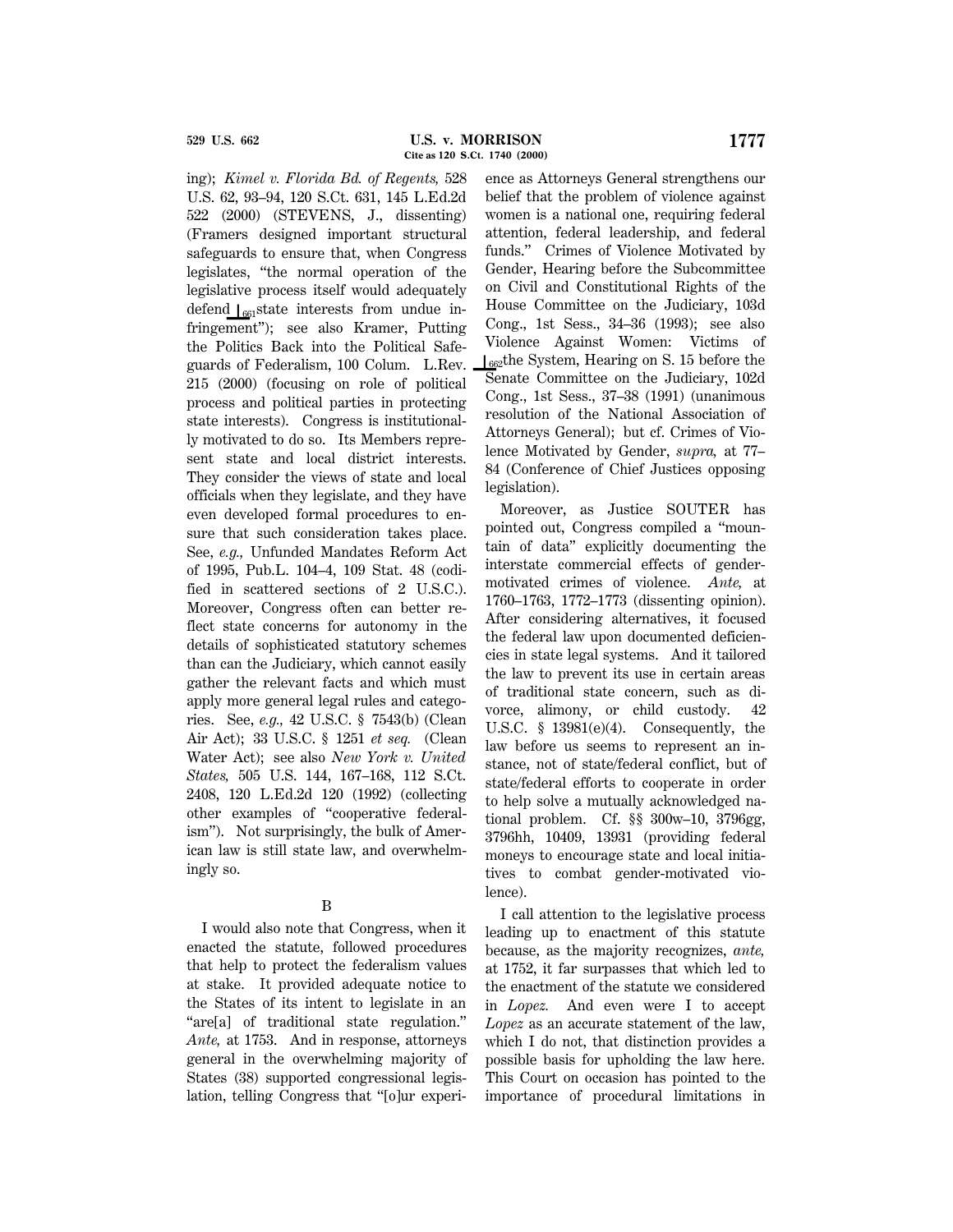keeping the power of Congress in check. See *Garcia, supra,* at 554, 105 S.Ct. 1005 (''Any substantive restraint on the exercise of Commerce Clause powers must find its justification in the procedural nature of this basic limitation, and it must be tailored to compensate for possible failings in the national political process rather than to dictate a 'sacred province of state autonomy' '' (quoting *EEOC v. Wyoming,* 460 U.S. 226, 236, 103 S.Ct. 1054, 75 L.Ed.2d 18 (1983))); see  $\left| \right|_6$ salso *Gregory v. Ashcroft,* 501 U.S. 452, 460–461, 111 S.Ct. 2395, 115 L.Ed.2d 410 (1991) (insisting upon a ''plain statement'' of congressional intent when Congress legislates ''in areas traditionally regulated by the States''); cf. *Hampton v. Mow Sun Wong,* 426 U.S. 88, 103–105, 114–117, 96 S.Ct. 1895, 48 L.Ed.2d 495 (1976); *Fullilove v. Klutznick,* 448 U.S. 448, 548–554, 100 S.Ct. 2758, 65 L.Ed.2d 902 (1980) (STEVENS, J., dissenting).

Commentators also have suggested that the thoroughness of legislative procedures—*e.g.,* whether Congress took a ''hard look''—might sometimes make a determinative difference in a Commerce Clause case, say, when Congress legislates in an area of traditional state regulation. See, *e.g.,* Jackson, Federalism and the Uses and Limits of Law: *Printz* and Principle?, 111 Harv. L.Rev. 2180, 2231–2245 (1998); Gardbaum, Rethinking Constitutional Federalism, 74 Texas L.Rev. 795, 812–828, 830–832 (1996); Lessig, Translating Federalism: *United States v. Lopez,* 1995 S.Ct. Rev. 125, 194–214 (1995); see also Treaty Establishing the European Community Art. 5; Bermann, Taking Subsidiarity Seriously: Federalism in the European Community and the United States, 94 Colum. L.Rev. 331, 378–403 (1994) (arguing for similar limitation in respect to somewhat analogous principle of subsidiarity for European Community); Gardbaum, *supra,* at 833–837 (applying subsidiarity principles to American federalism). Of course, any judicial insistence that Congress follow particular procedures might itself intrude upon congressional prerogatives and embody difficult definitional problems. But the intrusion, problems, and consequences all would seem less serious than those embodied in the majority's approach. See *supra,* at 1774–1776.

I continue to agree with Justice SOUT-ER that the Court's traditional "rational basis'' approach is sufficient. *Ante,* at 1759–1760 (dissenting opinion); see also *Lopez,* 514 U.S., at 603–615, 115 S.Ct. 1624 (SOUTER, J., dissenting); *id.,* at 615–631, 115 S.Ct. 1624 (BREYER, J., dissenting). But I recognize that the law in this area is unstable and that time and experience may demonstrate both the unworkability of the majority's rules and the superiority  $\log_6 66$ Congress' own procedural approach—in which case the law may evolve toward a rule that, in certain difficult Commerce Clause cases, takes account of the thoroughness with which Congress has considered the federalism issue.

For these reasons, as well as those set forth by Justice SOUTER, this statute falls well within Congress' Commerce Clause authority, and I dissent from the Court's contrary conclusion.

### II

Given my conclusion on the Commerce Clause question, I need not consider Congress' authority under § 5 of the Fourteenth Amendment. Nonetheless, I doubt the Court's reasoning rejecting that source of authority. The Court points out that in *United States v. Harris,* 106 U.S. 629, 1 S.Ct. 601, 27 L.Ed. 290 (1883), and the *Civil Rights Cases,* 109 U.S. 3, 3 S.Ct. 18, 27 L.Ed. 835 (1883), the Court held that § 5 does not authorize Congress to use the Fourteenth Amendment as a source of power to remedy the conduct of *private persons. Ante,* at 1756–1757. That is certainly so. The Federal Government's argument, however, is that Congress used § 5 to remedy the actions of *state actors,* namely, those States which, through discriminatory design or the discriminatory conduct of their officials, failed to provide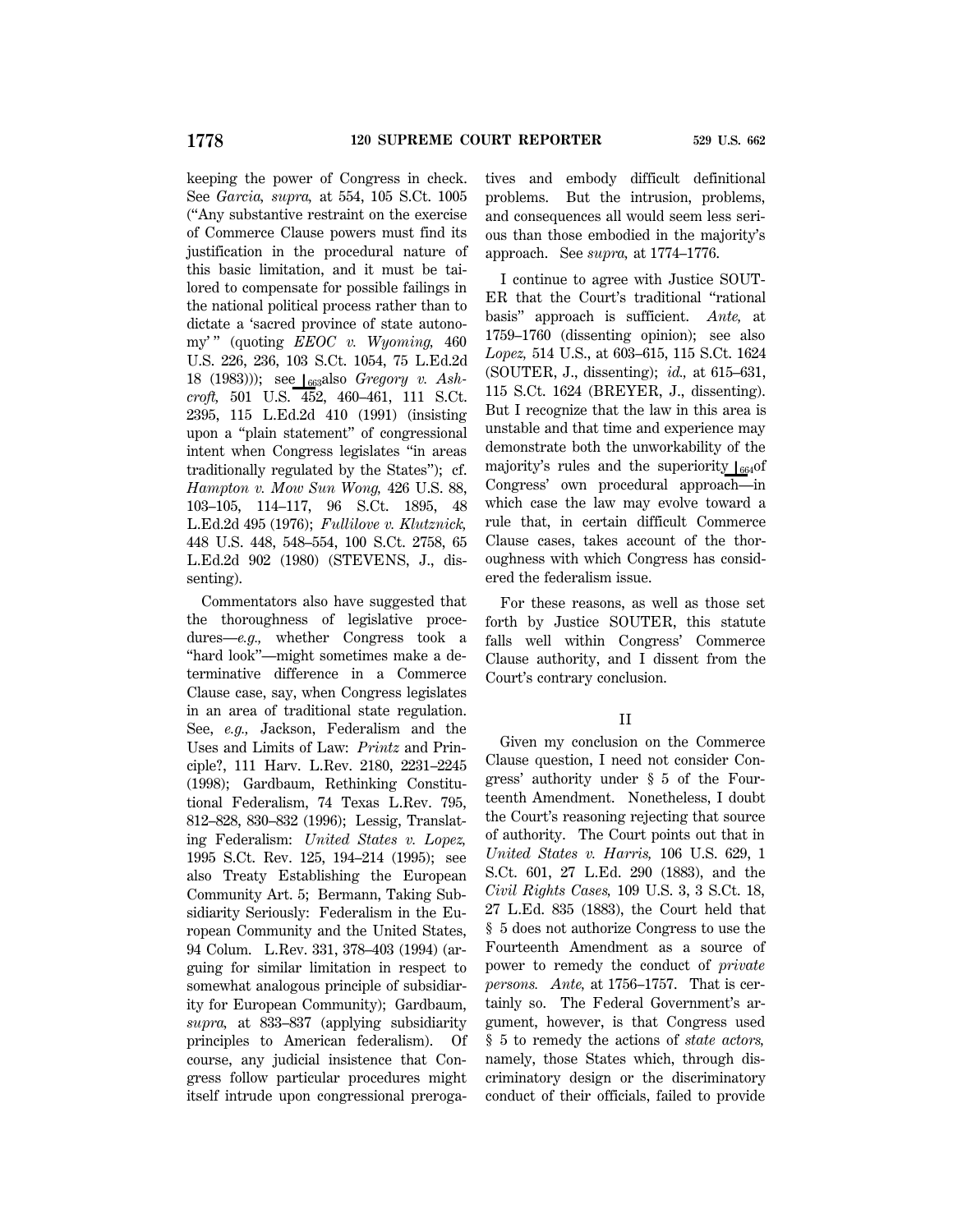adequate (or any) state remedies for women injured by gender-motivated violence a failure that the States, and Congress, documented in depth. See *ante,* at 1760– 1761, n. 7, 1772–1773 (SOUTER, J., dissenting) (collecting sources).

Neither *Harris* nor the *Civil Rights Cases* considered this kind of claim. The Court in *Harris* specifically said that it treated the federal laws in question as ''directed *exclusively* against the action of private persons, without reference to the laws of the State or their administration by her officers.'' 106 U.S., at 640, 1 S.Ct. 601 (emphasis added); see also *Civil Rights Cases, supra,* at 14, 3 S.Ct. 18 (observing that the statute did ''not profess to be corrective of any constitutional wrong committed by the States'' and that it established "rules for the conduct  $\mathcal{L}_{665}$ individuals in society towards each other,  $\ldots$  without referring in any manner to any supposed action of the State or its authorities'').

The Court responds directly to the relevant "state actor" claim by finding that the present law lacks '' 'congruence and proportionality'" to the state discrimination that it purports to remedy. *Ante,* at 1758; see *City of Boerne v. Flores,* 521 U.S. 507, 526, 117 S.Ct. 2157, 138 L.Ed.2d 624 (1997). That is because the law, unlike federal laws prohibiting literacy tests for voting, imposing voting rights requirements, or punishing state officials who intentionally discriminated in jury selection, *Katzenbach v. Morgan,* 384 U.S. 641, 86 S.Ct. 1717, 16 L.Ed.2d 828 (1966); *South Carolina v. Katzenbach,* 383 U.S. 301, 86 S.Ct. 803, 15 L.Ed.2d 769 (1966); *Ex parte Virginia,* 100 U.S. 339, 25 L.Ed. 676  $(1879)$ , is not "directed  $\ldots$  at any State or state actor.'' *Ante,* at 1758.

But why can Congress not provide a remedy against private actors? Those private actors, of course, did not themselves violate the Constitution. But this Court has held that Congress at least sometimes can enact remedial "[l]egislation ... [that] prohibits conduct which is not itself unconstitutional.'' *Flores, supra,* at 518, 117 S.Ct. 2157; see also *Katzenbach v. Morgan, supra,* at 651, 86 S.Ct. 1717; *South Carolina v. Katzenbach, supra,* at 308, 86 S.Ct. 803. The statutory remedy does not in any sense purport to ''determine what constitutes a constitutional violation.'' *Flores, supra,* at 519, 117 S.Ct. 2157. It intrudes little upon either States or private parties. It may lead state actors to improve their own remedial systems, primarily through example. It restricts private actors only by imposing liability for private conduct that is, in the main, already forbidden by state law. Why is the remedy "disproportionate"? And given the relation between remedy and violation—the creation of a federal remedy to substitute for constitutionally inadequate state remedies—where is the lack of ''congruence''?

The majority adds that Congress found that the problem of inadequacy of state remedies "does not exist in all States,  $\frac{1}{666}$ or even most States.'' *Ante,* at 1759. But Congress had before it the task force reports of at least 21 States documenting constitutional violations. And it made its own findings about pervasive gender-based stereotypes hampering many state legal systems, sometimes unconstitutionally so. See, *e.g.,* S.Rep. No. 103–138, pp. 38, 41– 42, 44–47 (1993); S.Rep. No. 102–197, pp. 39, 44–49 (1991); H.R. Conf. Rep. No. 103– 711, p. 385 (1994). The record nowhere reveals a congressional finding that the problem ''does not exist'' elsewhere. Why can Congress not take the evidence before it as evidence of a national problem? This Court has not previously held that Congress must document the existence of a problem in every State prior to proposing a national solution. And the deference this Court gives to Congress' chosen remedy under § 5, *Flores, supra,* at 536, 117 S.Ct. 2157, suggests that any such requirement would be inappropriate.

Despite my doubts about the majority's § 5 reasoning, I need not, and do not,